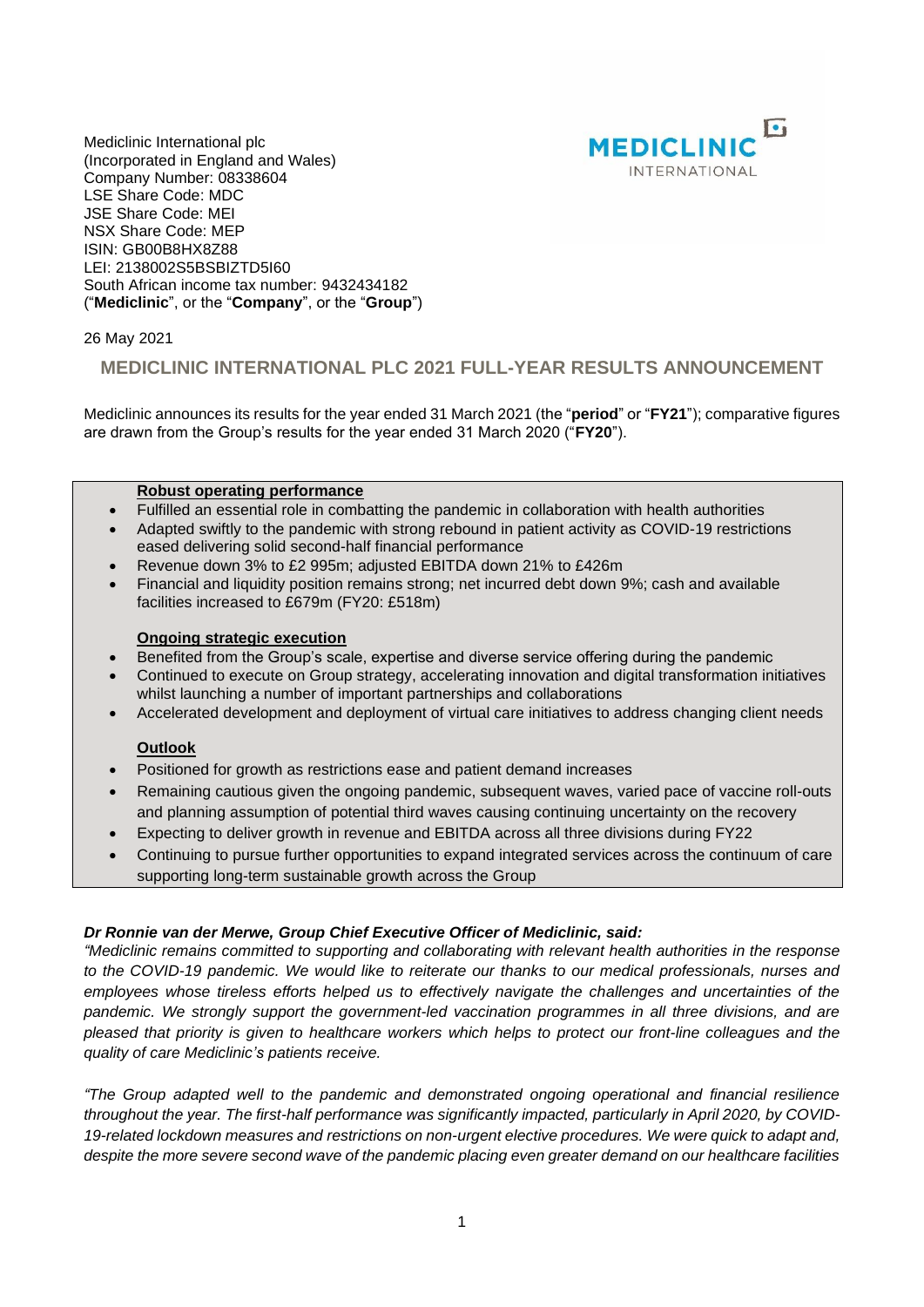*and people, we delivered a solid second half performance with revenue growth of 1%, while full-year revenue was down 3%.*

*"Throughout the pandemic we continued to execute on our strategy, accelerated our innovation and digital transformation initiatives and launched a number of new and important partnerships and collaborations. These, alongside our focus on expanding Mediclinic's integrated services across the continuum of care, support longterm sustainable growth across the Group.*

*"Looking ahead, we are confident in our ability to continue executing on our strategy and we are well positioned to deliver revenue and EBITDA growth across all three divisions in FY22, despite our expectations that there are likely to be further waves of the pandemic in the coming months."*

|                                                  | 2021<br>£'m | 2020    | £'m % change <sup>1</sup> |
|--------------------------------------------------|-------------|---------|---------------------------|
| Revenue                                          | 2995        | 3 0 8 3 | (3)%                      |
| <b>EBITDA</b>                                    | 428         | 541     | (21)%                     |
| Adjusted EBITDA <sup>2</sup>                     | 426         | 541     | (21)%                     |
| Operating profit/(loss)                          | 209         | (184)   | 214%                      |
| Adjusted operating profit <sup>2</sup>           | 221         | 327     | (32)%                     |
| Earnings/(loss) $3$                              | 68          | (320)   | 121%                      |
| Adjusted earnings <sup>2</sup>                   | 101         | 177     | (43)%                     |
| Earnings/(loss) per share (pence)                | 9.2         | (43.4)  | 121%                      |
| Adjusted earnings per share (pence) <sup>2</sup> | 13.7        | 24.0    | (43)%                     |
| Total dividend per share (pence)                 |             | 3.20    |                           |
| Net incurred debt <sup>4</sup>                   | 1 4 8 3     | 1 622   | (9)%                      |
| Cash conversion <sup>5</sup>                     | 77%         | 109%    |                           |

# **GROUP FINANCIAL SUMMARY**

*<sup>1</sup> The percentage variances are calculated in unrounded sterling values and not in millions.*

*<sup>2</sup> The Group uses adjusted income statement reporting as non-IFRS measures in evaluating performance and to provide consistent and comparable reporting. Refer to the policy and "Reconciliations" section on pages 20*–*23 of this announcement.*

*<sup>3</sup> Reported earnings/(loss) refers to loss attributable to equity holders.*

*<sup>4</sup> Net incurred debt reflects bank borrowings and excludes IFRS 16 lease liabilities.* 

*<sup>5</sup> Refer to calculation on page 25 of this announcement.*

Details of the FY21 results webinar for investors and analysts are available at the end of this announcement and on the Group's website at [www.mediclinic.com.](http://www.mediclinic.com/)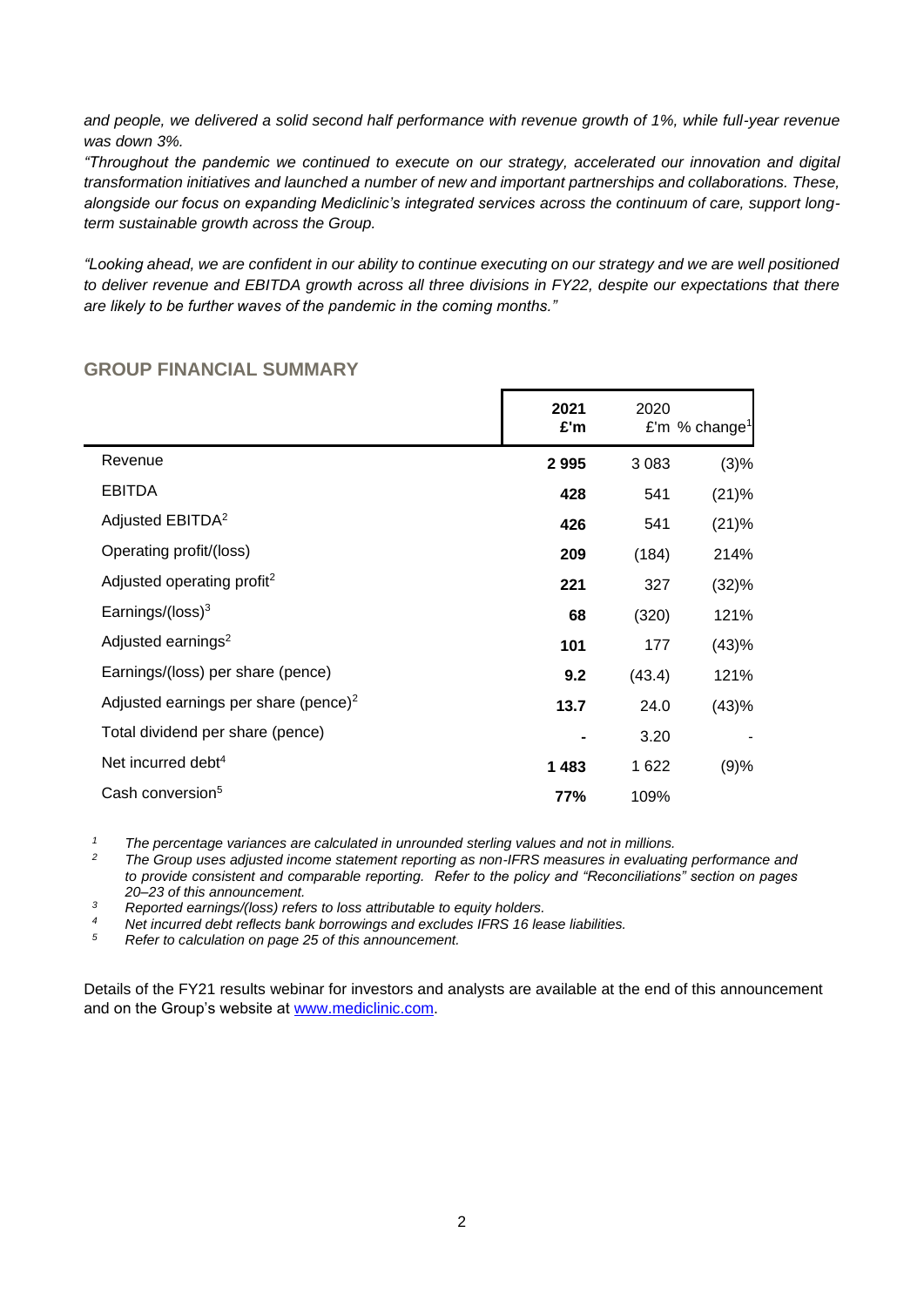# **GROUP CHIEF EXECUTIVE OFFICER'S REPORT**

For many countries, businesses and people, the past year has undoubtedly been one of the most challenging in living memory. It has been no different for Mediclinic, but in facing the pandemic we have been able to do what we do exceptionally well – work together to provide care to clients who are at their most vulnerable and demonstrate our ability to identify and seize opportunities to adapt, improve and innovate.

Despite the past year demanding much of the healthcare industry, Mediclinic and our employees, we have remained resilient throughout. Since treating our first COVID-19 patient in January 2020, our incredible doctors and nurses have not faltered in caring for more than 40 000 affected inpatients. Our critical care and emergency services continued undisturbed. Throughout, the health and wellbeing of our employees and our clients remained our highest priority.

Despite the pandemic and the intermittent restrictions placed on elective procedures to prioritise healthcare resources during critical periods, I am proud of how quickly and proactively we established new services and supporting infrastructure, supplementing our existing business. While some of these are short-term initiatives that provide benefits in the near term only, others will form the foundation for future growth.

### **Effectively navigating the pandemic**

The Group's international perspective remains a key differentiating factor for Mediclinic. Led by the centrally coordinated Clinical Services function, the Group responded efficiently and effectively to the pandemic and expanded upon established infection prevention and control ("**IPC**") programmes by leveraging Group insight and best practices.

Multidisciplinary taskforces at Group and divisional level enable Mediclinic to constantly re-evaluate its ongoing response to the pandemic, allowing it to optimise treatment pathways for patients in order that demand for critical and intensive care beds can be managed appropriately.

The Group invested in a number of initiatives to support employees, affiliated doctors and communities during this time, including establishing 24/7 client call centres and crisis control centres.

The Group's centrally coordinated procurement teams with global sourcing capabilities have played a pivotal role in ensuring uninterrupted delivery of critical care during the pandemic. Across three continents, the teams' proactive measures ensured the continued supply of critical personal protective equipment ("**PPE**"), medication, consumables and intensive care unit equipment.

The Group's approach to providing elective procedures and outpatient treatments has remained fluid, while its delivery of critical and urgent care has not wavered. Hospitals have adapted their services to reflect any local restrictions, the changing demands on individual and regional facilities, and the availability of clinical personnel.

As the peaks of COVID-19 recede, more normal operating practices have resumed, demonstrating the strong underlying demand for Mediclinic's specialist healthcare services. Patient activity is returning steadily, supported by the Group's ability to implement and accommodate protocols to ensure services are offered safely and conveniently.

Collaborating with public and private stakeholders, including governments and authorities, has been vital in helping to address the effects of the pandemic. Across the world, major advances have been made in the development, manufacture and distribution of COVID-19 vaccines. Mediclinic is working with health authorities to support government-led vaccination roll-out plans and prioritisation schedules. It is encouraging to witness that across the world, governments are prioritising healthcare workers in the vaccination roll-outs. Mediclinic supports this approach and is facilitating the process, ensuring eligible colleagues receive a vaccine, thereby protecting their wellbeing and, as a result, the quality of care Mediclinic patients receive.

In Switzerland, Hirslanden has opened four vaccination centres and partnered with six cantons to manage repetitive testing on its digital platform, Together we test. Mediclinic Southern Africa is supporting the vaccine roll-out strategy of the National Department of Health and is part of the private sector initiative to assist the government where required, including the management of vaccine centres at its facilities. The government-led vaccination programme in the United Arab Emirates ("**UAE**") is well underway and all Mediclinic Middle East facilities are supporting the roll-out.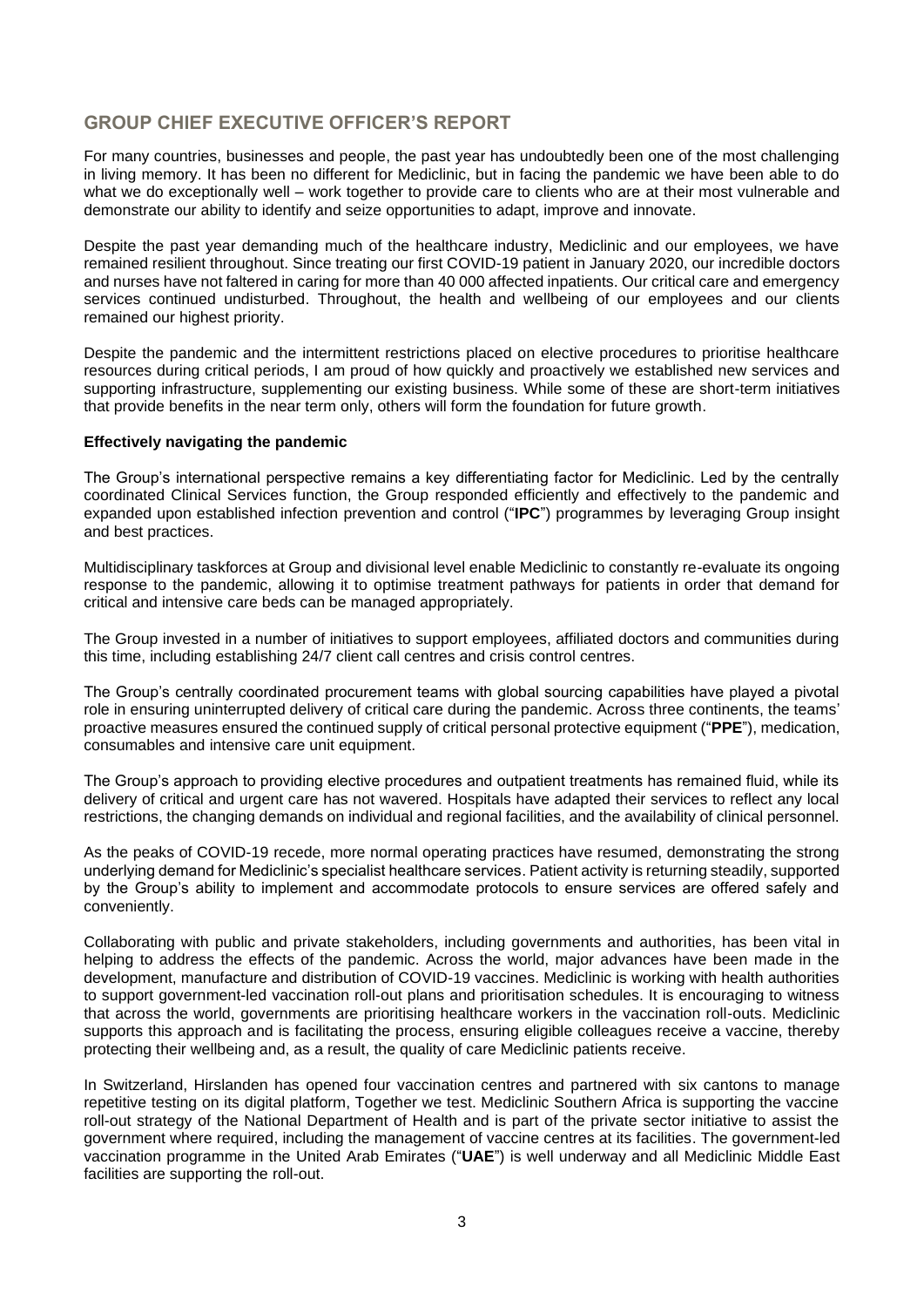### **Operating performance**

The Group delivered a robust operating performance, despite revenue and profitability being significantly impacted in April 2020 by the implementation of COVID-19-related lockdown measures, the suspension of nonurgent elective surgical procedures and increased costs associated with managing the pandemic. From May 2020 onwards, government restrictions were moderated, enabling us to safely reintroduce our diverse service offering, while also caring for COVID-19 patients.

Performance in the second half of the year was impacted by the more severe second wave of the pandemic. However, due to the less restrictive measures introduced by governments and regulatory authorities, greater operational flexibility and the lessons learned during the first wave, the financial impact on the Group was less significant than during the first half, delivering a sequentially improved second half-performance.

Group revenue in FY21 was down 3% at £2 995m (FY20: £3 083m), adjusted EBITDA was down 21% at £426m (FY20: £541m) and the adjusted EBITDA margin was 14.2% (FY20: 17.5%). Both adjusted earnings and adjusted earnings per share ("**EPS**") were down 43% at £101m (FY20: £177m) and 13.7 pence (FY20: 24.0 pence), respectively.

Cash and available facilities increased during the year to £679m (FY20: £518m), net debt reduced to £2 159m at year-end (FY20: £2 325m) and FY21 cash conversion was 77% (FY20: 109%).

### **Strategy execution**

Since my appointment as Group Chief Executive Officer three years ago, the Group has made significant strides in bolstering the value we offer collectively. Our international footprint, shared expertise and diversified service offering provide numerous opportunities to deliver value and growth as a Group.

We continue to see tangible benefits from this approach. Our Group bargaining power and coordination enable significant cost savings on a wide range of procured items – from low-cost high-volume consumables to lowvolume cutting-edge capital equipment – and on contracting information communications technology ("**ICT**") services and software. The latter being of growing importance to our digital transformation and innovation initiatives.

There are few international healthcare providers that offer services across the continuum of care in such diverse doctor models and insurance environments as Mediclinic. Through a shift towards centrally leading overlapping areas of expertise, we are collating the best practices from each of our divisions across the clinical, procurement, finance, ICT, data science, digital, and business development disciplines. Not only does this enable continuous improvement, but it also equips us with a world-class toolkit to successfully expand into new geographies and services across the continuum of care should opportunities arise.

This year, with such rapid developments in healthcare and client behaviour, we have further refined our Mediclinic Group Strategy to ensure that it continuously provides the best foundation from which to address the challenges of our industry and strengthen our competitive advantage. While disruptions due to the pandemic have complicated progress in some areas, they have simultaneously illuminated further opportunities in others. I am more confident than ever that our goals are aligned with future healthcare needs and long-term trends.

In summary, I would like to highlight three key areas on strategy delivery:

### *Transforming our services and client engagement through innovation and digitalisation*

The pandemic has highlighted and accelerated the global demand for accessible, convenient, quality care. In response, we have prioritised the execution of our innovation and digital transformation initiatives. To help facilitate this, we welcomed Dr Tyson Welzel to the Group Executive Committee as Group Chief Innovation Officer in October 2020. Under his leadership, centrally led Innovation and Digital Transformation functions are being established to pursue more opportunities in this rapidly growing segment.

During the pandemic, lockdowns necessitated deploying certain virtual care initiatives quickly to provide remote access to the Group's clinical experts and existing services. These overarching solutions will, in the longer term, form the foundation of a seamless service experience across both the virtual and physical care settings. Core to this is establishing a digital healthcare platform across the divisions. A client-facing application being piloted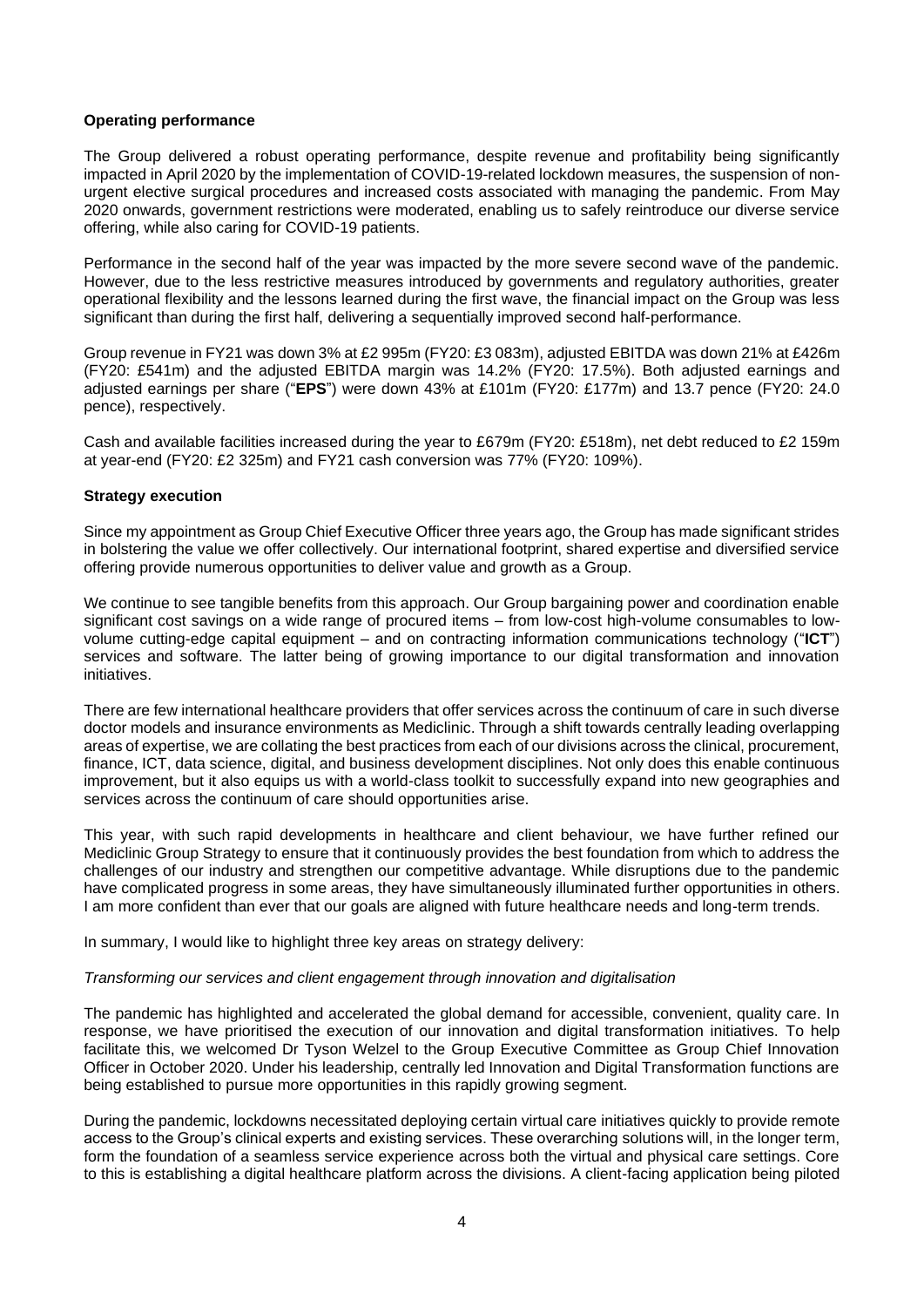for a pregnancy and baby care pathway was launched at Hirslanden in April 2021. Mediclinic Southern Africa is due to launch its application in September 2021, piloting a new dialysis service, with Mediclinic Middle East set to implement remote patient monitoring in the same month.

We anticipate that our exciting precision medicine service at Hirslanden and Mediclinic Middle East, utilising established divisional laboratory facilities, will soon deliver new revenue streams. Led by specialist geneticists, the service will enable disease treatment and prevention tailored according to genetic, environmental and lifestyle variables of individual clients.

Recent robotic process automation projects focused on administrative processes have yielded significant improvements in speed and accuracy. Further trials and Group-wide roll-out are planned for the year ahead and a Group Hyper Automation Centre of Expertise is expected to be operational by June 2021. But our digital transformation focus extends beyond efficiencies to gaining competencies across the entire organisation to grow our client engagement and offer enhanced value in meeting their healthcare needs.

### *Becoming an integrated healthcare provider across the continuum of care*

In meeting the evolving and modern needs of our clients, we are positioned ideally to use our existing facilities and trusted clinical expertise as a foundation for expansion.

In support of regional care models, we continued to invest in our day case clinics, which now total 18. Here less complex cases can be treated more efficiently at high volume in a lower-cost setting without compromising on the quality of care our clients have come to expect at our existing acute care hospitals. These investments are generating good returns due to increased demand and volume growth. At the same time, we can increase our focus on delivering more complex and specialised medical and surgical care in the resulting capacity at acute care facilities.

Through its cooperation agreement with Medbase (the leading Swiss specialist in family healthcare and part of the Migros Group), Hirslanden has concluded the sale of its three outpatient clinics. The two partners have also established a radiology joint venture, which will be managed by Hirslanden. In addition, Helsana Insurance recently announced an innovative continuum of care insurance product, in collaboration with Hirslanden and Medbase, which offers supplementary insured clients access to high-quality, integrated care at Hirslanden and Medbase facilities. In South Africa, Mediclinic Southern Africa's investment in the Intercare Group affords it a similar partnership, and in the UAE, Mediclinic Middle East owns an established network of 18 outpatient clinics.

Demand for care in specialised fields, such as mental health, rehabilitation, oncology and dialysis, remains high. In March 2021, Mediclinic Southern Africa announced a partnership with Icon Oncology to deliver seamless one-stop oncology services at a new flagship treatment facility based at Mediclinic Constantiaberg in Cape Town. In February 2021, the Southern Africa division opened its first renal facility at Mediclinic Bloemfontein in partnership with BGM Renal Care, with a further four centres planned for FY22. Co-locating these services at existing facilities will ensure a comprehensive vertically integrated approach to renal care in the acute and chronic environment. In April 2021, Mediclinic Middle East and the Dubai Health Authority entered into a publicprivate partnership ("**PPP"**) which will see Mediclinic operate the Dubai Health Authority's Al Barsha Dialysis Centre from mid-May to provide patients with the highest quality specialised patient-centred care.

As our services expand, our extensive experience in these specialised fields can be replicated in existing and new markets. Soon, we will also be able to incorporate our virtual care offering to provide our clients with access to physical and virtual services focused on prevention, care, recovery and enhancement.

### *Improving our value proposition significantly*

Our clinical processes are designed to protect the safety of our clients and our employees, and to improve the effectiveness of care. To further enhance these processes, we have started the implementation of a single electronic safety event reporting system in every facility across the Group.

Determining appropriate care plans for complex clinical cases directly impacts outcomes and affordability. At Mediclinic, these complex care decisions are made by panels of experts, i.e. indication boards. During the year, we added oncology, complex visceral and cardiac surgery, and bariatric surgery to the disciplines they cover.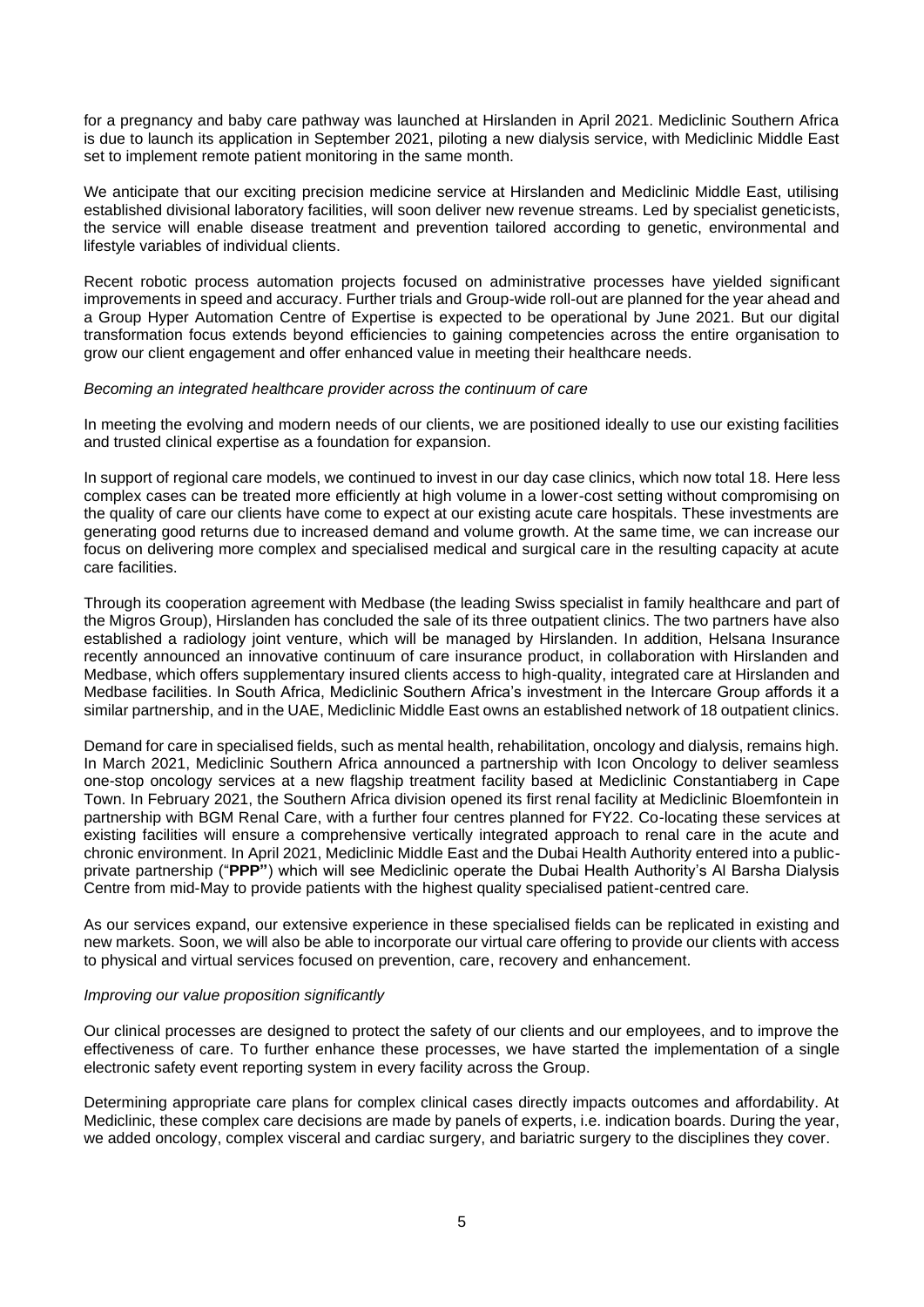We have also improved our feedback channels by expanding the Press Ganey® patient experience survey tool to cover all care settings, including virtual care. A classification system for underlying concerns in patient complaints was also implemented to identify further improvement areas.

By establishing Centres of Excellence ("**CoEs"**), PPPs, university affiliations and student medical training programmes, we are not only investing in our current knowledge base, but also in the future healthcare workforce.

This year, Hirslanden added a further two PPPs to the two announced last year. In the UAE, the Surgical Review Corporation accredited the Metabolic and Bariatric Surgery CoE at Mediclinic Airport Road Hospital in Abu Dhabi. In May 2021, as part of a multi-year upgrade and expansion project, this same flagship tertiary care hospital commenced with the phased opening of a comprehensive cancer centre ("**CCC"**), the second to be established by the division in collaboration with Hirslanden oncology specialists. The newly built wing of the hospital also began delivering additional specialist inpatient and outpatient services in May 2021 and will be further complemented by the upgrade of the existing hospital by the end of FY22. The first CCC, situated at Mediclinic City Hospital (North Wing), was recently awarded the Dubai Healthcare City Excellence Innovation Award.

### **Spire Healthcare PLC**

In the United Kingdom ("**UK**"), Spire partnered with the National Health Service ("**NHS**") to play a considerable part in the broader national response to the pandemic. The group maintained solid levels of liquidity throughout the year by closely managing capital investment outflows and through its participation in the agreement with the NHS.

As a shareholder and fellow healthcare provider, Mediclinic supported the Board and senior management in their vital work. Initially on standby for overflow of patients, Spire rapidly shifted from a business offering elective care during regular working hours to a 24-hour operation. All the while, Spire simultaneously maintained a longterm view to enable a seamless transition to resuming private work when it was practical to do so.

### **Outlook**

The Group is well positioned to deliver our services as restrictions ease and patient demand increases, benefiting from the postponement of non-urgent patient treatment. Encouraging momentum in non-COVID-19 patient activity was building towards the end of the period as we transitioned out of the second wave of the pandemic. This is expected to deliver revenue and EBITDA growth across all three divisions in FY22.

Given the Group's focus on operational and cost efficiencies, we do not anticipate long-term structural impediments to returning EBITDA margins at Hirslanden and Mediclinic Southern Africa to pre-pandemic levels. At Mediclinic Middle East, we expect margins to continue gradually increasing as we grow our presence across the region, supported by recent expansion and upgrade projects in Dubai and Abu Dhabi.

### **A team-orientated approach**

Our perseverance would not be possible without our employees, nurses, affiliated doctors and allied health professionals. Across our geographies and guided by our Company purpose, they have proven their strength, competence and compassion. They are Mediclinic and they are the reason we are able to provide excellent care, together.

An invaluable contributor to our accomplishments this year has been the steadfast support of the Board, especially our new Chair, Dame Inga Beale. I am also proud of the Group's Executive Committee members, who have successfully balanced an increase in daily demands with a focus on our long-term goals and on motivating employees to remain positive and productive in extraordinary circumstances.

During this year, I've often reflected on my years working in theatre at night as a practising anaesthesiologist. It is inspiring how each healthcare worker, regardless of diverse background or experience, shares the same professional and personal concerns and desires, and an undeniable dedication to caring for clients, no matter how difficult the circumstances may be. I can vouch that these frontline employees, together with all the healthcare workers across the world, deserve our unqualified respect and gratitude for their conviction and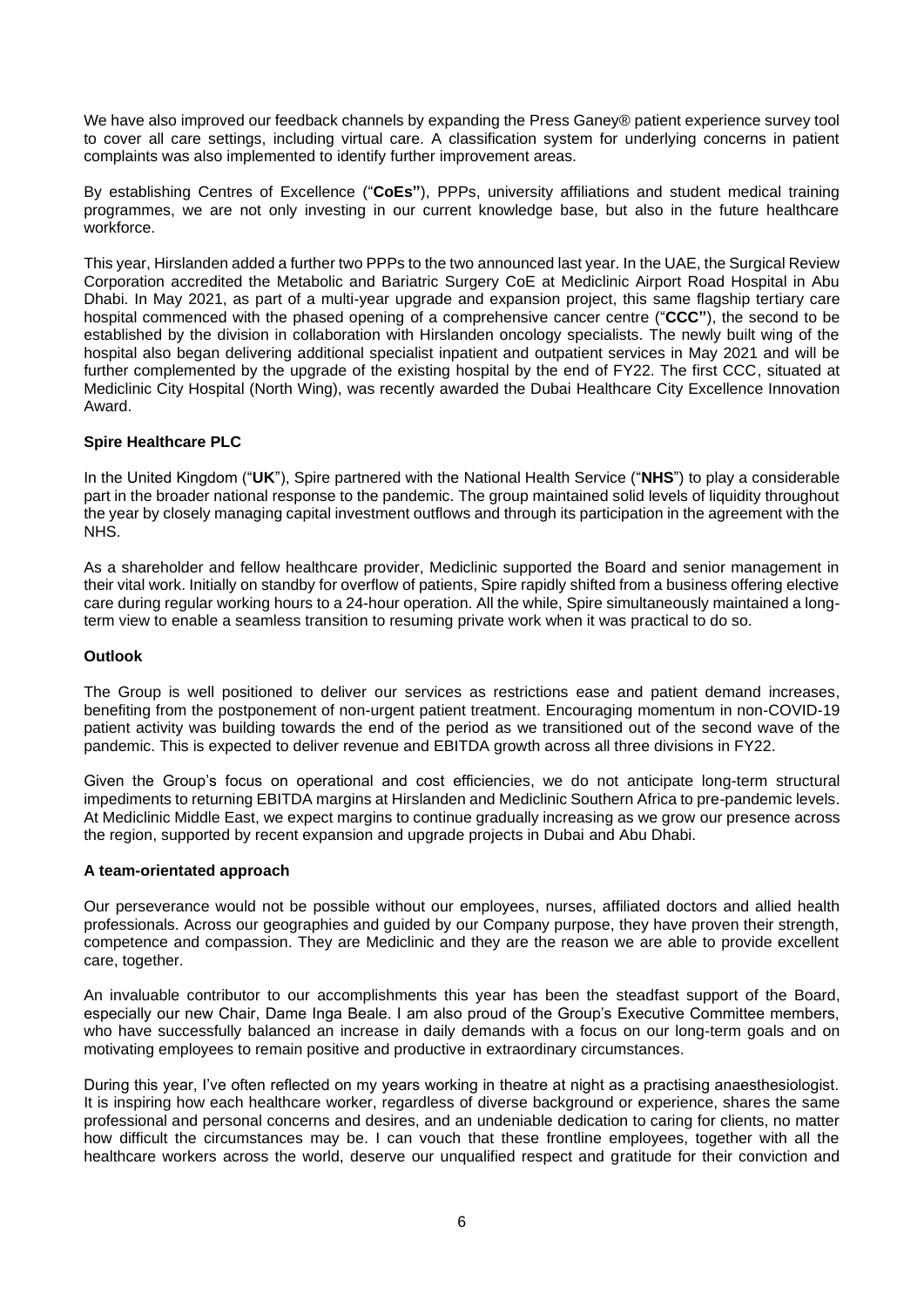resilience. We fully endorse the vaccination programmes which have commenced worldwide and are supporting the health authorities and communities we serve such that the vaccines can be delivered in haste.

We have learned many lessons in the past 12 months, through our unwavering commitment to patients during this trying time, and we have applied these as a collective to benefit the entire Group. I believe we will strengthen this foundation in the year to come and make good progress on the execution of our Mediclinic Group Strategy. We look to FY22 with hope and eagerness to pursue the opportunities it is sure to bring.

### **Dr Ronnie van der Merwe**

Group Chief Executive Officer 25 May 2021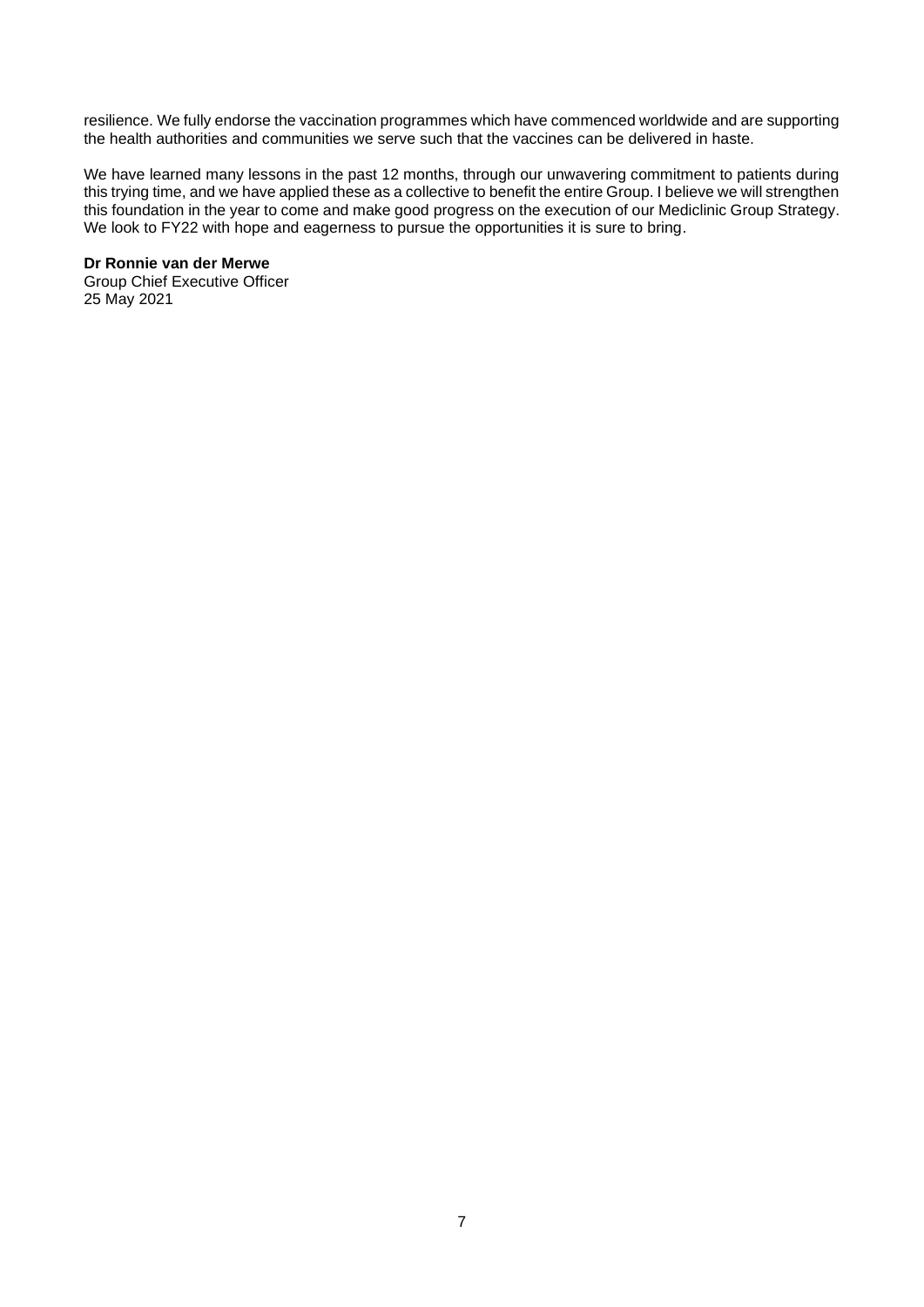# **GROUP CHIEF FINANCIAL OFFICER'S REPORT**

### **FINANCIAL SUMMARY**

- FY21 revenue down 3% to £2 995m; down 1% in constant currency; significantly impacted in April 2020 by COVID-19-related lockdown measures and non-urgent elective procedure restrictions
- FY21 adjusted EBITDA down 21% at £426m; down 20% in constant currency; reflecting revenue impact, largely fixed employee cost base and escalation in PPE costs and staffing requirements due to isolation and quarantine regulations
- As restrictions eased elective procedures recovered driving 2H21 year-on-year revenue growth of 1%; EBITDA down 12% in 2H21 as the Group adapted to the pandemic
- Adjusted operating profit down 32% at £221m; reported operating profit up 214% to £209m
- Reported earnings of £68m (FY20: loss of £320m)
- Adjusted earnings per share down 43% at 13.7 pence
- Cash conversion 77% of adjusted EBITDA (FY20: 109%) improved in 2H21 compared with 42% at 1H21
- FY21 capital investment down 34% to £126m due to COVID-19-related operational constraints and priority to maintain liquidity
- Cash and available facilities increased to £679m at 31 March 2021, compared with £661m at 30 September 2020
- Net incurred debt reduced to £1 483m at year-end (FY20: £1 622m)
- Compliant with all waived and effective debt covenants at year-end
- Dividend remains suspended as part of the Group's broad response to maintaining its liquidity position (FY20: 3.20 pence)

### **GROUP RESULTS**

### **Adjusted results**

The Group uses adjusted income statement reporting as non-IFRS measures in evaluating performance and as a method to provide clear and consistent reporting.

Performance in the first half of the year was significantly impacted in April 2020 by COVID-19-related lockdown measures and non-urgent elective procedure restrictions. In April 2020, Group revenue was down 33% and adjusted EBITDA was down around £60m compared with the prior period. From May 2020 onwards, the moderation of restrictions resulted in a strong rebound in operating performance in Switzerland and the UAE. Southern Africa experienced a more gradual recovery during the second quarter of the financial year as it exited the first wave.

Despite a subsequent and more severe wave of the pandemic in the second half of the financial year, the Group delivered an improved financial performance supported by less restrictive lockdown measures, greater operational flexibility and counter-seasonal demand in Southern Africa and the UAE during December 2020.

Having reached the peak of the second wave early in the fourth quarter, the Group entered a transition period during which COVID-19 patient volumes began to decline, allowing more normal operating practices to resume gradually. Similar to the trend in the first half of the year, this resulted in a strong rebound in non-COVID-19 patient activity towards the end of the period.

The Group's revenue was down 3% at £2 995m (FY20: £3 083m) and down 1% in constant currency terms for the year. Stronger demand in the second half of the year delivered revenue growth of 1%.

Adjusted EBITDA was down 21% at £426m (FY20: £541m) and down 20% in constant currency terms. This was a result of the revenue decline exacerbated by the largely fixed employee cost base, an escalation in PPE usage, consumables pricing and staffing requirements due to isolation and quarantine regulations. Across the Group, incremental COVID-19-related expenses totalled around £32m. The Group's adjusted EBITDA margin was 14.2% (FY20: 17.5%). Driven by stronger demand, the EBITDA margin improved sequentially in the second half of the year to 16.1%, with adjusted EBITDA down 12% in 2H21 compared with the prior year period.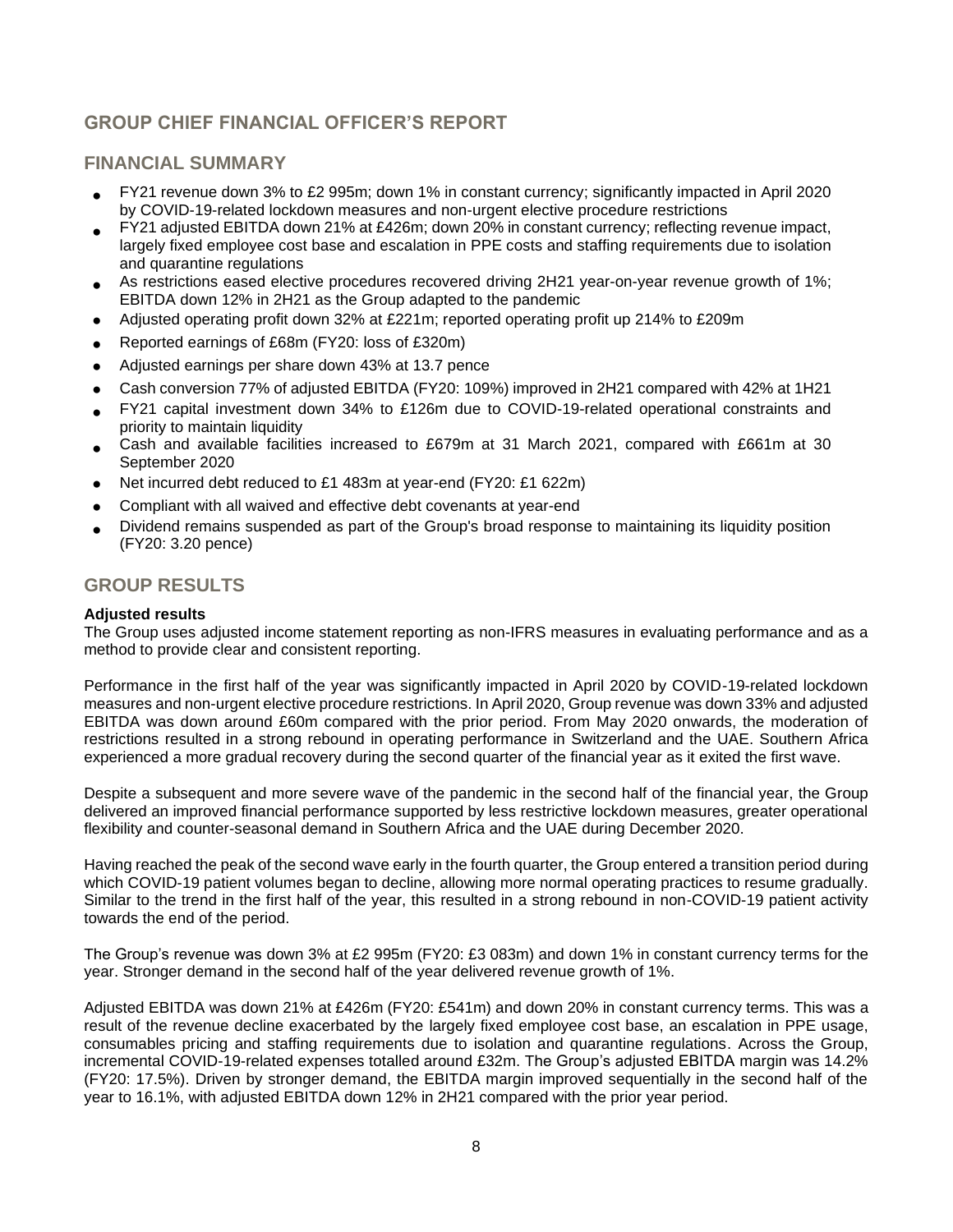Adjusted depreciation and amortisation was down 5% to £207m (FY20: £217m) reflecting lower capital investment during the period due to COVID-19-related operational constraints and liquidity preservation measures.

Adjusted operating profit was down 32% at £221m (FY20: £327m) which resulted in a lower return on invested capital ("**ROIC**") of 3.0% compared with 4.4% in FY20.

Adjusted net finance cost was down 8% at £72m (FY20: £78m), mainly due to the reduction of base rates in South Africa and the UAE as well as translation differences caused by the depreciation of the rand, which is also the highest interest rate environment.

The adjusted tax charge of £27m (FY20: tax charge of £56m) and adjusted effective tax rate for the period of 19.3% (FY20: 22.3%) reflects the higher contribution of non-taxable income from Mediclinic Middle East. This was partly offset with an increase in the effective tax rate due to the recognition of non-deductible equity-accounted losses from the investment in Spire, as well as the non-recognition of deferred tax assets on current year tax losses at Hirslanden.

Adjusted non-controlling interests were down 41% to £11m (FY20: £18m), mainly due to lower contributions from Mediclinic Southern Africa hospitals with larger outside shareholdings. Adjusted share of net profit of equityaccounted investments was down from a profit of £2m in FY20 to a loss of £10m in FY21, reflecting the net loss reported by Spire for the 12 months ended 31 December 2020.

Both adjusted earnings and adjusted EPS were down 43% at £101m (FY20: £177m) and 13.7 pence (FY20: 24.0 pence), respectively.

At the end of FY20, the Board took the prudent and appropriate decision to suspend the dividend as part of the Group's response to maintain its liquidity position through the pandemic and maximise its support in combatting COVID-19. The Board recognises the importance of its dividend to shareholders and will keep this position under review in light of the continued uncertainties posed by the pandemic.

In arriving at adjusted operating profit, reported operating profit was adjusted for the following exceptional items:

- accelerated depreciation of £10m relating to the dismantling of two hospital wings as part of an expansion project at Hirslanden's Klinik St. Anna;
- impairment charges of £4m relating to Mediclinic Southern Africa; and
- insurance proceeds of £2m received for the loss of equipment at Mediclinic Southern Africa.

Prior period operating profit was adjusted for the following exceptional items:

- recognition of an impairment charge of £481m to Mediclinic Middle East goodwill;
- recognition of an impairment charge of £33m to Hirslanden fixed assets;
- impairment reversal of £4m relating to Hirslanden properties;
- impairment charges of £2m relating to Mediclinic Southern Africa; and
- fair value adjustments on derivative contracts of £1m.

As previously reported, for the 12 months ended 31 December 2020, Spire reflected a goodwill impairment charge of £200m which gave rise to a reported loss of £234m. Since the Group had already impaired its equity investment in Spire, previously recognised impairment losses in the amount of £60m were reversed. In this context, earnings were further adjusted for the following exceptional items:

- Mediclinic's share of the equity-accounted impairment loss from Spire of £60m;
- reversal of previously recorded impairment losses against the carrying value of the equity investment in Spire of £60m; and
- remeasurement of the redemption liability related to Clinique des Grangettes of £23m.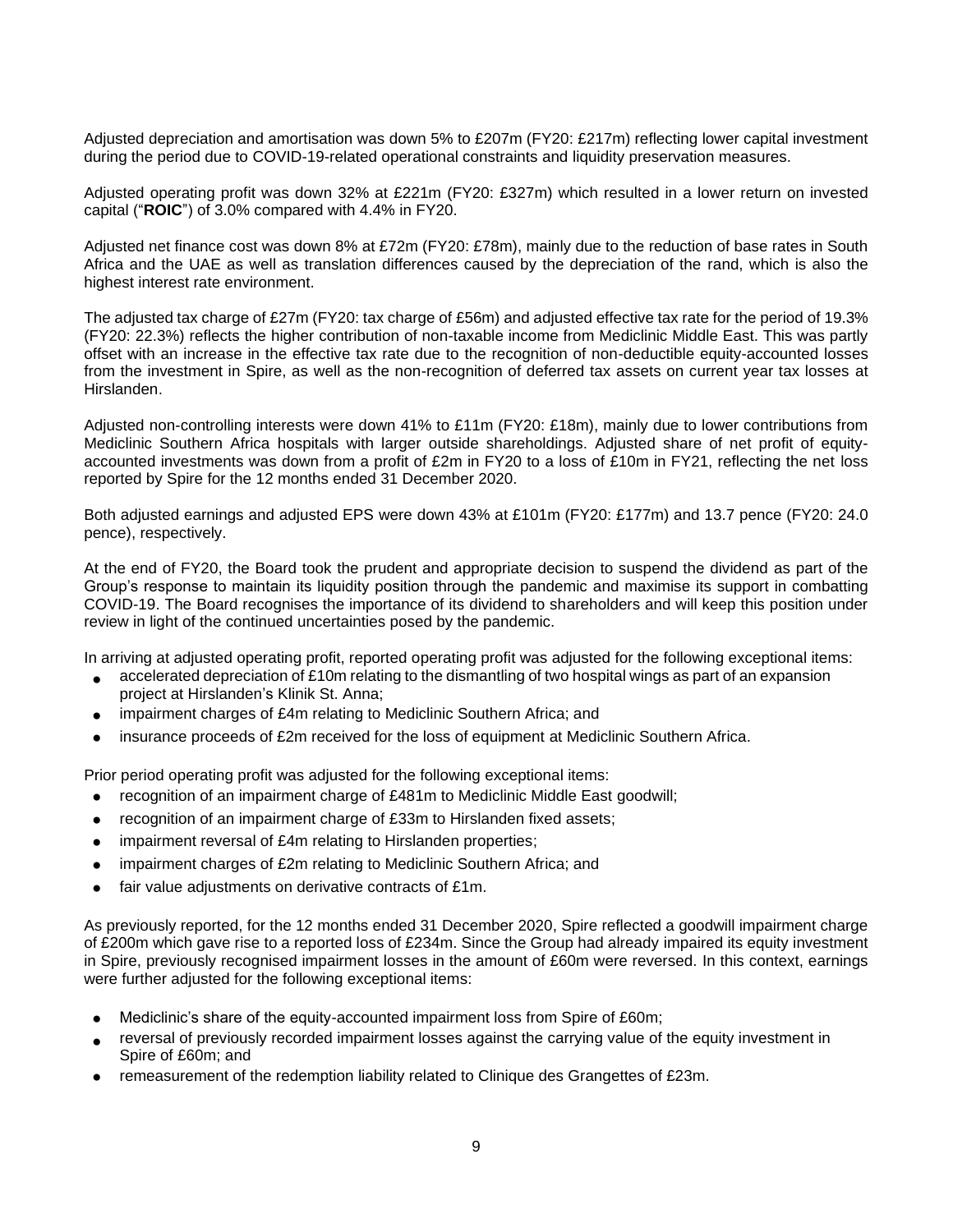The prior period reported loss was adjusted for the following exceptional items:

- remeasurement of the redemption liability related to Clinique des Grangettes of £5m;
- recognition of an impairment charge on the equity investment in Spire of £10m; and
- the reduction of Swiss property deferred tax liabilities of £29m resulting from corporate tax reforms in Switzerland.

### **Reported results**

Reported revenue was down 3% to £2 995m (FY20: £3 083m) and EBITDA was down 21% to £428m (FY20: £541m), down 1% and down 20%, respectively, in constant currency terms.

Depreciation and amortisation remained flat at £217m (FY20: £217m). Operating profit increased to £209m (FY20: loss of £184m).

Net finance cost increased by 14% to £95m (FY20: £83m).

The Group's effective tax rate for the period was 24.4% (FY20: (8.6)%). The prior period effective tax rate was impacted by exceptional non-deductible goodwill impairment charges, the impairment of the equity investment and a reduction in deferred tax liabilities that resulted from corporate tax reforms in Switzerland.

The reported earnings show a profit of £68m (FY20: loss of £320m). The EPS was 9.2 pence (FY20: loss per share of 43.4 pence).

#### **Cash conversion**

Cash flow conversion of 77% (FY20: 109%) improved during the second half of the year (1H21: 42%).

The first half was primarily impacted by lower receivables collections at Mediclinic Middle East compared with earlier in the period, exacerbated by the strong counter-seasonal performance in the second quarter period, increased debtors balances at Hirslanden and a normalisation in Hirslanden's trade payables balance post the initial peak's stringent liquidity preservation measures.

The second-half improvement was driven by Hirslanden and Mediclinic Middle East, despite both divisions' strong performances at the end of the period, which curtailed the overall recovery, and strong collections continuing in April 2021 at Mediclinic Middle East. The Group continues to target 90-100% cash conversion.

### **Liquidity**

Cash and available facilities remained strong in the second half, increasing to £679m at 31 March 2021, compared with £661m at 30 September 2020 and £518m at 31 March 2020.

The Group prioritised the preservation of its liquidity position from the onset of the pandemic while optimising its operational response. Restrictions on operations caused by the pandemic, in addition to decisions to postpone certain projects, reduced year-on-year capex across all three divisions.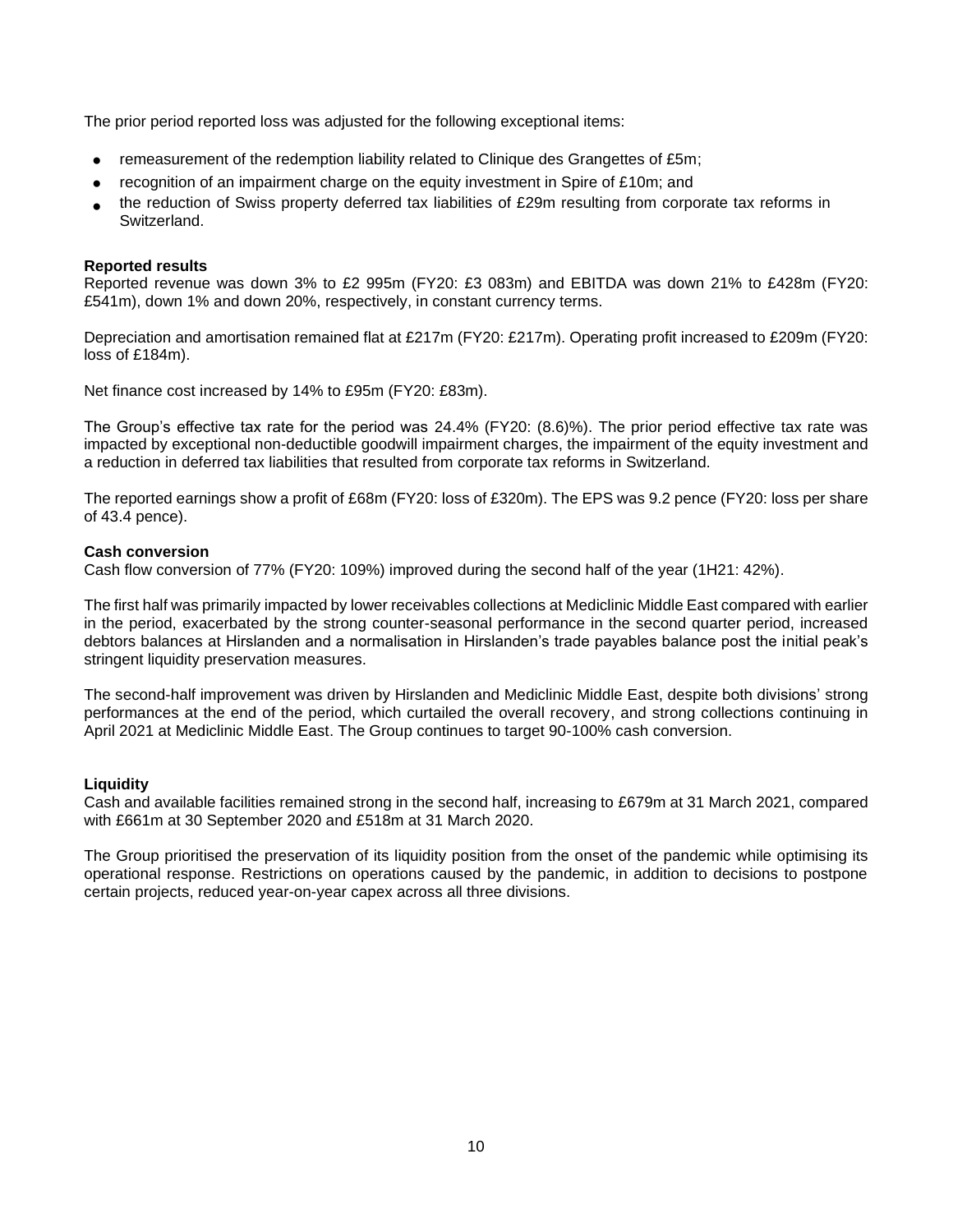### **Foreign exchange rates**

Although the Group reports its results in sterling, the divisional profits are generated in Swiss franc, South African rand and UAE dirham. During the reporting period, the average and closing exchange rates were as follows:

|                    | 2021  | 2020  |
|--------------------|-------|-------|
| Average rates      |       |       |
| Swiss franc        | 1.21  | 1.25  |
| South African rand | 21.30 | 18.76 |
| UAE dirham         | 4.80  | 4.67  |
| Year-end rates     |       |       |
| Swiss franc        | 1.30  | 1.20  |
| South African rand | 20.37 | 22.08 |
| UAE dirham         | 5.07  | 4.56  |

Movements in exchange rates affected the reported earnings and reported balances in the statement of financial position. The resulting currency translation difference, which is the amount by which the Group's interest in the equity of the divisions decreased because of spot rate movements, amounted to £235m (FY20: increase of £175m) and was debited (FY20: credited) to the statement of comprehensive income. The main reason for the decrease was the weakening of the year-end Swiss franc and UAE dirham rates against sterling.

Foreign exchange rate sensitivity:

- The impact of a 10% change in the  $E/CHF$  exchange rate for a sustained period of one year is that adjusted profit for the period would increase/decrease by £4m (FY20: increase/decrease by £7m) due to exposure to the £/CHF exchange rate.
- The impact of a 10% change in the  $E/ZAR$  exchange rate for a sustained period of one year is that adjusted profit for the period would increase/decrease by £3m (FY20: increase/decrease by £9m) due to exposure to the £/ZAR exchange rate.
- The impact of a 10% change in the £/AED exchange rate for a sustained period of one year is that adjusted profit for the period would increase/decrease by £4m (FY20: increase/decrease by £4m) due to exposure to the £/AED exchange rate.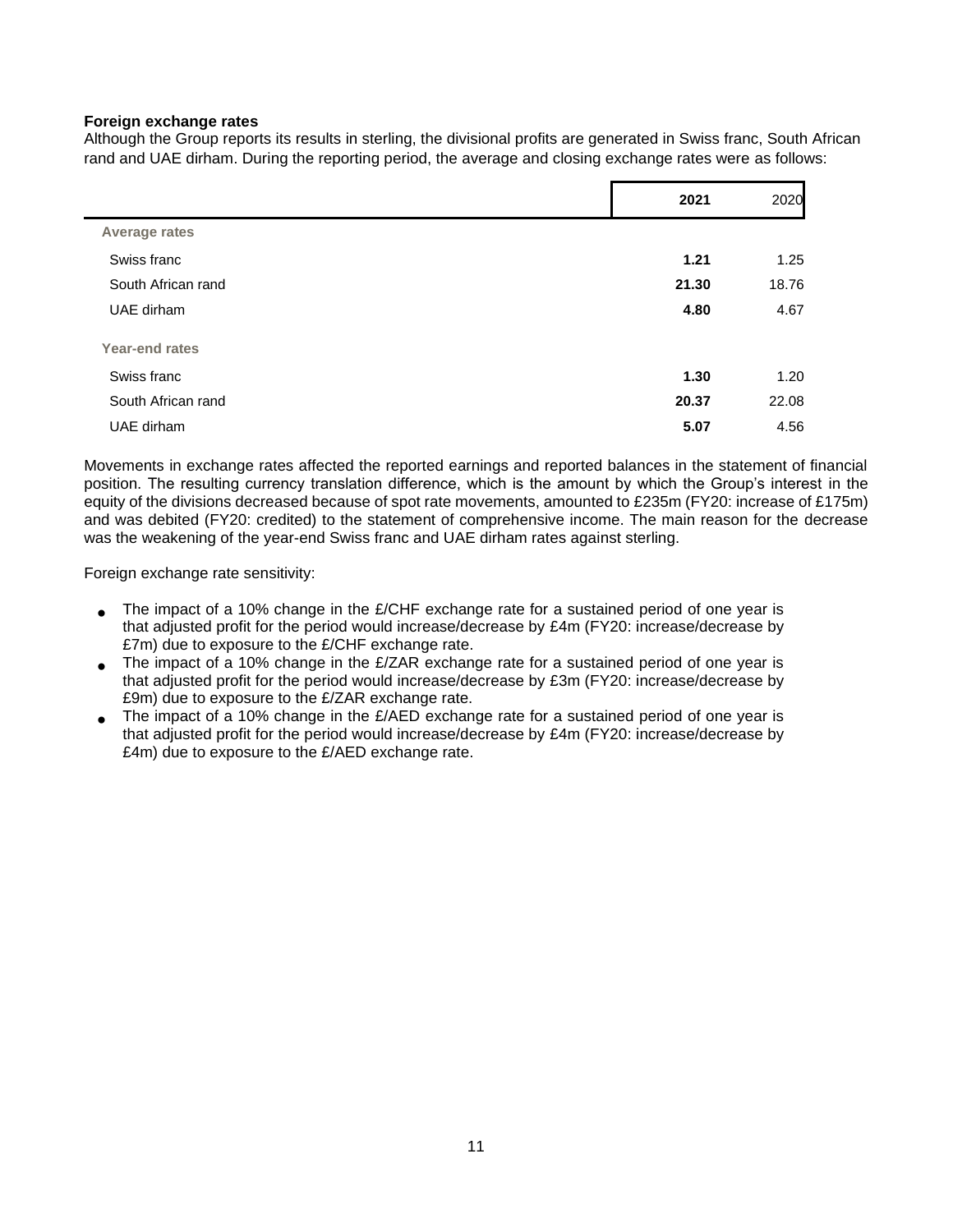# **DIVISIONAL RESULTS**

|                                   | <b>Group currency</b><br>(millions) |        |       | <b>Divisional currency</b><br>(millions) <sup>1</sup> |         |         |
|-----------------------------------|-------------------------------------|--------|-------|-------------------------------------------------------|---------|---------|
|                                   | 2021                                | 2020   | $\%$  | 2021                                                  | 2020    | %       |
| <b>Revenue</b>                    | £2 995                              | £3083  | (3)%  |                                                       |         |         |
| Hirslanden                        | £1 478                              | £1 438 | 3%    | 1784                                                  | 1804    | (1)%    |
| <b>Mediclinic Southern Africa</b> | £734                                | £907   | (19)% | 15 573                                                | 17 031  | (9)%    |
| <b>Mediclinic Middle East</b>     | £781                                | £737   | 6%    | 3760                                                  | 3 4 4 5 | 9%      |
| Corporate                         | £2                                  | £1     | 100%  | n/a                                                   | n/a     |         |
| <b>Adjusted EBITDA</b>            | £426                                | £541   | (21)% |                                                       |         |         |
| Hirslanden                        | £225                                | £245   | (8)%  | 272                                                   | 306     | (11)%   |
| Mediclinic Southern Africa        | £106                                | £188   | (44)% | 2 2 0 9                                               | 3536    | (38)%   |
| <b>Mediclinic Middle East</b>     | £102                                | £110   | (8)%  | 492                                                   | 521     | $(6)$ % |
| Corporate                         | E(7)                                | E(2)   | 250%  | n/a                                                   | n/a     |         |
| <b>Adjusted EBITDA %</b>          |                                     |        |       |                                                       |         |         |
| Group                             | 14.2%                               | 17.5%  |       |                                                       |         |         |
| Hirslanden <sup>2</sup>           | 15.1%                               | 17.0%  |       | 15.1%                                                 | 17.0%   |         |
| Mediclinic Southern Africa        | 14.2%                               | 20.8%  |       | 14.2%                                                 | 20.8%   |         |
| <b>Mediclinic Middle East</b>     | 13.1%                               | 15.1%  |       | 13.1%                                                 | 15.1%   |         |
| <b>Adjusted operating profit</b>  | £221                                | £327   | (32)% |                                                       |         |         |
| Hirslanden                        | £107                                | £119   | (10)% | 128                                                   | 149     | (14)%   |
| Mediclinic Southern Africa        | £71                                 | £151   | (53)% | 1 477                                                 | 2838    | (48)%   |
| <b>Mediclinic Middle East</b>     | £51                                 | £57    | (11)% | 248                                                   | 273     | (9)%    |
| Corporate                         | E(8)                                |        | 100%  | n/a                                                   | n/a     |         |
| Adjusted operating profit %       |                                     |        |       |                                                       |         |         |
| Group                             | 7.4%                                | 10.6%  |       |                                                       |         |         |
| Hirslanden                        | 7.1%                                | 8.2%   |       | 7.1%                                                  | 8.2%    |         |
| Mediclinic Southern Africa        | 9.5%                                | 16.7%  |       | 9.5%                                                  | 16.7%   |         |
| Mediclinic Middle East            | 6.6%                                | 7.9%   |       | 6.6%                                                  | 7.9%    |         |

#### *Notes*

*<sup>1</sup> Divisional currency for Hirslanden is shown in Swiss franc (CHF), Mediclinic Southern Africa in South African rand (ZAR) and Mediclinic Middle East in UAE dirham (AED).*

*<sup>2</sup> The EBITDA margin includes government grants of £10m (CHF13m) (FY20: nil) disclosed as 'Other income'.*

*The Group uses adjusted income statement reporting as non-IFRS measures in evaluating performance and to provide consistent and comparable reporting. Refer to the policy and "Reconciliations" section on pages 20*–*23 of this announcement.*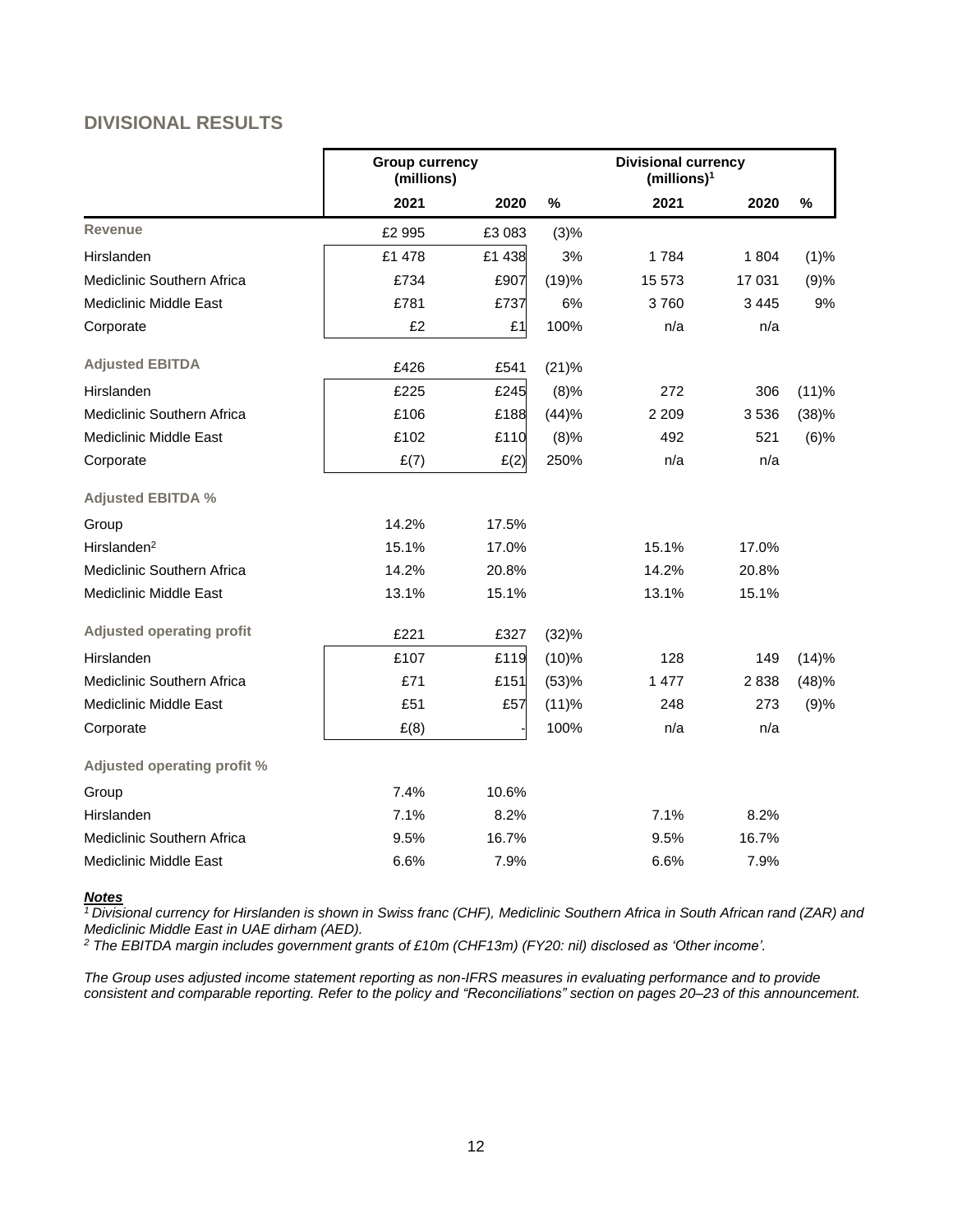### **HIRSLANDEN**

Switzerland introduced COVID-19 lockdown measures on 16 March 2020, which included the suspension of elective procedures for all hospitals. Lockdown measures were relaxed on 27 April 2020 and the resumption of elective procedures saw a strong recovery in inpatient admissions in May and June 2020. A similar trend was witnessed as the division passed through the second wave of the pandemic during the fourth quarter of the financial year. Hirslanden has engaged extensively with the cantonal authorities throughout the pandemic, and been involved in their COVID-19 response planning, testing and vaccination roll-outs.

FY21 revenue decreased by 1% to CHF1 784m (FY20: CHF1 804m), broadly recovering from the significant impact experienced in April 2020. Inpatient revenue was flat at CHF1 329m (FY20: CHF1 331m) and inpatient admissions decreased by 0.1%. In the second half of the year, revenue was flat and inpatient admissions were up 0.8%.

The general insurance mix increased to 51.0% (FY20: 49.2%), largely due to Hirslanden supporting the public health system during peaks of the pandemic. Despite the shift in insurance mix, inpatient revenue per case declined by only 0.1% due to a COVID-19-related increase in the case mix index. Average occupancy was flat at 61.1% (2020: 61.1%).

Outpatient and day case revenue, which contributed some 20% (FY20: 21%) to total revenue in the period, was down 3%, mainly due to the sale of three outpatient clinics to Medbase as part of the broader cooperation agreement.

An increase in supply costs and additional staffing requirements during the pandemic further impacted adjusted EBITDA which declined 11% to CHF272m (FY20: CHF306m) with an adjusted EBITDA margin of 15.1% (FY20: 17.0%). COVID-19-related expenses were around CHF10m. In line with the revenue performance, Hirslanden delivered a strong sequential improvement in adjusted EBITDA margin from 13.7% in 1H21 (1H20: 16.2%) to 16.7% in 2H21 (2H20: 17.7%).

Adjusted depreciation and amortisation decreased by 9% to CHF143m (FY20: CHF157m) due to lower capital investment during the year and impairments in the prior year period. Adjusted operating profit decreased by 14% to CHF128m (FY20: CHF149m).

Adjusted net finance cost was flat at CHF58m (FY20: CHF58m).

Adjusted earnings decreased by 19% to CHF47m (FY20: CHF57m).

The division converted 66% (FY20: 116%) of adjusted EBITDA into cash generated from operations, with an improvement in the second half of the year (1H21: 44%).

Total capex spent during the year decreased by 14% to CHF81m (FY20: CHF94m) comprising maintenance capex of CHF38m (FY20: CHF43m) and expansion capex of CHF43m (FY20: CHF51m). In line with the expected improvements in operating cash flows, the Group currently plans to proportionately increase the annual capex investment at Hirslanden while continuing to generate appropriate free cash to equity holders (including the annual debt repayments). FY22 forecast expansion capex of around CHF55m includes the first of seven years of investment in the projects at Klinik St. Anna and Hirslanden Klinik Aarau to strengthen the competitive position of these key hospitals. FY22 maintenance capex is forecast at around CHF70m. Medium-term maintenance capex is expected to be around 4-5% of revenue.

### **MEDICLINIC SOUTHERN AFRICA**

South Africa implemented lockdown measures on 27 March 2020 to help contain the spread of the pandemic. In line with this decision, Mediclinic Southern Africa suspended elective procedures and closed standalone day case clinics. With the initial peak of the pandemic being passed in early August 2020, non-COVID-19 surgical case volumes subsequently improved, driven by a return in demand for elective procedures. The peak of the second COVID-19 wave in January 2021 gave rise to a counter-seasonal performance in December 2020, when larger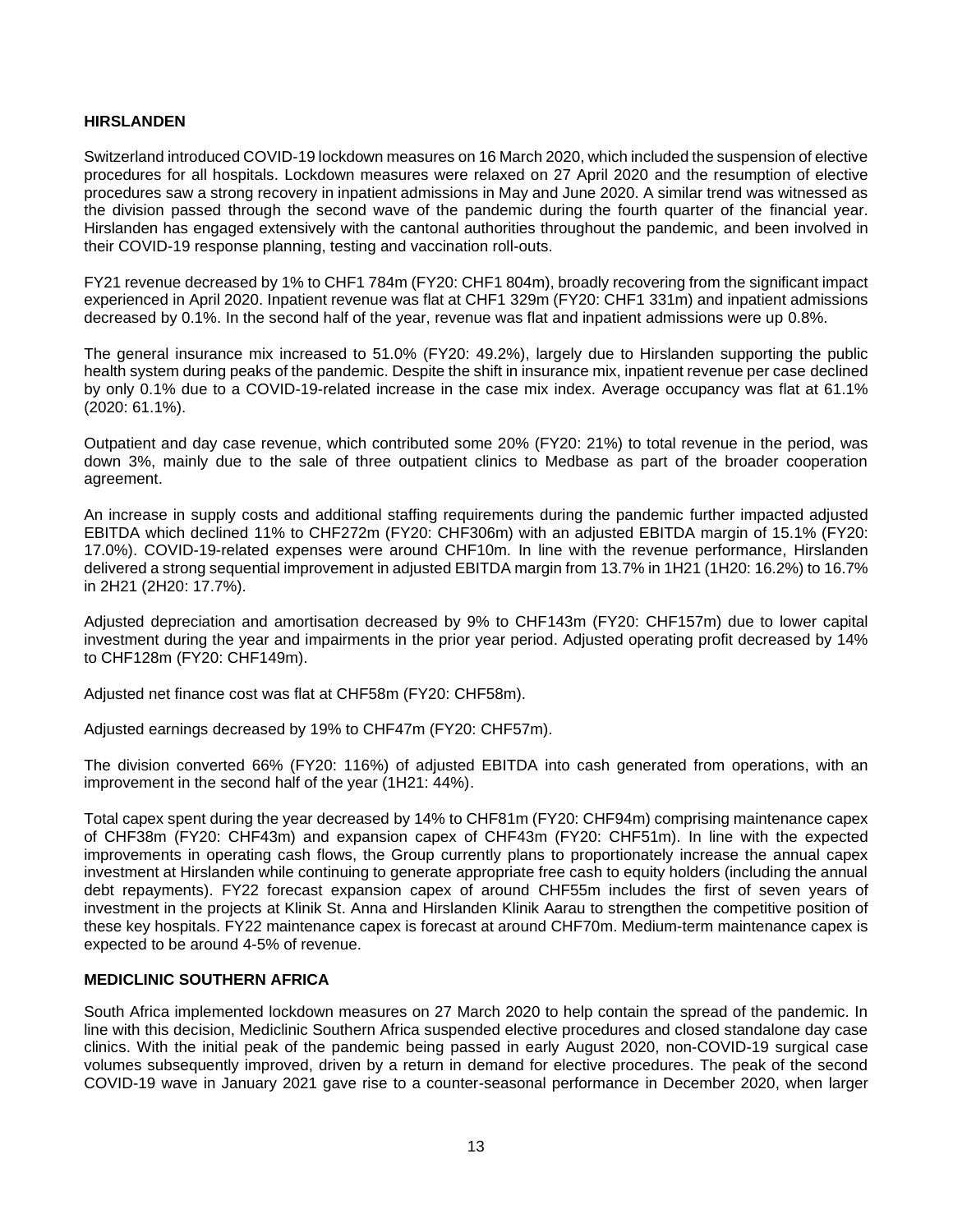patient numbers than normal were experienced as we approached the second peak. Non-COVID-19 admissions again improved in March 2021 as more normal operating practices resumed.

Mediclinic Southern Africa's revenue was down 9% to ZAR15 573m (FY20: ZAR17 031m), reflecting the significant impact experienced in April 2020. Paid Patient Days ("**PPDs**") decreased by 15.3% and the occupancy rate was down at 56.3% (FY20: 67.9%). Despite a gradual recovery from May 2020 onwards, 1H21 revenue and PPDs declined 19% and 25.0%, respectively. Adapting to the pandemic, performance in the second half of the year was much improved with revenue up 2% and PPDs down 5.2%. Average revenue per bed day increased by 8.2% reflecting the increase in acuity. The average length of stay was up 16.6% reflecting the longer than average stay for COVID-19 patients and a disproportionate decline in day case admissions.

The effects of supply costs and additional staffing requirements during the pandemic further impacted adjusted EBITDA, which declined 38% to ZAR2 209m (FY20: ZAR3 536m) with the adjusted EBITDA margin at 14.2% (FY20: 20.8%). In line with the revenue performance, Mediclinic Southern Africa delivered a strong sequential improvement in adjusted EBITDA margin from 8.2% in 1H21 (1H20: 20.8%) to 19.0% in 2H21 (2H20: 20.7%). COVID-19-related expenses were around ZAR323m.

Depreciation and amortisation increased by 9% to ZAR763m (FY20: ZAR698m), mainly due to increased spend on hospital infrastructure upgrades and medical equipment in the prior period in line with the division's current upgrade and maintenance cycle. Adjusted operating profit decreased by 48% to ZAR1 477m (FY20: ZAR2 838m).

Net finance cost increased by 1% to ZAR561m (FY20: ZAR554m) due to lower finance income given lower cash on deposit and lower interest rates, with around half the division's interest rate exposure hedged.

Adjusted earnings decreased by 61% to ZAR519m (FY20: ZAR1 335m).

The division converted 111% (FY20: 104%) of adjusted EBITDA into cash generated from operations.

Total capex spent during the year decreased by 47% to ZAR702m (FY20: ZAR1 312m) comprising maintenance capex of ZAR302m (FY20: ZAR730m) and expansion capex of ZAR400m (FY20: ZAR582m). Key projects included the new Mediclinic Bloemfontein and Mediclinic Cape Gate day case clinics and the expansion at Mediclinic Brits and Mediclinic Legae hospitals. FY22 expansion capex is forecast to be around ZAR520m including expansion projects at Mediclinic Cape Town and Mediclinic Midstream hospitals and Mediclinic Vergelegen and Mediclinic Winelands day case clinics, in addition to further investment in IT infrastructure projects to support future growth initiatives. FY22 maintenance capex is forecast at around ZAR610m. Medium-term maintenance capex is expected to average around 3% of revenue.

### **MEDICLINIC MIDDLE EAST**

Dubai and Abu Dhabi gradually implemented national lockdowns and curfews from March 2020 due to the pandemic. In Dubai, elective procedures were suspended and reintroduced only in May 2020. In Abu Dhabi such restrictions were not implemented, although inpatient admissions and outpatient cases were significantly impacted as a result of lockdown measures. With the lifting of restrictions from May 2020, volumes rebounded. In August 2020, counter-seasonal holiday trends caused a significant increase in volumes compared with the prior year period. During the second wave of the pandemic, a further restriction on elective surgery was imposed in Dubai from 21 January to 21 March 2021. Throughout the pandemic, outpatient cases were interrupted, improving towards the end of the period.

While the pandemic materially impacted non-COVID-19 activity levels, Mediclinic Middle East launched virtual care and pharmacy home delivery services so patients could be diagnosed and supplied with prescription medication without the need for face-to-face consultations. In addition, the division is involved in various projects supporting the health authorities including the establishment of two new laboratories for COVID-19 testing and administering vaccinations.

Mediclinic Middle East's revenue increased 9% to AED3 760m (FY20: AED3 445m), which includes around AED485m in COVID-19-related revenues. Inpatient admissions and day cases were down 2.1% and outpatient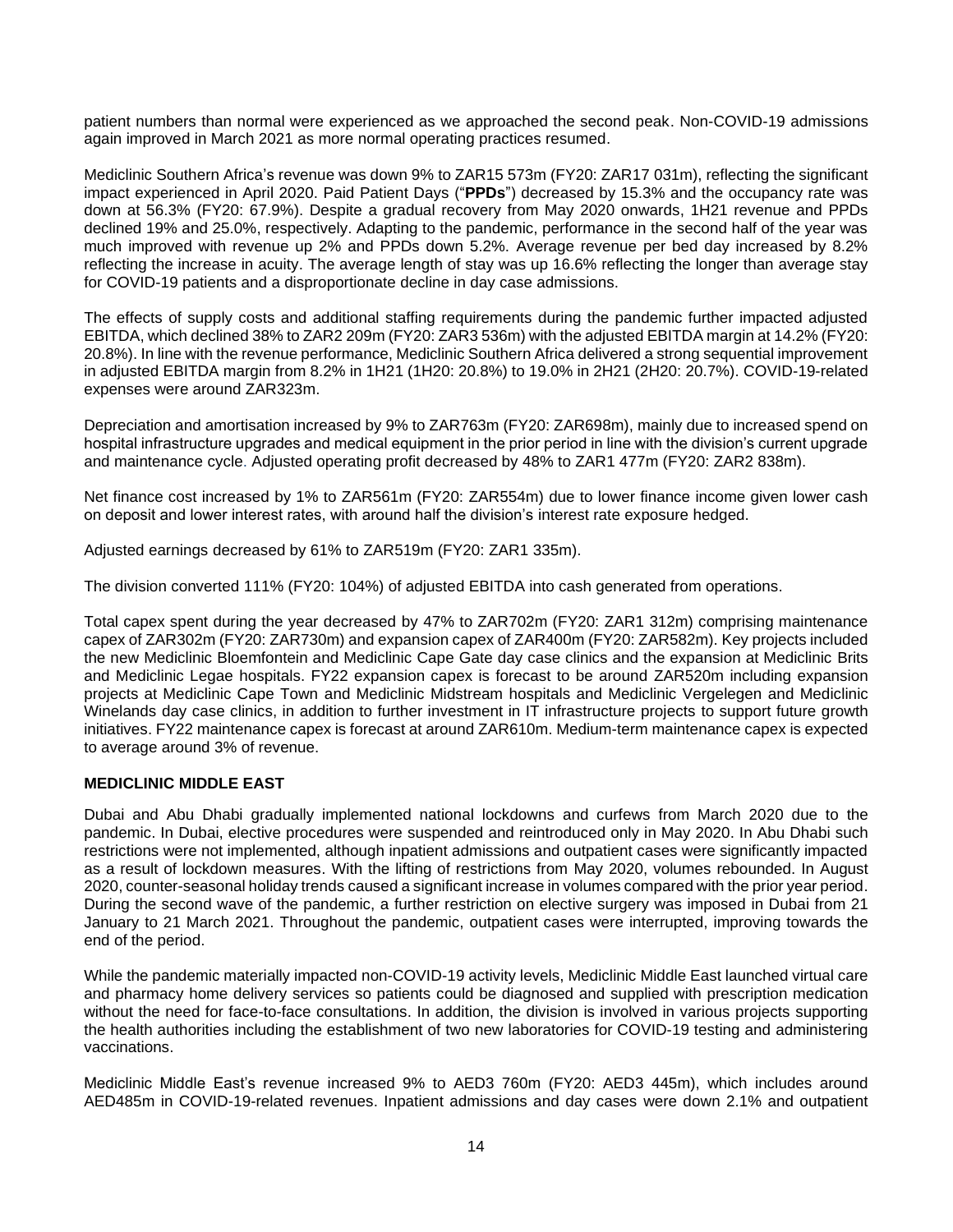cases down 9.3%. The impact on volumes was less significant in the second half of the year, with inpatient admissions and day cases down 1.1% and outpatient cases down 4.7% compared with 2H20. The volume impact was partly offset by an increase in the average revenue per inpatient and day case admission and outpatient cases up 17.3% and 15.1%, respectively, reflecting an increase in acuity directly and indirectly due to COVID-19.

The diagnostic-related grouping ("**DRG**") reimbursement model for inpatient procedures was implemented in Dubai on 1 September 2020. Initial results indicate that, as previously guided, the change is expected to be revenue neutral for Mediclinic.

Adjusted EBITDA decreased 6% to AED492m (FY20: AED521m) due to the sustained impact of COVID-19 on outpatient volumes in particular, lower contribution margin of COVID-19-related and new revenues exacerbated by COVID-19-related expenses that totalled around AED28m. The adjusted EBITDA margin of 13.1% (FY20: 15.1%) improved from 12.7% in 1H21 (1H20: 12.6%) to 13.5% in 2H21 (17.3%). The second half also included start-up costs associated with the commissioning of the Mediclinic Airport Road Hospital expansion and the new CCC.

Adjusted depreciation and amortisation was flat at AED248m (FY20: AED249m). Adjusted operating profit decreased by 9% to AED248m (FY20: AED273m).

Net finance cost decreased by 15% to AED78m (FY20: AED91m), mainly due to a decrease in the base rate. One third of the borrowings are hedged.

Adjusted earnings decreased by 6% to AED170m (FY20: AED181m).

The division converted 73% (FY20: 98%) of adjusted EBITDA into cash generated from operations, due to slow collections, exacerbated by the strong revenue performance in March 2021. Significant collections received in early April 2021 that were expected before year-end would have resulted in the division achieving its target of 90–100% cash conversion.

Total capex spent during the year decreased by 49% to AED124m (FY20: AED220m) comprising maintenance capex of AED36m (FY20: AED46m) and expansion capex of AED88m (FY20: AED174m). Key projects included the Mediclinic Airport Road Hospital expansion and CCC, ongoing EHR roll-out and investment in new robotics equipment. FY22 expansion capex is forecast to be the final year of major investment as the division positions for sustainable long-term growth. FY22 forecast expansion capex of around AED230m includes delayed capex investment at Mediclinic Airport Road Hospital and the EHR roll-out, in addition to key projects involving Precision Medicine, sports medicine, remote patient monitoring, IT infrastructure investment, critical care unit upgrades at Mediclinic Al Ain Hospital and the installation of smart lifts at the Mediclinic Al Noor Hospital. FY22 maintenance capex is forecast at around AED85m. Medium-term maintenance capex is expected to be around 2–3% of revenue with expansion capex from FY23 onwards at half the level in FY21.

### **FY22 GUIDANCE**

Given the strong underlying demand for Mediclinic's broad range of services, the Group expects to deliver growth in revenue and EBITDA across all three divisions in FY22. With the ongoing pandemic, varied pace of vaccine rollouts and our planning assumption of potential third waves causing continuing uncertainty on the shape of the recovery, Mediclinic remains cautious as to the impact of COVID-19 on near-term operating performance.

In Switzerland, given the potential impact of a third wave on admissions, insurance mix and operating costs, Hirslanden expects to deliver modest revenue growth and a stable year-on-year EBITDA margin. In Southern Africa, with the ongoing impact of the pandemic on admissions and operating costs, Mediclinic Southern Africa currently expects revenue to recover to around FY20 levels and a year-on-year improvement in EBITDA margin approaching the 2H21 outturn. Mediclinic Middle East is expected to deliver mid-single digit revenue growth supported by recent expansion and upgrade projects and an improved EBITDA margin, approaching FY20 levels.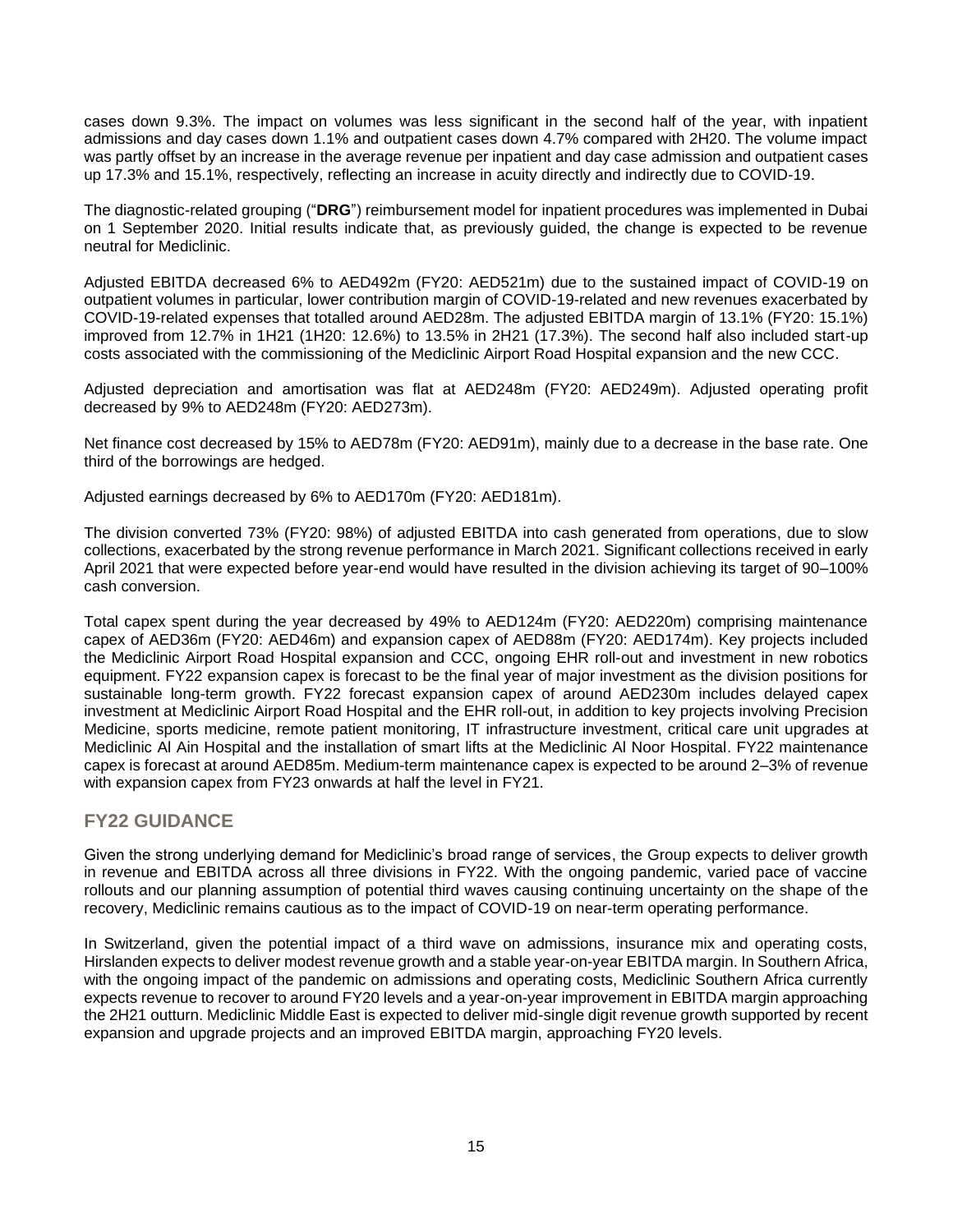### **FINANCIAL POSITION**

### **PROPERTY, EQUIPMENT AND VEHICLES, AND INTANGIBLE ASSETS**

Property, equipment and vehicles decreased to £4 052m at 31 March 2021 (FY20: £4 358m), mainly due to the weakening of the year-end Swiss franc and UAE dirham rates against sterling. The depreciation charge of £196m was partly offset by ongoing investment to expand the asset base in support of growth across the continuum of care and to enhance patient experience and clinical quality.

In response to the crisis and the initial uncertainty it created, the Group delayed, postponed or reduced certain capital projects as part of a broad range of initiatives to preserve liquidity. Total capital expenditure for the period was £126m (FY20: £192m), the majority of which was invested during the second half of the year. Maintenance and expansion capex amounted to £54m (FY20: £84m) and £72m (FY20 £108m), respectively.

Mediclinic is one of the largest private healthcare providers across Europe, Middle East and Africa, with unique clinical expertise and scale. Aligned with the Group's strategic goals and balanced approach to capital allocation, Mediclinic will seek to execute on opportunities to grow within its existing business across the continuum of care, invest in various innovation and digital transformation initiatives and pursue opportunities for regional expansion through bolt-on investments at the appropriate time.

Intangible assets decreased to £1 061m at 31 March 2021 (FY20: £1 171m), mainly due to the impact of the weakening year-end UAE dirham rate against sterling on the Mediclinic Middle East goodwill.

### **INVESTMENT IN ASSOCIATES**

#### *Spire*

Mediclinic holds a 29.9% investment in Spire which is equity accounted. Spire reported its full-year financial results for the period ended 31 December 2020 on 4 March 2021.

For the 12 months ended 31 December 2020, Spire reported a loss after taxation of £234m (31 December 2019: profit of £7m), which included a goodwill impairment charge of £200m. The equity-accounted portion of this impairment amounts to £60m. Following Spire's goodwill impairment charge, the Group's interest in the net asset value of Spire was higher than its carrying value of the equity investment at 30 September 2020. As a result an impairment reversal equal to the Group's share of the goodwill impairment of £60m was recognised and reported in the Group's interim financial statements. Excluding the equity-accounted goodwill impairment charge, Mediclinic's equity-accounted loss amounted to £10m (FY20: income of £2m).

### **NET DEBT**

|                                 | 2021<br>£'m | 2020<br>E'm |
|---------------------------------|-------------|-------------|
| <b>Borrowings</b>               | 1 7 7 7     | 1951        |
| Lease liabilities               | 676         | 703         |
| Less: cash and cash equivalents | (294)       | (329)       |
| Net debt                        | 2 1 5 9     | 2 3 2 5     |
| Total equity                    | 2967        | 3 0 0 3     |
| Debt-to-equity capital ratio    | 72.8%       | 77.4%       |

Net debt reduced to £2 159m at year-end (FY20: £2 325m), after an optional CHF50m debt repayment at Hirslanden in November 2020 and an AED120m scheduled repayment at Mediclinic Middle East. The leverage ratio of 5.1x at year-end (FY20: 4.3x), which reflects the impact of the pandemic on the Group's profitability, remained stable in the second half of the year (1H21: 5.2x).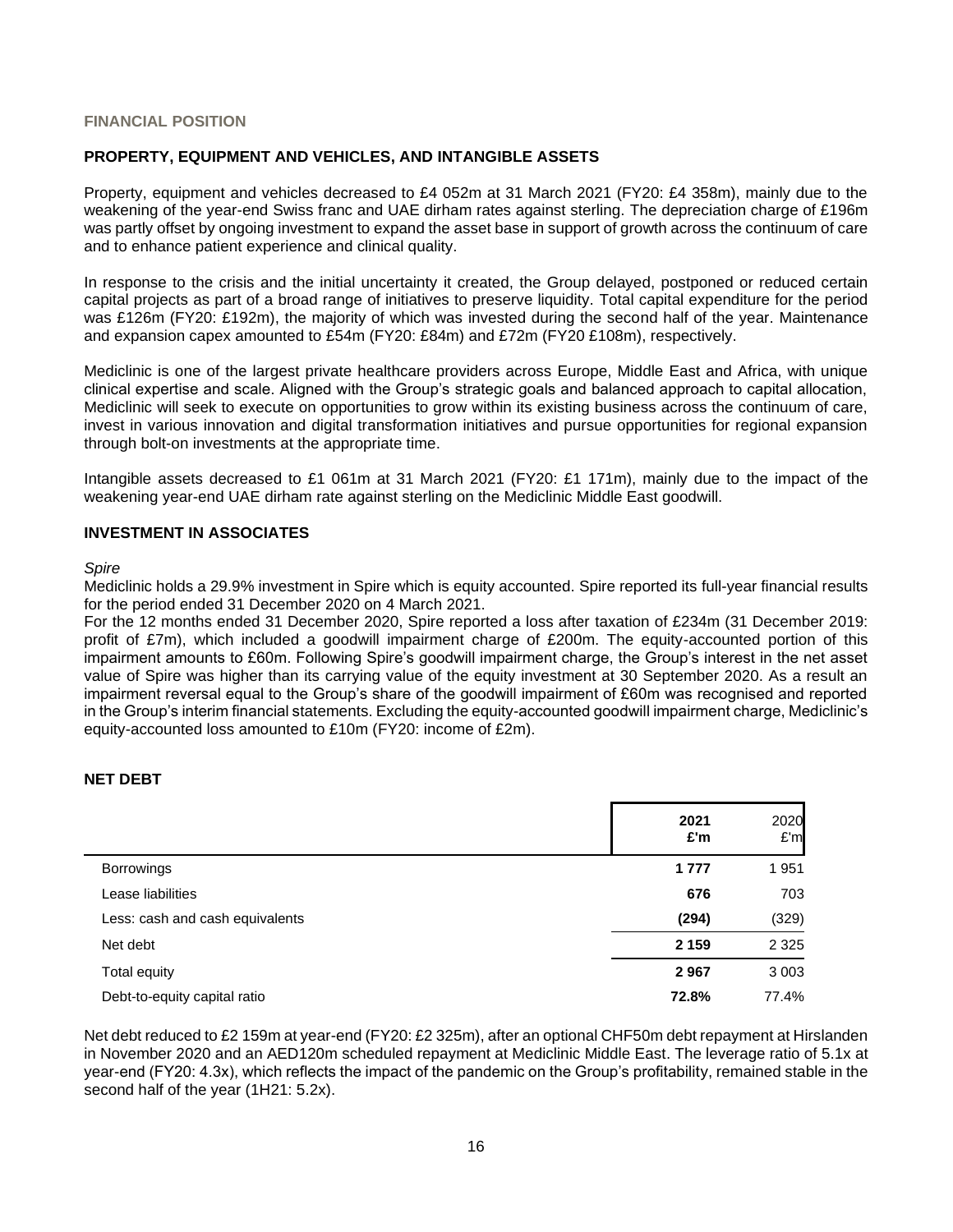The Group maintains a strategy of responsible leverage, largely using its extensive asset base to secure costefficient borrowings. While property ownership drives operational and financial benefits, the approach is not fixed, reflecting the business needs of the Group as it expands across the continuum of care, which includes less assetintensive investments and partnerships.

Debt is ring-fenced within each division, with no cross guarantees or cross defaults. Borrowings are denominated in the same currency as the divisions' underlying revenue and therefore not exposed to foreign exchange rate risk. In February 2021, Hirslanden successfully refinanced a CHF145m bond, reducing the coupon rate from 1.63% to 1.25%.

The debt-to-equity ratio improved to 72.8% at year-end (FY20: 77.4%).

In FY22, debt repayments are expected at Hirslanden and Mediclinic Middle East of CHF50m and AED249m, respectively. Mediclinic Middle East currently expects to continue repaying debt it incurred during the multiyear expansion period which supports the division's future growth aspirations.

### *Covenants*

The Group had headroom over all covenants, waived or effective, at year-end.

At the start of the pandemic, the Group obtained covenant tests waivers, mostly for leverage ratios, where the forecast financial impact from the disruption caused by COVID-19 on the operations may have resulted in covenants being exceeded before coming back into compliance as revenues normalised. For Mediclinic Middle East and Mediclinic Southern Africa, the first of such waived covenant compliance tests will be performed at the end of June 2021 and September 2021, respectively. Hirslanden has prudently engaged with its lending banks to further extend the leverage covenant test waiver by 12 months, with the first test now to be performed at the end of September 2022.

The following table illustrates the headroom to the covenant tests:

|                                   | <b>Status</b>       | <b>Headroom</b><br>variable | <b>FY21</b><br>Headroom <sup>1</sup> | 1H <sub>21</sub><br>Headroom <sup>1</sup> | <b>FY20</b><br>Headroom <sup>1</sup> | Compliant |
|-----------------------------------|---------------------|-----------------------------|--------------------------------------|-------------------------------------------|--------------------------------------|-----------|
| <b>Hirslanden</b>                 |                     |                             |                                      |                                           |                                      |           |
| Leverage ratio                    | Waived <sup>2</sup> | <b>EBITDA</b>               | 5%                                   | 9%                                        | 17%                                  | n/a       |
| Economic capital ratio            | Effective           | Equity                      | 30%                                  | 30%                                       | 27%                                  | Yes       |
| Loan to value ratio               | Effective           | Property<br>value           | 17%                                  | 14%                                       | 17%                                  | Yes       |
| <b>Mediclinic Southern Africa</b> |                     |                             |                                      |                                           |                                      |           |
| Leverage ratio                    | Waived <sup>2</sup> | <b>EBITDA</b>               | 6%                                   | (4)%                                      | 37%                                  | n/a       |
| Net interest cover ratio          | Waived <sup>2</sup> | <b>EBITDA</b>               | 18%                                  | 18%                                       | 47%                                  | n/a       |
| <b>Mediclinic Middle East</b>     |                     |                             |                                      |                                           |                                      |           |
| Leverage ratio                    | Waived <sup>2</sup> | <b>EBITDA</b>               | 48%                                  | 37%                                       | 41%                                  | n/a       |
| Debt service coverage ratio       | Effective           | Cash flow                   | 21%                                  | 41%                                       | 80%                                  | Yes       |
| Minimum net worth                 | Effective           | n/a                         | >AED700m                             | >AED630m                                  | >AED750m                             | Yes       |
| Minimum monthly receivables       | Effective           | n/a                         | $>$ AED240m <sup>3</sup>             | $>$ AED190 $m3$                           | $>$ AED195 $m3$                      | Yes       |

*Headroom is calculated with reference to the indicated headroom variable, keeping other inputs constant. Waived covenant compliance tests are to be performed at the end of June 2021 for Mediclinic Middle East, at the end of September 2021 for Mediclinic Southern Africa and at the end of September 2022 for Hirslanden. Average of last three months.*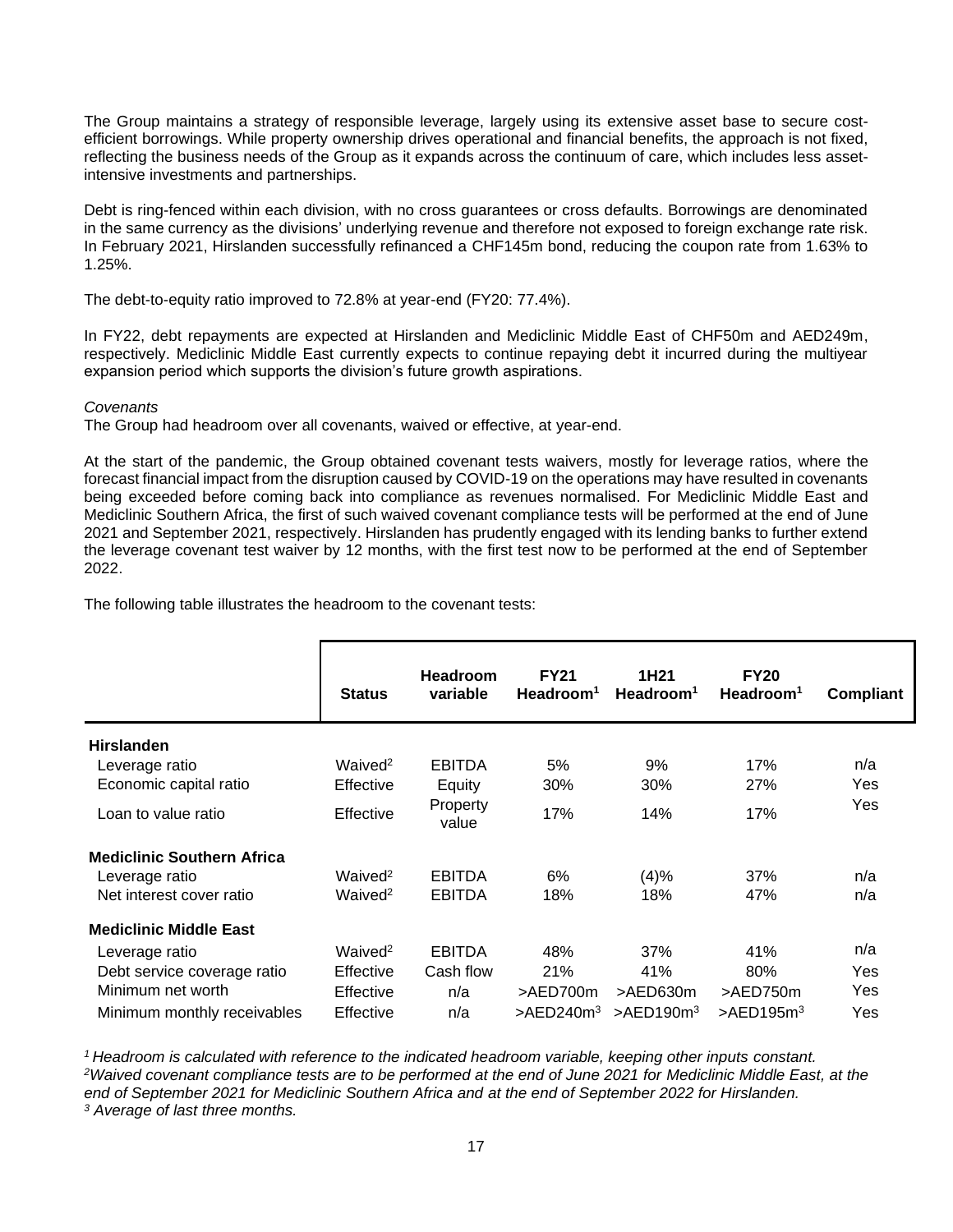### **SWISS PENSION BENEFIT OBLIGATION**

Hirslanden provides defined contribution pension plans in terms of Swiss legislation to employees, the assets of which are held in separate trustee-administered funds. These plans are funded by payments from employees and Hirslanden, taking into account the recommendations of independent qualified actuaries. Because of the strict definition of defined contribution plans in IAS 19, these plans are classified as defined benefit plans, since the funds are obliged to take some investment and longevity risk in terms of Swiss law. The IAS 19 net pension asset was valued by the actuaries at the end of the year and amounted to £83m (FY20: liability of £71m), consisting of a net pension asset of £110m relating to one of the plans and a net pension liability of £27m relating to four of the plans. The net pension asset is included under "Retirement benefit assets" in the Group's statement of financial position, whereas the net pension liabilities are included under "Retirement benefit obligations". The increase that resulted in a net pension asset was largely due to an increase in the plan assets. In constant currency, the pension liability increased by £48m whereas the plan assets increased by £208m.

### **DERIVATIVE FINANCIAL INSTRUMENTS**

Through the acquisition of Clinique des Grangettes, the Group entered into a put/call agreement over the remaining 40% interest of Clinique des Grangettes and Clinique La Colline. At the end of the year, the value of the redemption liability related to the written put option amounted to £115m (FY20: £101m) after adjusting the liability for changes in the estimated performance. The remeasurement of the redemption liability recognised within finance cost was £23m (FY20: £5m).

### **GOING CONCERN**

The severity, duration and full impact of the COVID-19 pandemic and its economic aftermath on the Group's businesses remains uncertain. Despite the global vaccine roll-outs and the robust operating performance for the year ended 31 March 2021, there remains a degree of risk and uncertainty as to the Group's financial performance for at least the next 12-18 month period to 30 September 2022.

The Group's financial performance for the year ended 31 March 2021 across all three divisions was well ahead of the COVID-19-adjusted base case scenarios modelled at the beginning of the pandemic in March 2020. As evidenced in the year under review, the key impact to revenue and profitability during the pandemic was the national lockdown measures and restrictions imposed on non-urgent elective procedures. Notwithstanding the continued uncertainty due to the ongoing pandemic, it is considered reasonably unlikely that the severe restrictions previously imposed on non-urgent elective procedures will be reintroduced given the advance in COVID-19 operating protocols since March 2020.

For the purposes of assessing liquidity specifically and going concern broadly at 31 March 2021, the Group modelled a combination of severe but plausible downside scenarios on a month-by-month basis and also applied appropriate mitigation actions which would be within the Group's control. These scenarios had specific reference to:

- reduction in volumes due to the ongoing effects of the COVID-19 pandemic or a deterioration in the business environment;
- reduction in tariffs due caused by possible regulatory changes; and
- working capital and capital expenditure requirements.

Due to the mostly fixed employee cost base across the business, lower revenue due to either a reduction in tariffs or volumes has the most pronounced impact on EBITDA. Compared with the business plan, the combined adverse effect of reduction of tariffs and volumes after mitigation modelled amounts to a decline of 24% of EBITDA over the 18-month period to 30 September 2022, which is more severe than the decline in adjusted Group EBITDA of 21% during FY21. In the worst affected month, the Group EBITDA is affected by approximately 35% in the downside case when compared with the base case. In the downside case, the Group EBITDA includes an adverse impact of at least 12% per month compared with base case.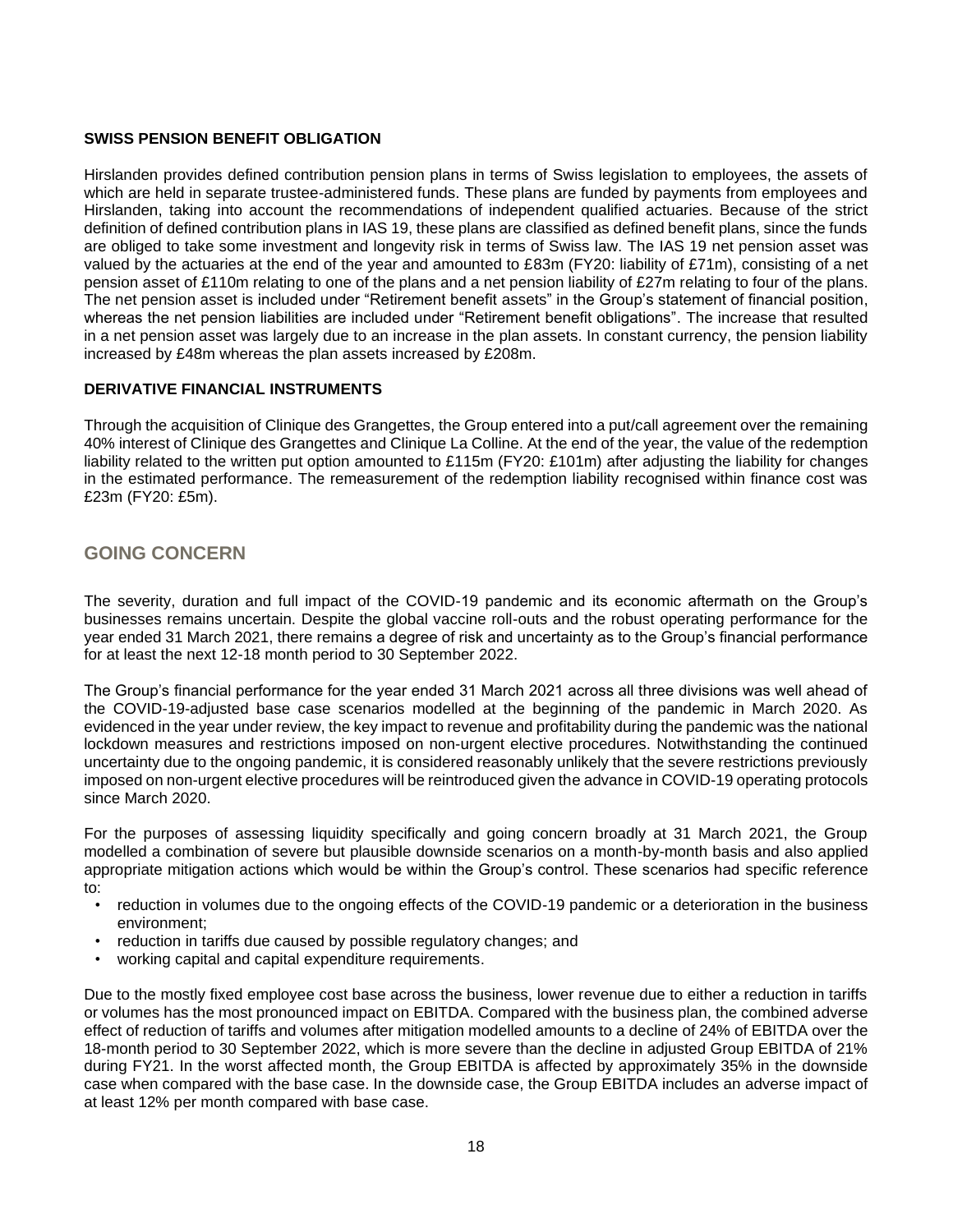Depending on the circumstances, further mitigating actions would be available to the Group that have not been modelled. These include:

- further reductions in capital expenditure, e.g. ceasing ongoing projects;
- reductions in staff and other operating costs;
- a freeze on recruitment:
- a restriction on salary increases;
- rental relief from landlords; and
- utilising surplus cash at a corporate level.

Based on the assumptions applied and the effect of mitigating actions set out above, most within the control of the Group, the analyses demonstrate that the divisions will continue to be able to meet their obligations for the periods modelled.

Debt is ring-fenced within each division, with no cross guarantees or cross defaults. Borrowings are denominated in the same currency as the divisions' underlying revenue and therefore not exposed to foreign exchange rate risk. The nearest term material maturity is a bank loan of ZAR2 575m and redeemable preference shares of ZAR1 800m that are due in September 2022. Mediclinic Southern Africa is proactively engaging with the banks on either an extension of the facility as provided for in the original loan agreement or a refinance of the entire facility. Mediclinic Southern Africa's leverage ratio is at a level where refinancing should be possible considering the current market conditions.

In addition to successfully refinancing its CHF145m bond on more favourable terms, Hirslanden has prudently engaged with its lending banks to further extend a covenant test waiver by 12 months, with the first tests now to be performed at the end of September 2022. By the time of the reinstated test, all covenants will have sufficient headroom based on the range of modelled scenarios.

Due to the proactive response to maintain the Group's liquidity position, cash and available facilities have remained strong at £679m at year-end, compared to £518m at 31 March 2020 and £661m at 30 September 2020.

While recognising that there remains significant risk to the Group's financial performance for at least the next 12 months, the directors have a reasonable expectation that the Group will be able to continue in operation and meet its liabilities as they fall due for a period of at least 12 months from the date of approving the financial statements.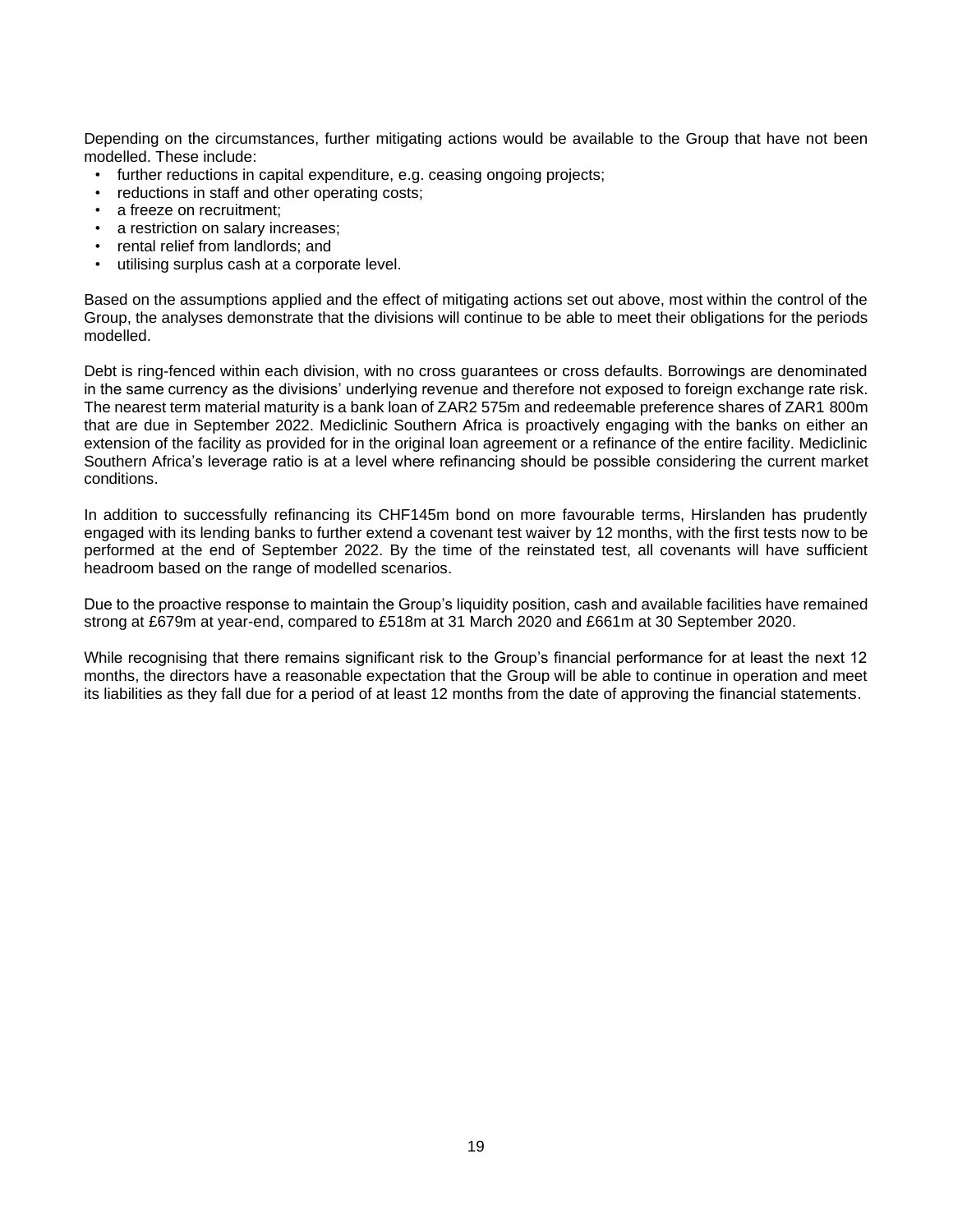# **FINANCIAL REVIEW**

# ADJUSTED NON-IFRS FINANCIAL MEASURES

The Group uses adjusted income statement reporting as non-IFRS measures in evaluating performance and as a method to provide shareholders with clear and consistent reporting. The adjusted measures are intended to remove volatility associated with certain types of exceptional income and charges from reported earnings. Historically, EBITDA and adjusted EBITDA were disclosed as supplemental non-IFRS financial performance measures because they are regarded as useful metrics to analyse the performance of the business from period to period. Measures like adjusted EBITDA are used by analysts and investors in assessing performance.

The rationale for using non-IFRS measures:

- they track the adjusted operational performance of the Group and its operating segments by separating out exceptional items;
- they are used by management for budgeting, planning and monthly financial reporting;
- they are used by management in presentations and discussions with investment analysts; and
- they are used by the directors in evaluating management's performance and in setting management incentives.

The Group's policy is to adjust, *inter alia*, the following types of significant income and charges from the reported IFRS measures to present adjusted results:

- cost associated with major restructuring programmes;
- profit/loss on sale of assets and transaction costs incurred on corporate transactions;
- remeasurement of right-of-use assets and lease liabilities as a result of lease modifications in terms of IFRS 16 *Leases*;\*
- past service cost charges/credits in relation to pension fund conversion rate changes;
- accelerated depreciation and amortisation charges;
- mark-to-market fair value gains/losses relating to derivative financial instruments including ineffective interest rate swaps;
- remeasurement of redemption liabilities due to changes in estimated underlying value;
- impairment charges and reversal of impairment charges;
- insurance proceeds for items of property, equipment and vehicles impaired;
- prior year tax adjustments and significant tax rate changes; and
- tax and non-controlling interest impact of the above items.

*\*Exceptional item has been added because of the adoption of IFRS 16 in the prior year.*

EBITDA is defined as operating profit before depreciation and amortisation and impairments of non-financial assets, excluding other gains and losses.

Non-IFRS financial measures should not be considered in isolation from, or as a substitute for, financial information presented in compliance with IFRS. The adjusted measures used by the Group are not necessarily comparable with those used by other entities.

The Group has consistently applied this definition of adjusted measures in reporting on its financial performance in the past as the directors believe this additional information is important to allow shareholders to better understand the Group's trading performance for the reporting period. It is the Group's intention to continue to consistently apply this definition in the future.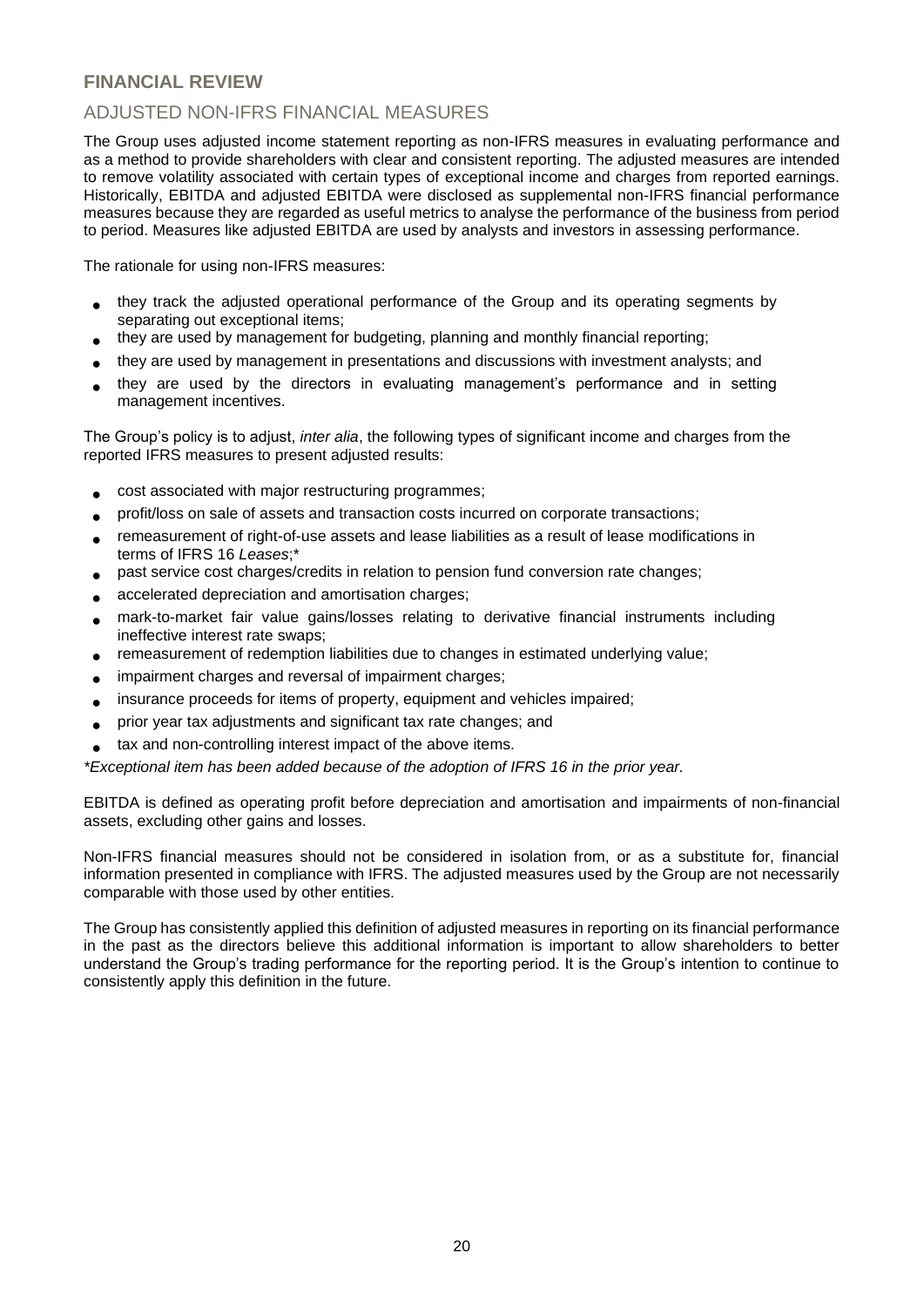# RECONCILIATIONS

### **EARNINGS**

| <b>2021 Statutory results</b>                       | <b>Total</b><br>£'m | Hirslanden<br>E'm | Mediclinic<br>Southern<br>Africa<br>£'m | Mediclinic<br>Middle East<br>£'m | Spire<br>E'm   | Corporate<br>£'m |
|-----------------------------------------------------|---------------------|-------------------|-----------------------------------------|----------------------------------|----------------|------------------|
| Revenue                                             | 2995                | 1 4 7 8           | 734                                     | 781                              |                | 2                |
| Operating profit/(loss)                             | 209                 | 97                | 69                                      | 51                               |                | (8)              |
| Profit/(loss) attributable to equity<br>holders*    | 68                  | 26                | 24                                      | 35                               | (10)           | (7)              |
| <b>Reconciliations</b>                              |                     |                   |                                         |                                  |                |                  |
| Operating profit/(loss)                             | 209                 | 97                | 69                                      | 51                               |                | (8)              |
| Other gains and losses                              | (2)                 |                   | (1)                                     | (1)                              |                |                  |
| Depreciation and amortisation                       | 217                 | 128               | 36                                      | 52                               |                | 1                |
| Impairment of property, equipment<br>and vehicles   | 3                   |                   | 3                                       |                                  |                |                  |
| Impairment of intangible assets                     | 1                   |                   | 1                                       |                                  |                |                  |
| <b>EBITDA</b>                                       | 428                 | 225               | 108                                     | 102                              |                | (7)              |
| - Insurance proceeds                                | (2)                 |                   | (2)                                     |                                  |                |                  |
| <b>Adjusted EBITDA</b>                              | 426                 | 225               | 106                                     | 102                              | $\blacksquare$ | (7)              |
| Operating profit/(loss)                             | 209                 | 97                | 69                                      | 51                               |                | (8)              |
| - Insurance proceeds                                | (2)                 |                   | (2)                                     |                                  |                |                  |
| - Impairment of property, equipment<br>and vehicles | 3                   |                   | 3                                       |                                  |                |                  |
| - Impairment of intangible assets                   | 1                   |                   | 1                                       |                                  |                |                  |
| - Accelerated depreciation and<br>amortisation      | 10                  | 10                |                                         |                                  |                |                  |
| Adjusted operating profit/(loss)                    | 221                 | 107               | 71                                      | 51                               |                | (8)              |

*\* Profit attributable to equity holders in Hirslanden is shown after the elimination of intercompany loan interest of £18m.*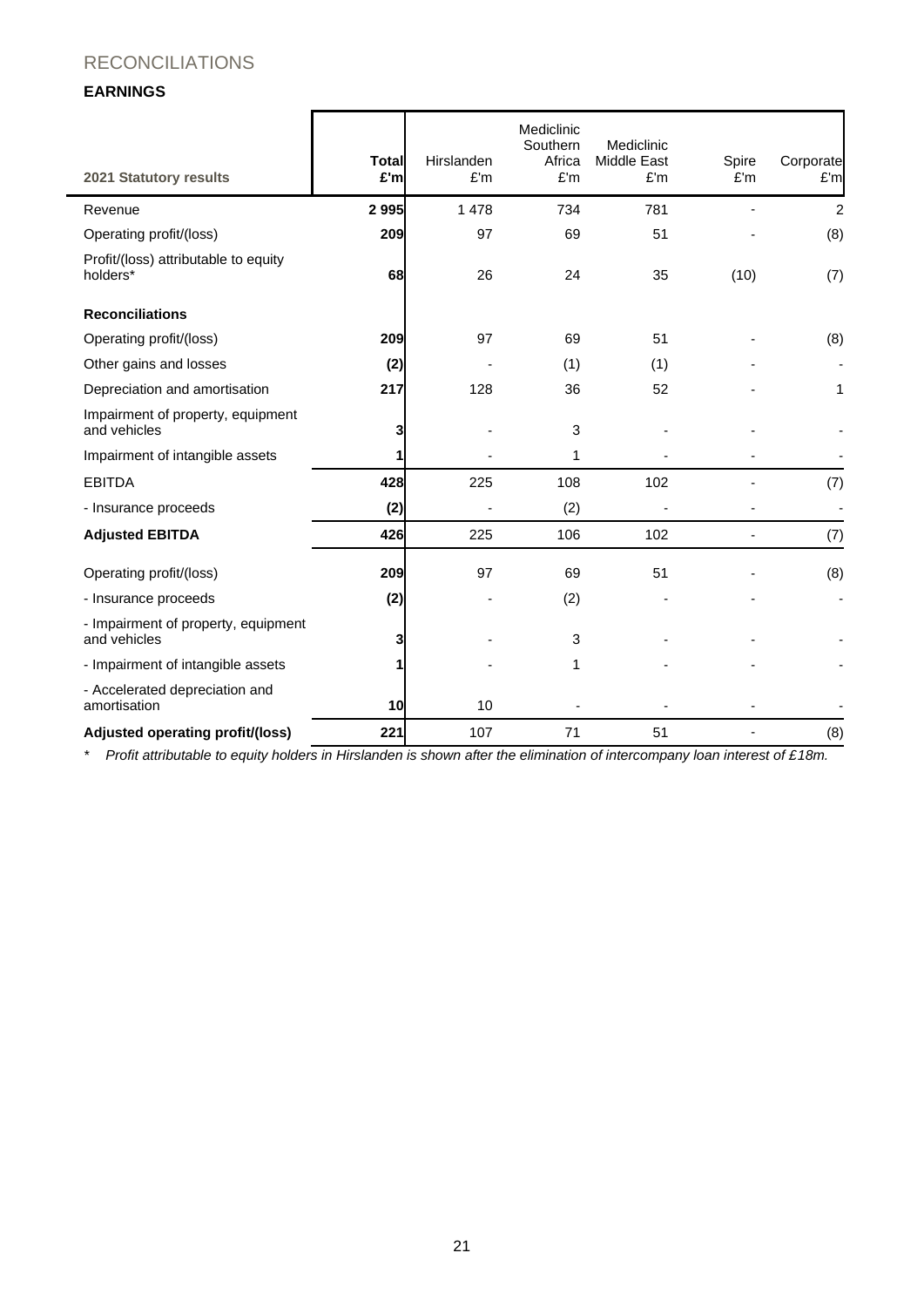# RECONCILIATIONS (continued)

# **EARNINGS (continued)**

| 2021 Statutory results (continued)                               | <b>Total</b><br>£'m | Hirslanden<br>E'm | Mediclinic<br>Southern<br>Africa<br>E'm | Mediclinic<br>Middle East<br>£'m | Spire<br>E'm | Corporate<br>E'm |
|------------------------------------------------------------------|---------------------|-------------------|-----------------------------------------|----------------------------------|--------------|------------------|
| Profit/(loss) attributable to equity<br>holders*                 | 68                  | 26                | 24                                      | 35                               | (10)         | (7)              |
| - Insurance proceeds                                             | (2)                 |                   | (2)                                     |                                  |              |                  |
| - Impairment of property, equipment<br>and vehicles              |                     |                   | 3                                       |                                  |              |                  |
| - Impairment of intangible assets                                |                     |                   | 1                                       |                                  |              |                  |
| - Accelerated depreciation and<br>amortisation                   | 10                  | 10                |                                         |                                  |              |                  |
| - Remeasurement of redemption<br>liability (written put option)  | 23                  | 23                |                                         |                                  |              |                  |
| - Equity accounted portion of<br>impairment of intangible assets | 60                  |                   |                                         |                                  | 60           |                  |
| - Reversal of impairment of<br>associate                         | (60)                |                   |                                         |                                  | (60)         |                  |
| - Tax on exceptional items                                       | (2)                 | (2)               |                                         |                                  |              |                  |
| Adjusted earnings/(loss)                                         | 101                 | 57                | 26                                      | 35                               | (10)         | (7)              |
| Weighted average number of shares<br>(millions)                  | 737                 |                   |                                         |                                  |              |                  |
| Adjusted earnings per share (pence)                              | 13.7                |                   |                                         |                                  |              |                  |

*\* Profit attributable to equity holders in Hirslanden is shown after the elimination of intercompany loan interest of £18m.*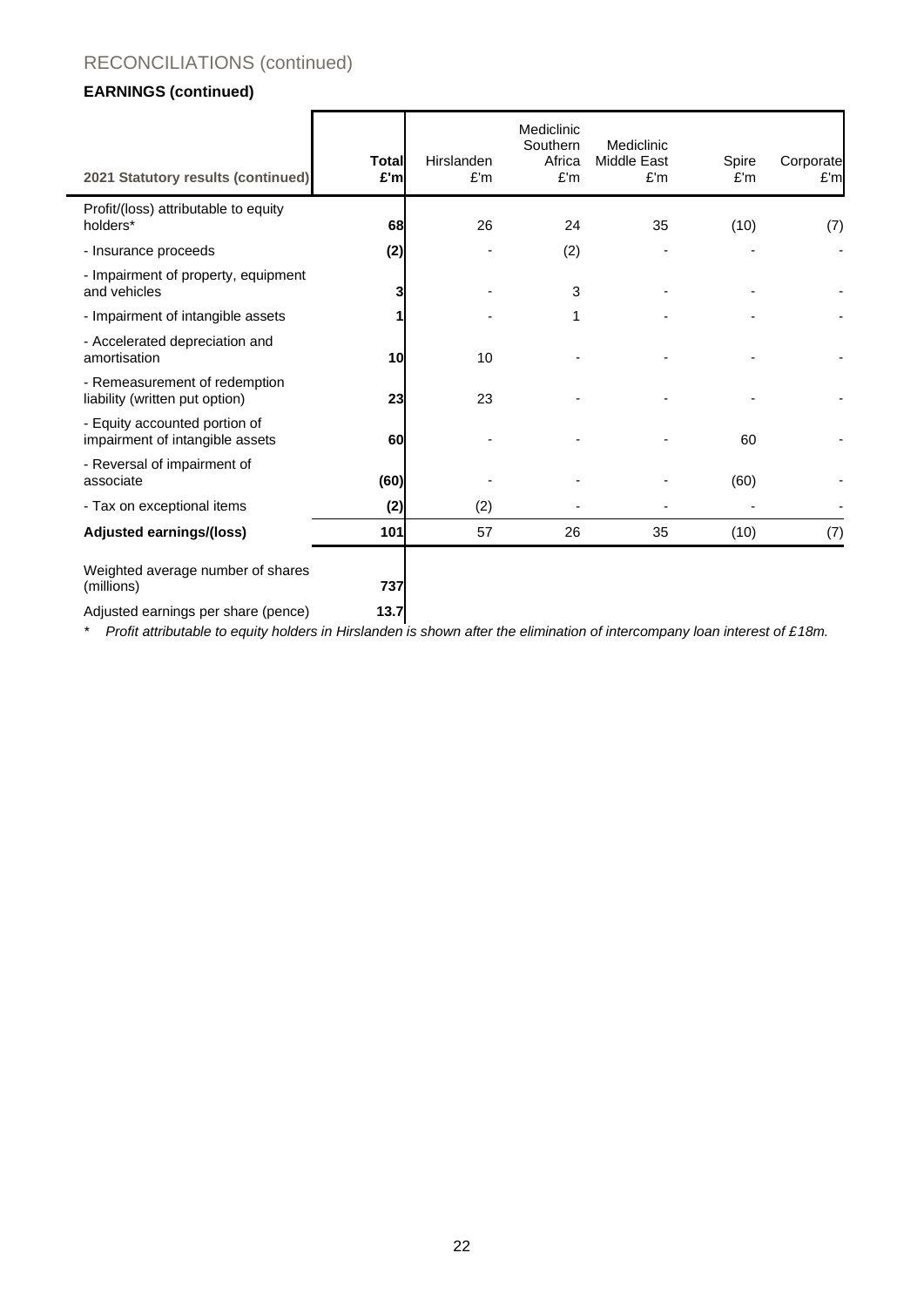# RECONCILIATIONS (continued)

### **EARNINGS (continued)**

÷

|                                                                 | <b>Total</b><br>£'m | Hirslanden<br>£'m | Mediclinic<br>Southern<br>Africa<br>£'m | Mediclinic<br>Middle East<br>£'m | Spire<br>£'m   | Corporate<br>£'m |
|-----------------------------------------------------------------|---------------------|-------------------|-----------------------------------------|----------------------------------|----------------|------------------|
| 2020 Statutory results                                          |                     |                   |                                         |                                  |                |                  |
| Revenue                                                         | 3 0 8 3             | 1 4 3 8           | 907                                     | 737                              |                | 1                |
| Operating (loss)/profit                                         | (184)               | 90                | 149                                     | (423)                            |                |                  |
| (Loss)/profit attributable to equity<br>holders*                | (320)               | 60                | 71                                      | (442)                            | (8)            | (1)              |
| <b>Reconciliations</b>                                          |                     |                   |                                         |                                  |                |                  |
| Operating (loss)/profit                                         | (184)               | 90                | 149                                     | (423)                            |                |                  |
| Add back:                                                       |                     |                   |                                         |                                  |                |                  |
| Other gains and losses                                          | (4)                 |                   |                                         | (1)                              |                | (3)              |
| Depreciation and amortisation                                   | 217                 | 126               | 37                                      | 53                               |                | 1                |
| Reversal of impairment of property                              | (4)                 | (4)               |                                         |                                  |                |                  |
| Impairment of property, equipment<br>and vehicles               | 34                  | 33                | 1                                       |                                  |                |                  |
| Impairment of intangible assets                                 | 482                 |                   | 1                                       | 481                              |                |                  |
| <b>EBITDA</b>                                                   | 541                 | 245               | 188                                     | 110                              |                | (2)              |
| No adjustments                                                  |                     |                   |                                         |                                  |                |                  |
| <b>Adjusted EBITDA</b>                                          | 541                 | 245               | 188                                     | 110                              |                | (2)              |
| Operating (loss)/profit                                         | (184)               | 90                | 149                                     | (423)                            |                |                  |
| - Reversal of impairment of property                            | (4)                 | (4)               |                                         |                                  |                |                  |
| - Impairment of property, equipment<br>and vehicles             | 34                  | 33                | 1                                       |                                  |                |                  |
| - Impairment of intangible assets                               | 482                 |                   | 1                                       | 481                              |                |                  |
| - Fair value adjustments on<br>derivative contracts             | (1)                 |                   |                                         | (1)                              |                |                  |
| <b>Adjusted operating profit</b>                                | 327                 | 119               | 151                                     | 57                               |                |                  |
|                                                                 |                     |                   |                                         |                                  |                |                  |
| (Loss)/profit attributable to equity<br>holders*                | (320)               | 60                | 71                                      | (442)                            | (8)            | (1)              |
| - Reversal of impairment of property                            | (4)                 | (4)               |                                         |                                  |                |                  |
| - Impairment of property, equipment<br>and vehicles             | 34                  | 33                | 1                                       |                                  |                |                  |
| - Impairment of intangible assets                               | 482                 |                   | 1                                       | 481                              |                |                  |
| - Fair value adjustments on<br>derivative contracts             | (1)                 |                   |                                         | (1)                              |                |                  |
| - Remeasurement of redemption<br>liability (written put option) | 5                   | 5                 |                                         |                                  |                |                  |
| - Impairment of associate                                       | 10                  |                   |                                         |                                  | 10             |                  |
| - Tax rate changes**                                            | (26)                | (26)              |                                         |                                  |                |                  |
| - Tax on exceptional items                                      | (3)                 | (3)               |                                         |                                  |                |                  |
| <b>Adjusted earnings</b>                                        | 177                 | 65                | 73                                      | 38                               | $\overline{c}$ | (1)              |
| Weighted average number of shares                               |                     |                   |                                         |                                  |                |                  |
| (millions)                                                      | 737.2               |                   |                                         |                                  |                |                  |
| Adjusted earnings per share (pence)                             | 24.0                |                   |                                         |                                  |                |                  |

*\* Profit attributable to equity holders in Hirslanden is shown after the elimination of intercompany loan interest of £17m.*

*\*\* Tax rate changes of £26m are shown after taking non-controlling interest of £3m into consideration.*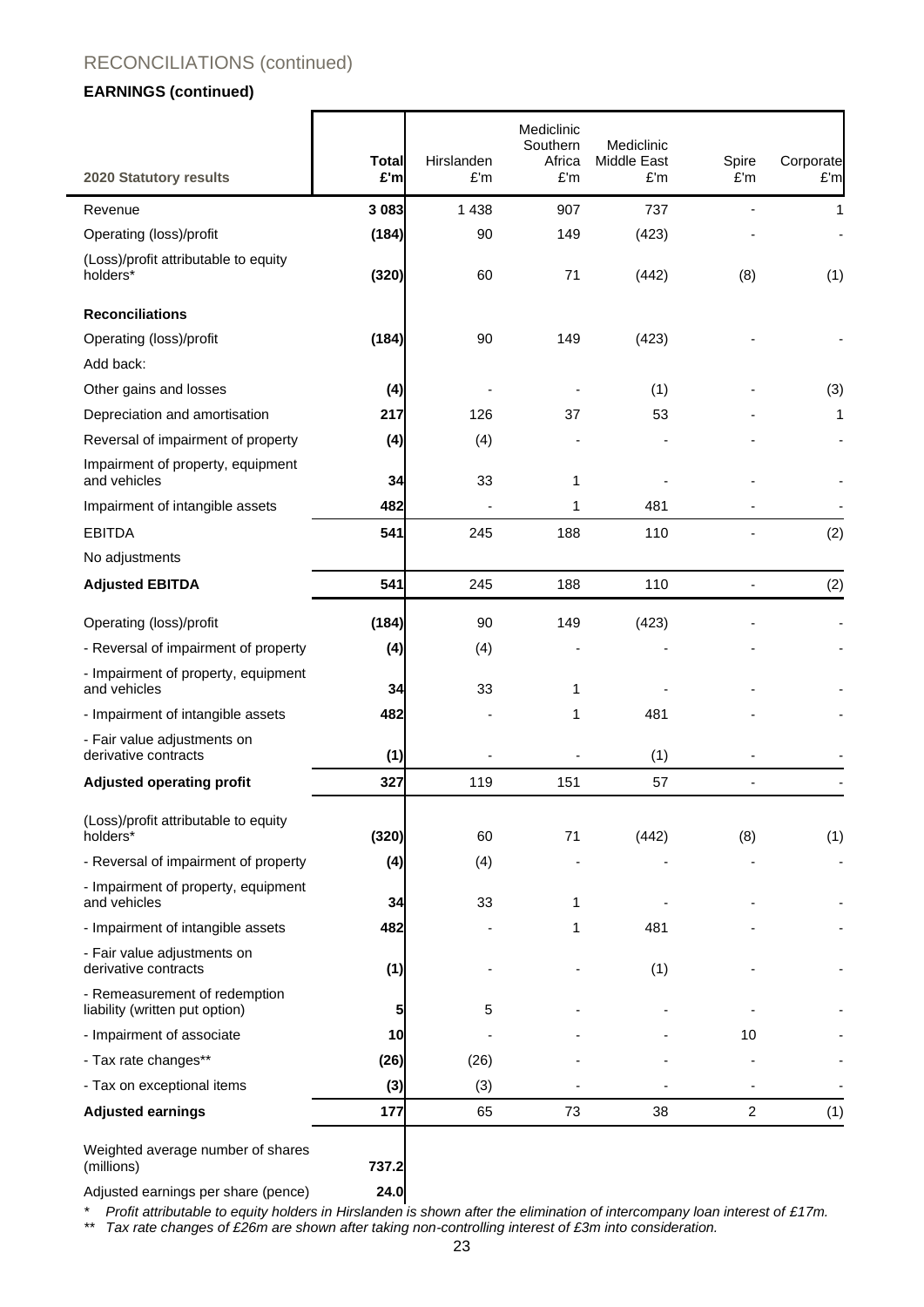## **DEPRECIATION AND AMORTISATION**

Adjusted and reported depreciation and amortisation was calculated as follows:

|                                           | 2021<br>£'m | 2020<br>E'm |
|-------------------------------------------|-------------|-------------|
| Depreciation and amortisation             | 217         | 217         |
| Accelerated depreciation and amortisation | (10)        |             |
| Adjusted depreciation and amortisation    | 207         | 217         |

## **NET FINANCE COST**

Adjusted and reported net finance cost was calculated as follows:

|                                                            | 2021<br>£'m | 2020<br>E'm |
|------------------------------------------------------------|-------------|-------------|
| Finance cost                                               | 99          | 92          |
| Finance income                                             | (4)         | (9)         |
| Net finance cost                                           | 95          | 83          |
| Remeasurement of redemption liability (written put option) | (23)        | (5)         |
| Adjusted net finance cost                                  | 72          | 78          |

### **SHARE OF NET PROFIT OF EQUITY-ACCOUNTED INVESTMENTS**

Adjusted share of net (loss)/profit of equity-accounted investments was calculated as follows:

|                                                                     | 2021<br>£'m | 2020<br>E'm |
|---------------------------------------------------------------------|-------------|-------------|
| Share of net (loss)/profit of equity-accounted investments          | (70)        | 2           |
| Equity-accounted portion of impairment of intangible assets         | 60          |             |
| Adjusted share of net (loss)/profit of equity-accounted investments | (10)        |             |

## **INCOME TAX**

Adjusted income tax was calculated as follows:

|                                        | 2021<br>£'m    | 2020<br>E'm |
|----------------------------------------|----------------|-------------|
| Income tax expense                     | 25             | 24          |
| Tax on exceptional items               | $\mathbf{2}$   | 32          |
| - Accelerated depreciation             | $\mathbf 2$    |             |
| - Reversal of impairment of properties | $\blacksquare$ | (1)         |
| - Impairment of properties             | ۰              | 4           |
| - Swiss tax rate changes               | ٠              | 29          |
| Adjusted income tax expense            | 27             | 56          |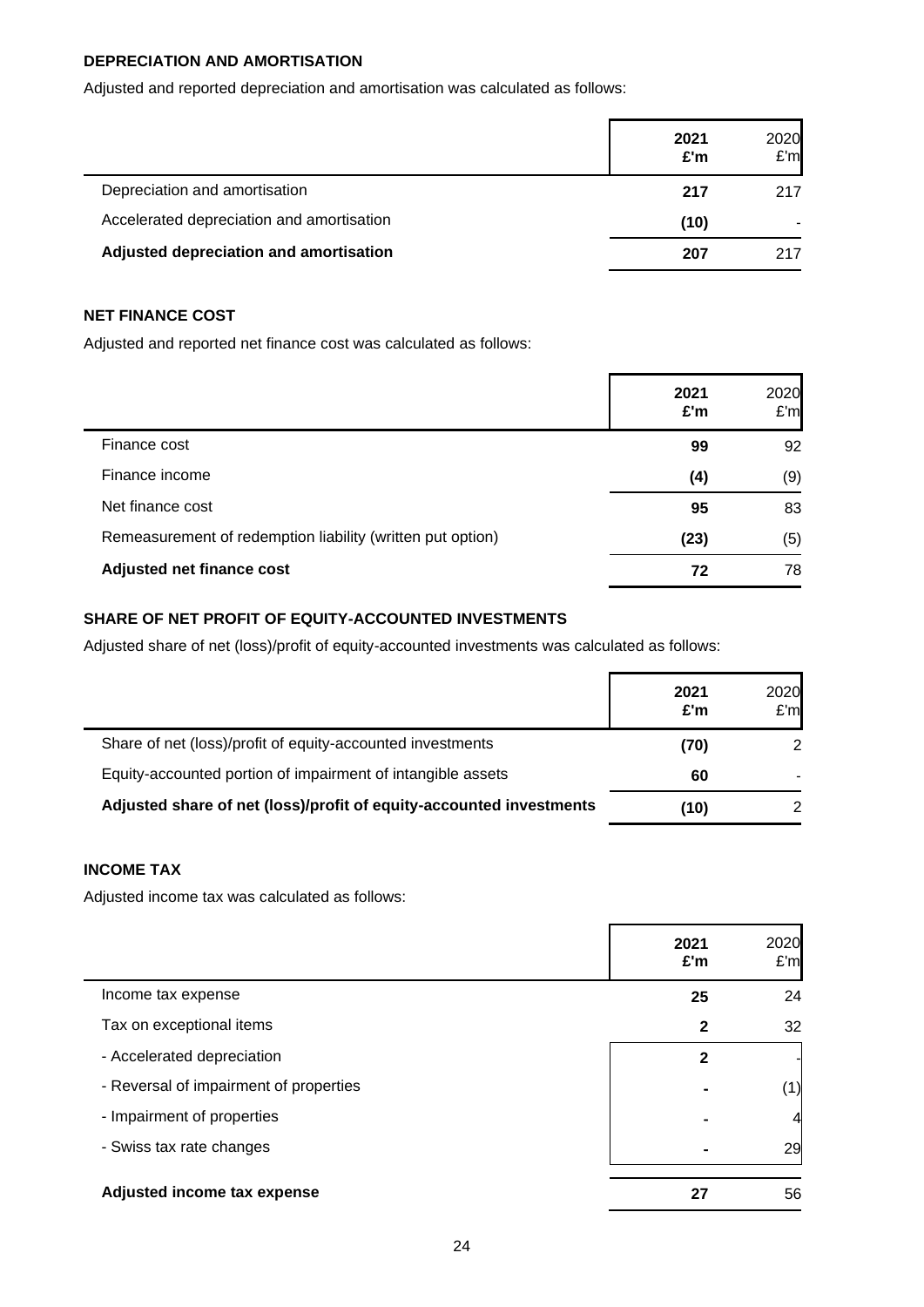### **NON-CONTROLLING INTERESTS**

Adjusted non-controlling interests was calculated as follows:

|                                                             | 2021<br>£'m | 2020<br>E'm |
|-------------------------------------------------------------|-------------|-------------|
| Non-controlling interests                                   | 11          | 21          |
| Exceptional items attributable to non-controlling interests |             |             |
| - Swiss tax rate changes                                    | ۰           | (3)         |
| Adjusted non-controlling interests                          | 11          | 18          |

ľ

### **CASH CONVERSION**

Cash conversion was calculated as follows:

|                                  | 2021<br>£'m | 2020<br>E'm |
|----------------------------------|-------------|-------------|
| Cash from operations (a)         | 330         | 589         |
| Adjusted EBITDA (b)              | 426         | 541         |
| Cash conversion ([a]/[b] x 100)* | 77%         | 109%        |

*\*Hirslanden 66% (2020: 116%), Mediclinic Southern Africa 111% (2020: 104%), Mediclinic Middle East 73% (2020: 98%)*

**Mr Jurgens Myburgh** Group Chief Financial Officer 25 May 2021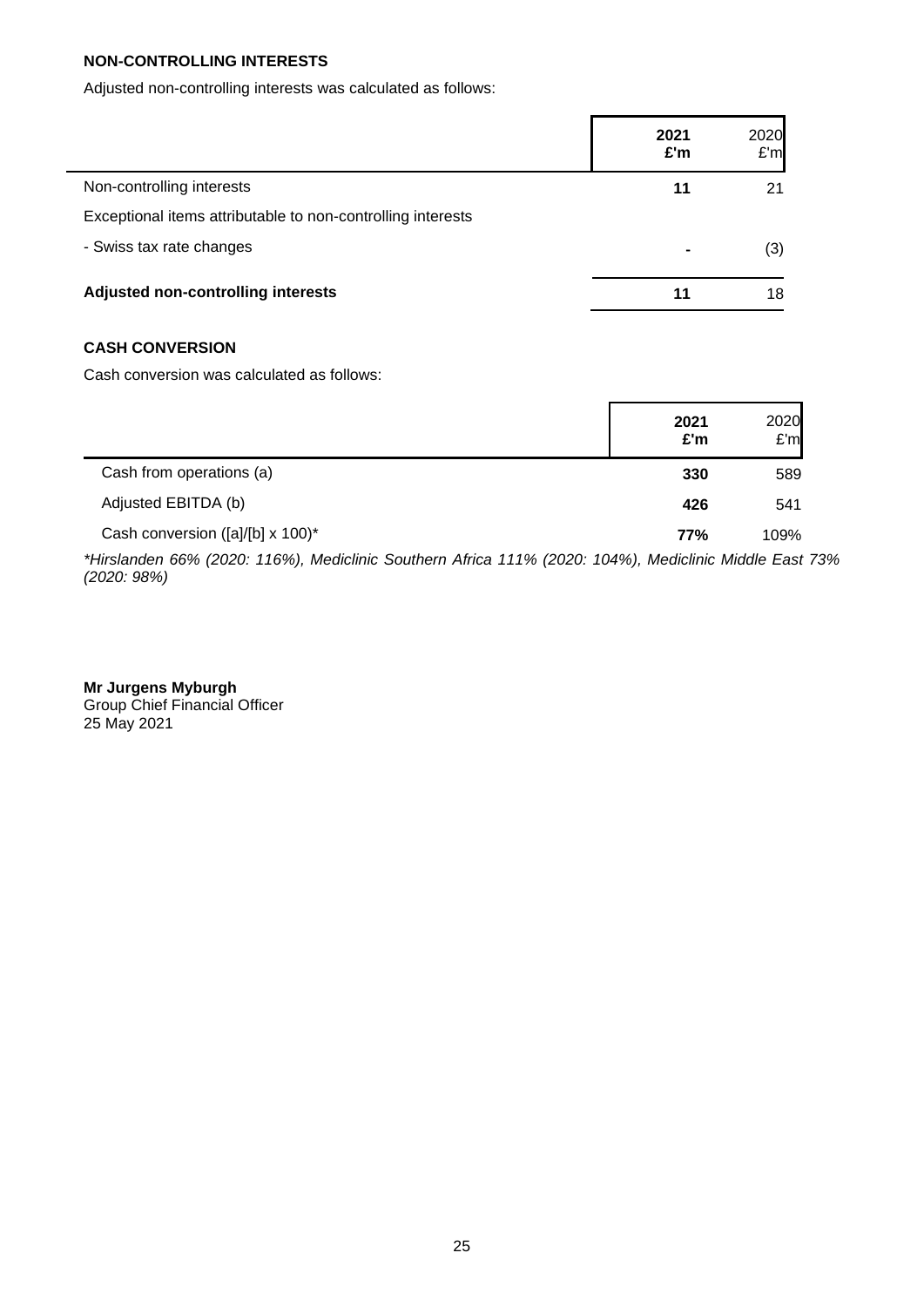# **DIRECTORS' RESPONSIBILITIES STATEMENT**

The directors confirm that, to the best of their knowledge the preliminary condensed financial statements have been prepared in accordance with international accounting standards in conformity with the requirements of the Companies Act 2006 and IFRS standards adopted pursuant to Regulation (EC) No 1606/2002 as it applies in the European Union, and give a true and fair view of the assets, liabilities, financial position and profit or loss of the Group and that this announcement includes a fair summary of the development and performance of the business and the position of the Group.

After making enquiries, the directors considered it appropriate to adopt the going concern basis in preparing the financial statements.

The names and functions of the Company's directors are listed on the Company's website.

By order of the Board.

Dr Ronnie van der Merwe Mr Jurgens Myburgh<br>Group Chief Executive Officer Group Chief Financial Officer Group Chief Executive Officer

25 May 2021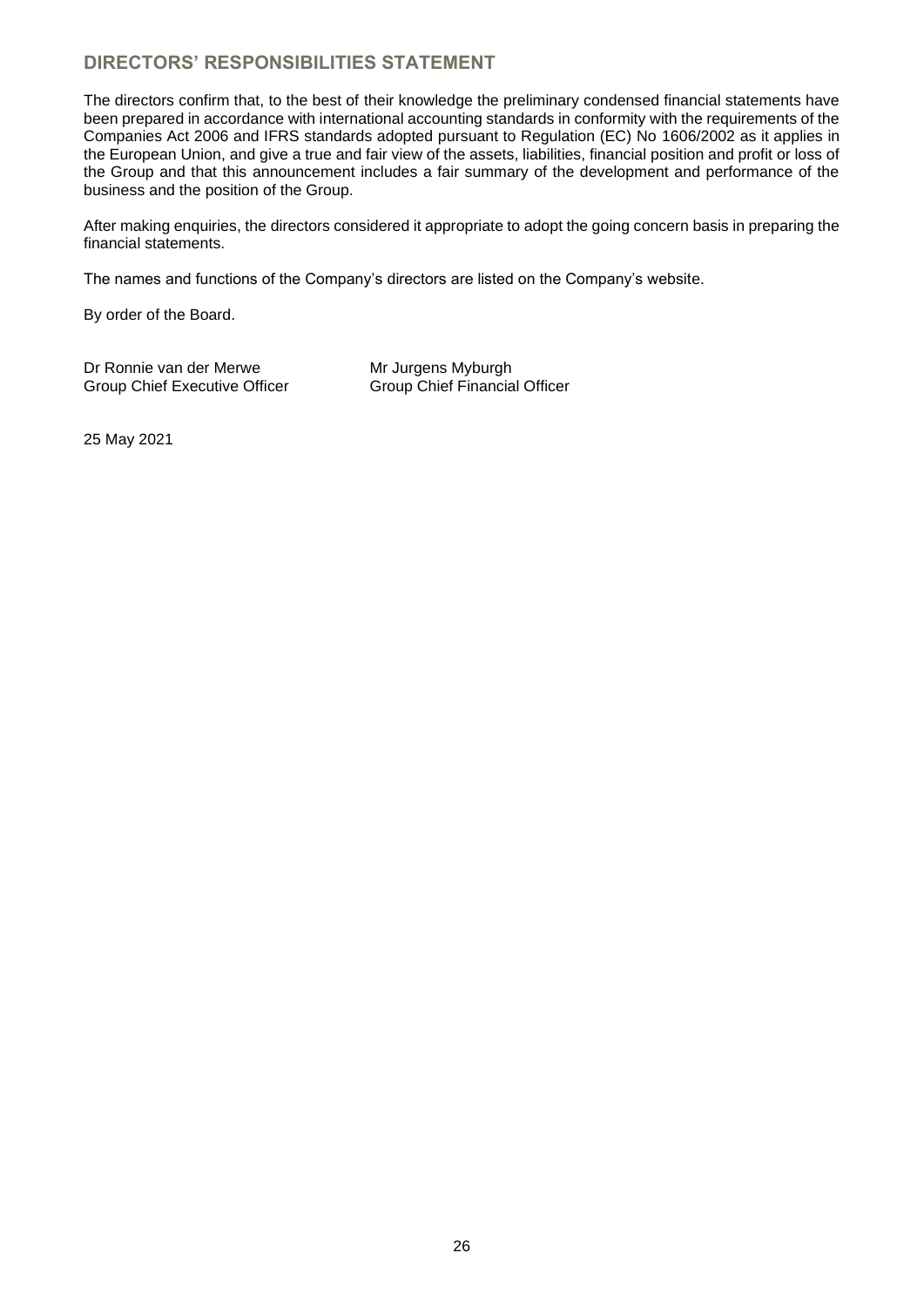## **CAUTIONARY STATEMENT**

This announcement contains certain forward-looking statements relating to the business of the Company and its subsidiaries, including with respect to the progress, timing and completion of the Group's development; the Group's ability to treat, attract and retain patients and clients; its ability to engage consultants and general practitioners and to operate its business and increase referrals; the integration of prior acquisitions; the Group's estimates for future performance and its estimates regarding anticipated operating results; future revenue; capital requirements; shareholder structure; and financing. In addition, even if the Group's actual results or development are consistent with the forward-looking statements contained in this announcement, those results or developments may not be indicative of the Group's results or developments in the future. In some cases, forward-looking statements can be identified by words such as "could", "should", "may", "expects", "aims", "targets", "anticipates", "believes", "intends", "estimates", or similar. These forward-looking statements are based largely on the Group's current expectations as of the date of this announcement and are subject to a number of known and unknown risks and uncertainties and other factors that may cause actual results, performance or achievements to be materially different from any future results, performance or achievement expressed or implied by these forward-looking statements. In particular, the Group's expectations could be affected by, among other things, uncertainties involved in the integration of acquisitions or new developments; changes in legislation or the regulatory regime governing healthcare in Switzerland, South Africa, Namibia and the United Arab Emirates; poor performance by healthcare practitioners who practise at its facilities; unexpected regulatory actions or suspensions; competition in general; the impact of global economic changes; and the Group's ability to obtain or maintain accreditation or approval for its facilities or service lines. In light of these risks and uncertainties, there can be no assurance that the forward-looking statements made in this announcement will in fact be realised and no representation or warranty is given as to the completeness or accuracy of the forward-looking statements contained in this announcement.

The Group is providing the information in this announcement as of this date, and disclaims any intention to, and make no undertaking to, publicly update or revise any forward-looking statements, whether as a result of new information, future events or otherwise.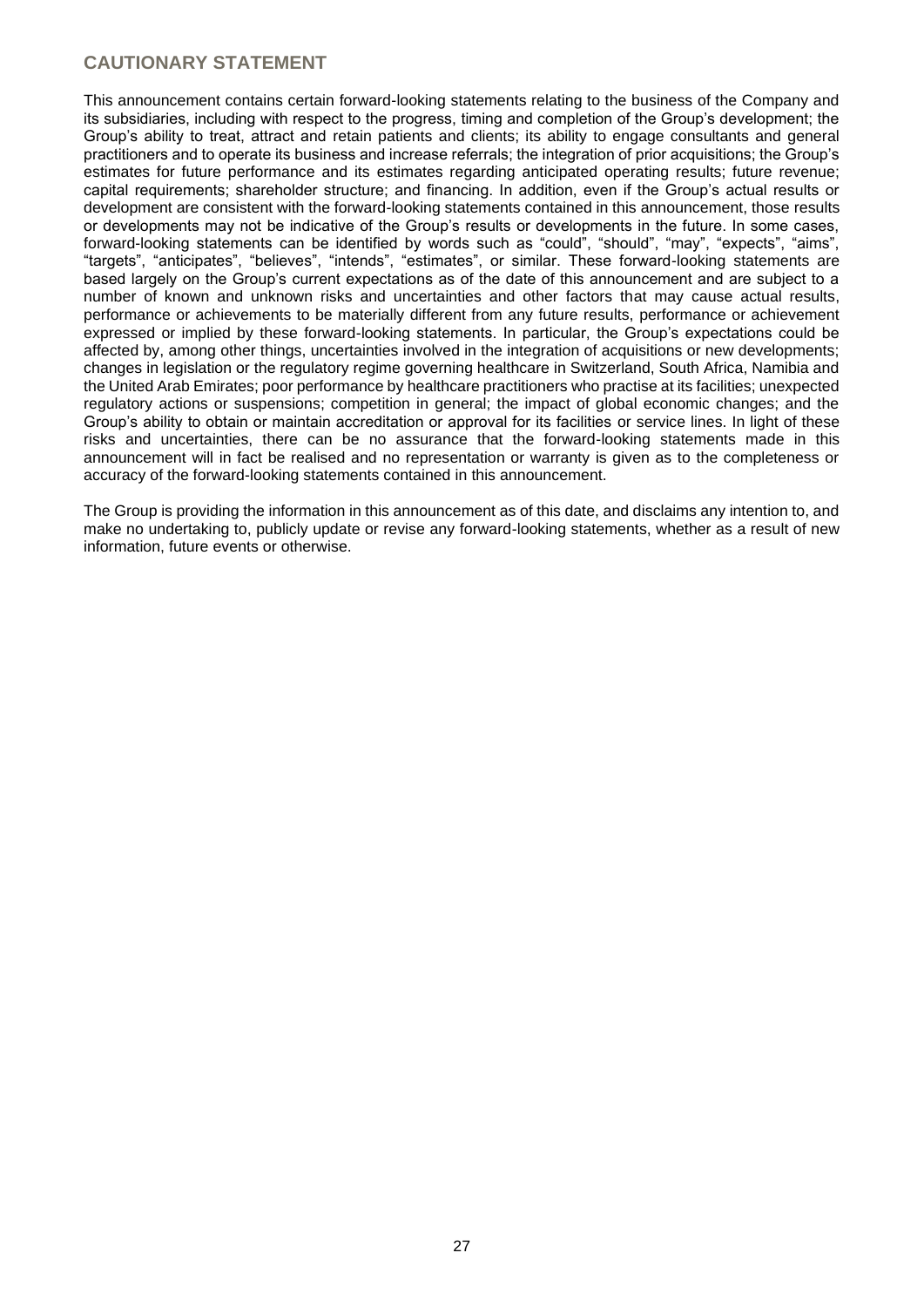# **CONDENSED CONSOLIDATED STATEMENT OF FINANCIAL POSITION**

at 31 March 2021

|                                               | Notes | 2021<br>£'m | 2020<br>£'m             |
|-----------------------------------------------|-------|-------------|-------------------------|
| <b>ASSETS</b>                                 |       |             |                         |
| Non-current assets                            |       | 5 4 4 0     | 5741                    |
| Property, equipment and vehicles              | 4     | 4 0 5 2     | 4 3 5 8                 |
| Intangible assets                             | 5     | 1 0 6 1     | 1 1 7 1                 |
| Equity-accounted investments                  | 6     | 171         | 181                     |
| Retirement benefit asset                      |       | 110         |                         |
| Other investments and loans                   |       | 12          | 9                       |
| Deferred income tax assets                    |       | 34          | 22                      |
| <b>Current assets</b>                         |       | 1 2 3 2     | 1 2 1 3                 |
| Inventories                                   |       | 109         | 104                     |
| Trade and other receivables                   |       | 826         | 766                     |
| Other investments and loans                   |       | 2           | 2                       |
| Current income tax assets                     |       | 1           | 2                       |
| Derivative financial instruments              |       |             | $\overline{\mathbf{c}}$ |
| Cash and cash equivalents                     |       | 294         | 329                     |
| Assets classified as held-for-sale            |       |             |                         |
| <b>Total assets</b>                           |       | 6672        | 6954                    |
| <b>EQUITY</b>                                 |       |             |                         |
| <b>Capital and reserves</b>                   |       |             |                         |
| Share capital                                 |       | 74          | 74                      |
| Share premium reserve                         |       | 690         | 690                     |
| Retained earnings                             |       | 4523        | 4 3 2 7                 |
| Other reserves                                |       | (2438)      | (2 201)                 |
| Attributable to equity holders of the Company |       | 2849        | 2890                    |
| Non-controlling interests                     |       | 118         | 113                     |
| <b>Total equity</b>                           |       | 2967        | 3 0 0 3                 |
| <b>LIABILITIES</b>                            |       |             |                         |
| <b>Non-current liabilities</b>                |       | 3 0 21      | 3 1 8 2                 |
| Borrowings                                    | 7     | 1686        | 1787                    |
| Lease liabilities                             | 8     | 621         | 654                     |
| Deferred income tax liabilities               |       | 425         | 427                     |
| Retirement benefit obligations                |       | 127         | 168                     |
| Provisions                                    |       | 37          | 36                      |
| Derivative financial instruments              |       | 124         | 109                     |
| Cash-settled share-based payment liabilities  |       | 1           |                         |
| <b>Current liabilities</b>                    |       | 684         | 769                     |
| Trade and other payables                      |       | 498         | 515                     |
| Borrowings                                    | 7     | 91          | 164                     |
| Lease liabilities                             | 8     | 55          | 49                      |
| Provisions                                    |       | 19          | 17                      |
| Retirement benefit obligations                |       | 14          | 14                      |
| Derivative financial instruments              |       | 2           | $\overline{a}$          |
| Current income tax liabilities                |       | 5           | 4                       |
| Liabilities classified as held-for-sale       |       |             | 4                       |
| <b>Total liabilities</b>                      |       | 3705        | 3 9 5 1                 |
| <b>Total equity and liabilities</b>           |       | 6672        | 6 9 5 4                 |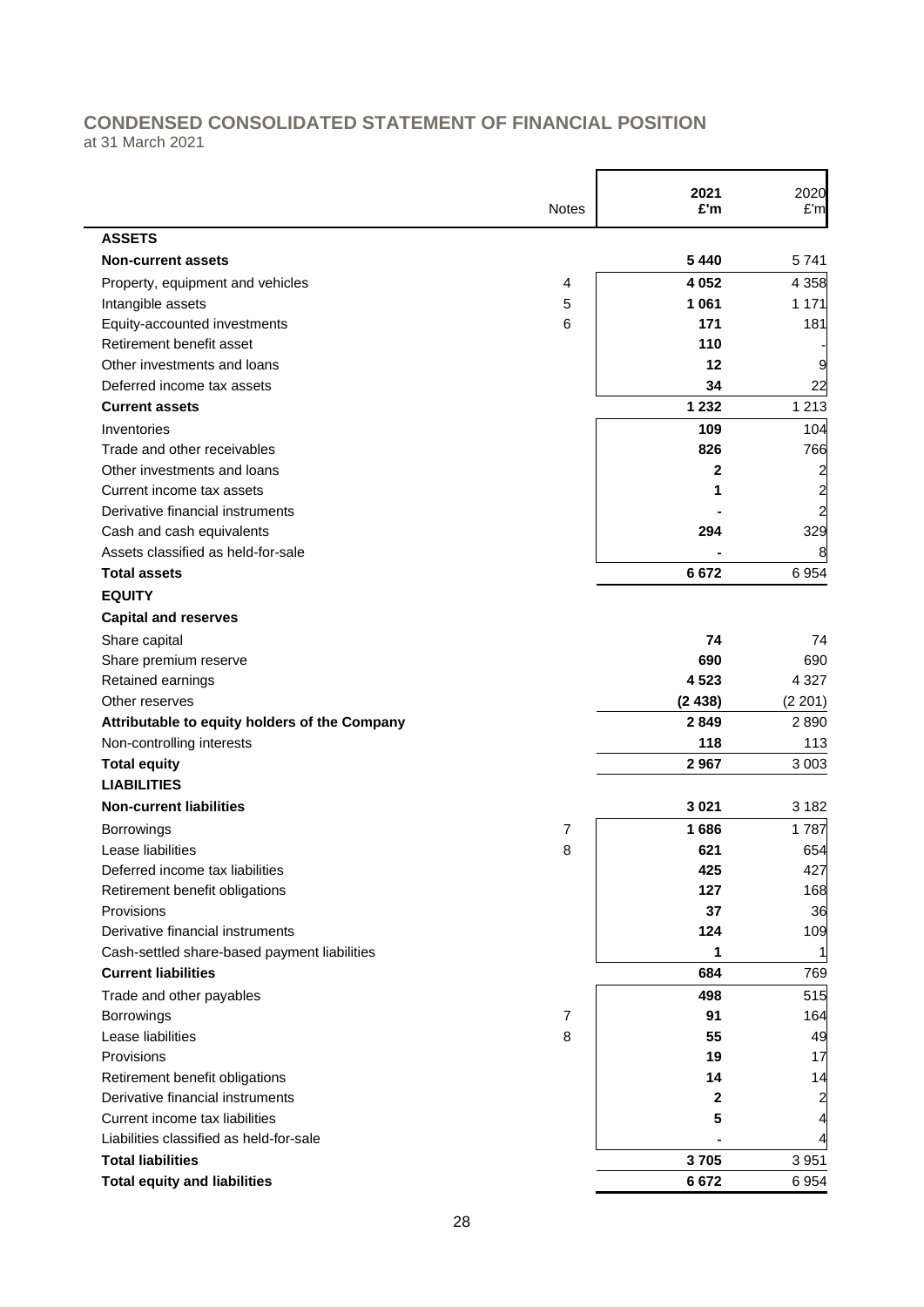# **CONDENSED CONSOLIDATED INCOME STATEMENT**

for the year ended 31 March 2021

|                                                                                               | <b>Notes</b> | 2021<br>£'m | (Re-presented)*<br>2020<br>£'m |
|-----------------------------------------------------------------------------------------------|--------------|-------------|--------------------------------|
| Revenue                                                                                       |              | 2995        | 3 0 8 3                        |
| Other income                                                                                  |              | 13          |                                |
| Employee benefit and contractor costs                                                         |              | (1448)      | (1446)                         |
| Consumables and supplies                                                                      |              | (719)       | (691)                          |
| Care related costs                                                                            |              | (145)       | (136)                          |
| Infrastructure related costs                                                                  |              |             |                                |
| Service costs                                                                                 |              | (110)       | (113)                          |
|                                                                                               |              | (147)       | (147)                          |
| Provision for expected credit losses                                                          |              | (11)        | (9)                            |
| Depreciation and amortisation                                                                 |              | (217)       | (217)                          |
| Impairment of property, equipment and vehicles                                                | 4            | (3)         | (30)                           |
| Impairment of intangible assets                                                               | 5            | (1)         | (482)                          |
| Other gains and losses                                                                        |              | 2           | 4                              |
| <b>Operating profit/(loss)</b>                                                                |              | 209         | (184)                          |
| Finance income                                                                                |              | 4           | 9                              |
| Finance cost                                                                                  | 9            | (99)        | (92)                           |
| Share of net (loss)/profit of equity-accounted investments                                    | 6            | (70)        | 2                              |
| Reversal of impairment/(impairment) of equity-accounted investment                            | 6            | 60          | (10)                           |
| Profit/(loss) before tax                                                                      |              | 104         | (275)                          |
| Income tax expense                                                                            | 10           | (25)        | (24)                           |
| Profit/(loss) for the period                                                                  |              | 79          | (299)                          |
| Attributable to:                                                                              |              |             |                                |
| Equity holders of the Company                                                                 |              | 68          | (320)                          |
| Non-controlling interests                                                                     |              | 11          | 21                             |
|                                                                                               |              | 79          | (299)                          |
| Profit/(loss) per ordinary share attributable to the equity holders of the<br>Company - pence |              |             |                                |
| <b>Basic</b>                                                                                  | 11           | 9.2         | (43.4)                         |
| <b>Diluted</b>                                                                                | 11           | 9.2         | (43.4)                         |

*Note*

\**Refer to note 2.*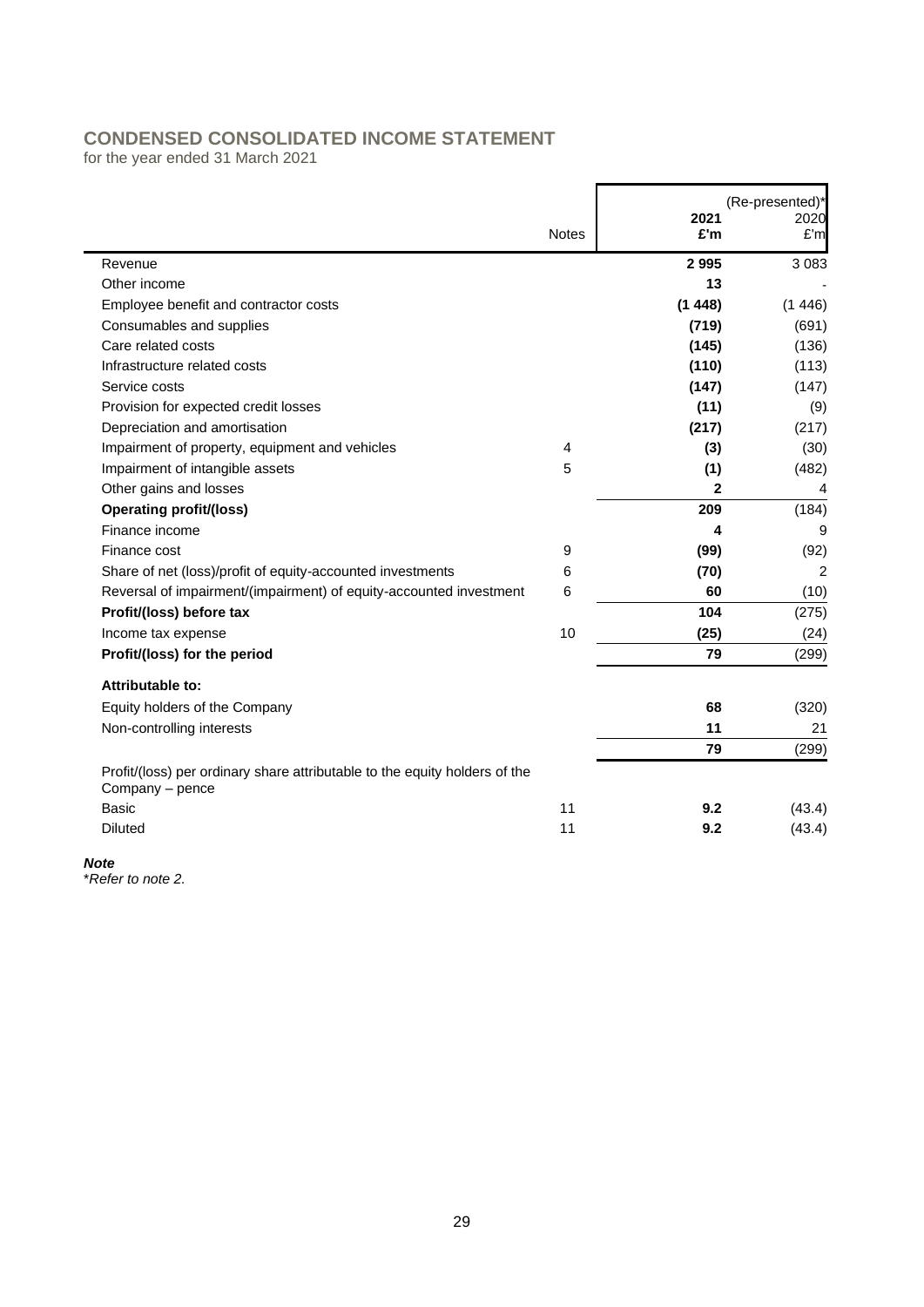# **CONDENSED CONSOLIDATED STATEMENT OF OTHER COMPREHENSIVE INCOME**

for the year ended 31 March 2021

| <b>Notes</b> | 2021<br>£'m | 2020<br>E'm |
|--------------|-------------|-------------|
|              | 79          | (299)       |
|              |             |             |
|              | (235)       | 169         |
|              | (235)       | 175         |
|              | 2           |             |
|              | (2)         | (6)         |
|              | 127         | (21)        |
|              | 127         | (17)        |
|              |             | (4)         |
|              | (108)       | 148         |
|              | (29)        | (151)       |
|              |             |             |
|              | (45)        | (161)       |
|              | 16          | 10          |
|              | (29)        | (151)       |
|              |             |             |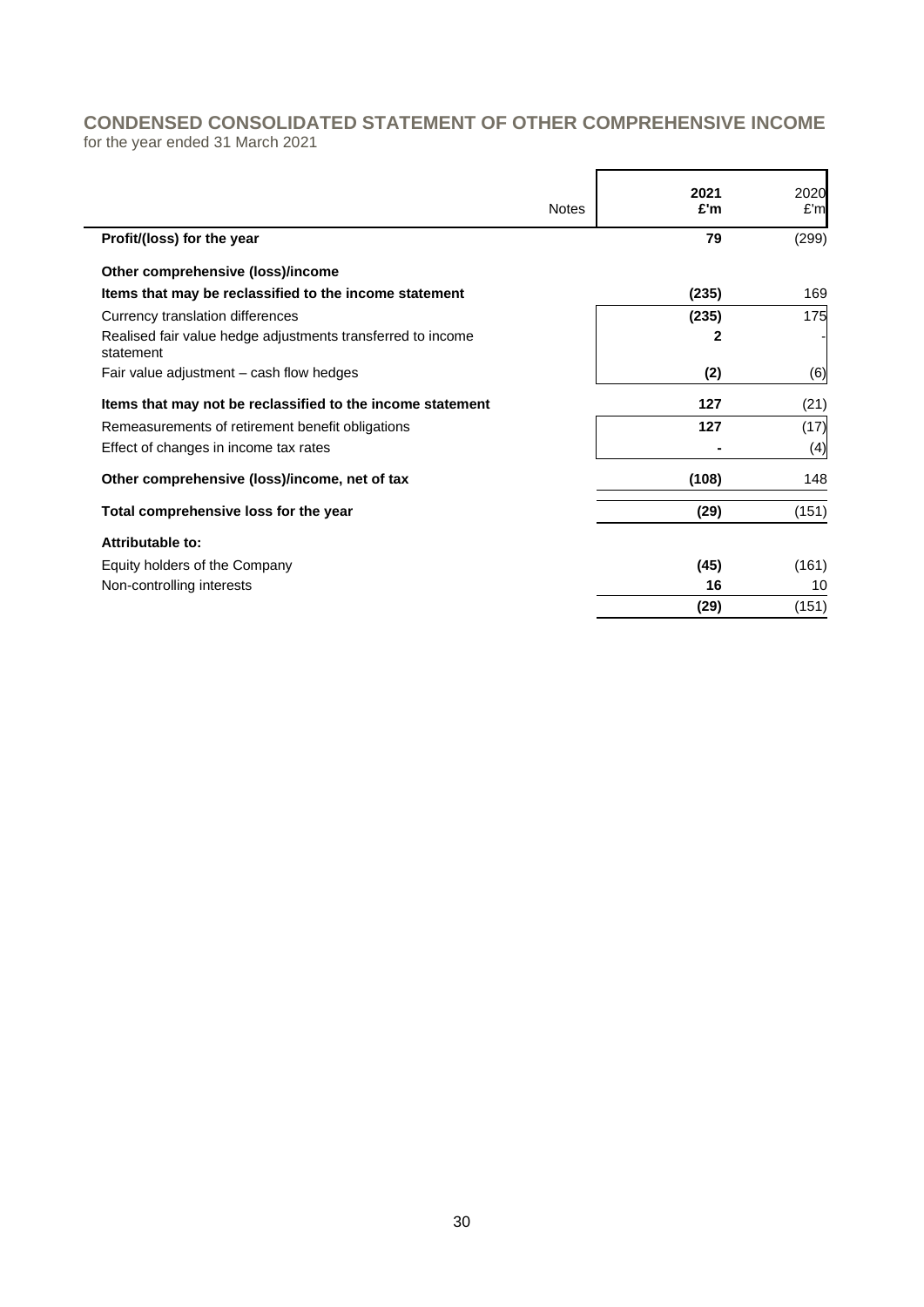# **CONDENSED CONSOLIDATED STATEMENT OF CHANGES IN EQUITY**

for the year ended 31 March 2021

|                                                    | Share capital<br>£'m | <b>Capital</b><br>redemption<br>reserve<br>£'m | <b>Share</b><br>premium<br>reserve<br>£'m | <b>Reverse</b><br>acquisition<br>reserve<br>£'m | Foreign<br>currency<br>translation<br>reserve<br>£'m | Hedging<br>reserve<br>£'m | <b>Retained</b><br>£'m | <b>Attributable</b><br>to equity<br>holders of<br>earnings the Company<br>£'m | Non-<br>controlling<br>interests<br>£'m | <b>Total equity</b><br>E'm |
|----------------------------------------------------|----------------------|------------------------------------------------|-------------------------------------------|-------------------------------------------------|------------------------------------------------------|---------------------------|------------------------|-------------------------------------------------------------------------------|-----------------------------------------|----------------------------|
| Balance at 31 March 2019                           | 74                   | 6                                              | 690                                       | (3014)                                          | 628                                                  | (2)                       | 4769                   | 3 1 5 1                                                                       | 115                                     | 3 2 6 6                    |
| IFRS 16 transition adjustment                      |                      |                                                |                                           |                                                 |                                                      |                           | (37)                   | (37)                                                                          |                                         | (37)                       |
| Restated at 1 April 2019                           | 74                   | 6                                              | 690                                       | (3014)                                          | 628                                                  | (2)                       | 4732                   | 3 1 1 4                                                                       | 115                                     | 3 2 2 9                    |
| (Loss)/profit for the year                         |                      |                                                |                                           |                                                 |                                                      |                           | (320)                  | (320)                                                                         | 21                                      | (299)                      |
| Other comprehensive<br>income/(loss) for the year  |                      |                                                |                                           |                                                 | 187                                                  | (6)                       | (22)                   | 159                                                                           | (11)                                    | 148                        |
| Total comprehensive income/(loss)<br>for the year  |                      |                                                |                                           |                                                 | 187                                                  | (6)                       | (342)                  | (161)                                                                         | 10                                      | (151)                      |
| Transactions with non-controlling<br>shareholders  |                      |                                                |                                           |                                                 |                                                      |                           | (4)                    | (4)                                                                           |                                         | (1)                        |
| Dividends paid                                     |                      |                                                |                                           |                                                 |                                                      |                           | (59)                   | (59)                                                                          | (15)                                    | (74)                       |
| Balance at 31 March 2020                           | 74                   | 6                                              | 690                                       | (3014)                                          | 815                                                  | (8)                       | 4 3 2 7                | 2890                                                                          | 113                                     | 3 0 0 3                    |
| Profit for the year                                |                      |                                                |                                           |                                                 |                                                      |                           | 68                     | 68                                                                            | 11                                      | 79                         |
| Other comprehensive<br>(loss)/income for the year  |                      |                                                |                                           |                                                 | (237)                                                | $\overline{\phantom{a}}$  | 124                    | (113)                                                                         | 5                                       | (108)                      |
| Total comprehensive (loss)/income<br>for the year  |                      |                                                |                                           |                                                 | (237)                                                |                           | 192                    | (45)                                                                          | 16                                      | (29)                       |
| Equity-settled share-based<br>payment <sup>1</sup> |                      |                                                |                                           |                                                 |                                                      |                           |                        |                                                                               |                                         |                            |
| Transactions with non-controlling<br>shareholders  |                      |                                                |                                           |                                                 |                                                      |                           |                        |                                                                               | (3)                                     | 1                          |
| Dividends paid                                     |                      |                                                |                                           |                                                 |                                                      |                           |                        |                                                                               | (8)                                     | (8)                        |
| <b>Balance at 31 March 2021</b>                    | 74                   | 6                                              | 690                                       | (3014)                                          | 578                                                  | (8)                       | 4 5 23                 | 2849                                                                          | 118                                     | 2967                       |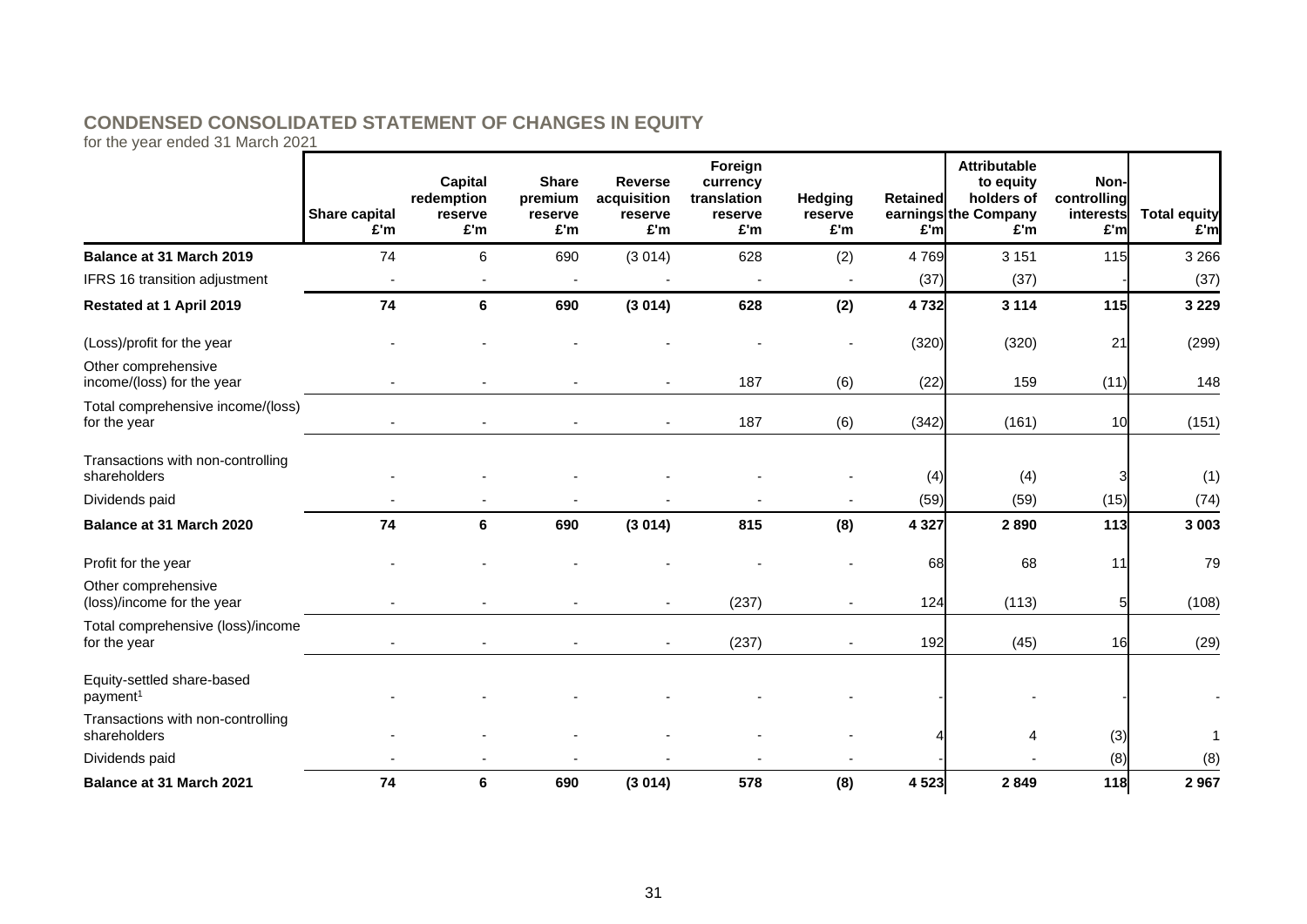#### *Note*

*Less than £0.5m*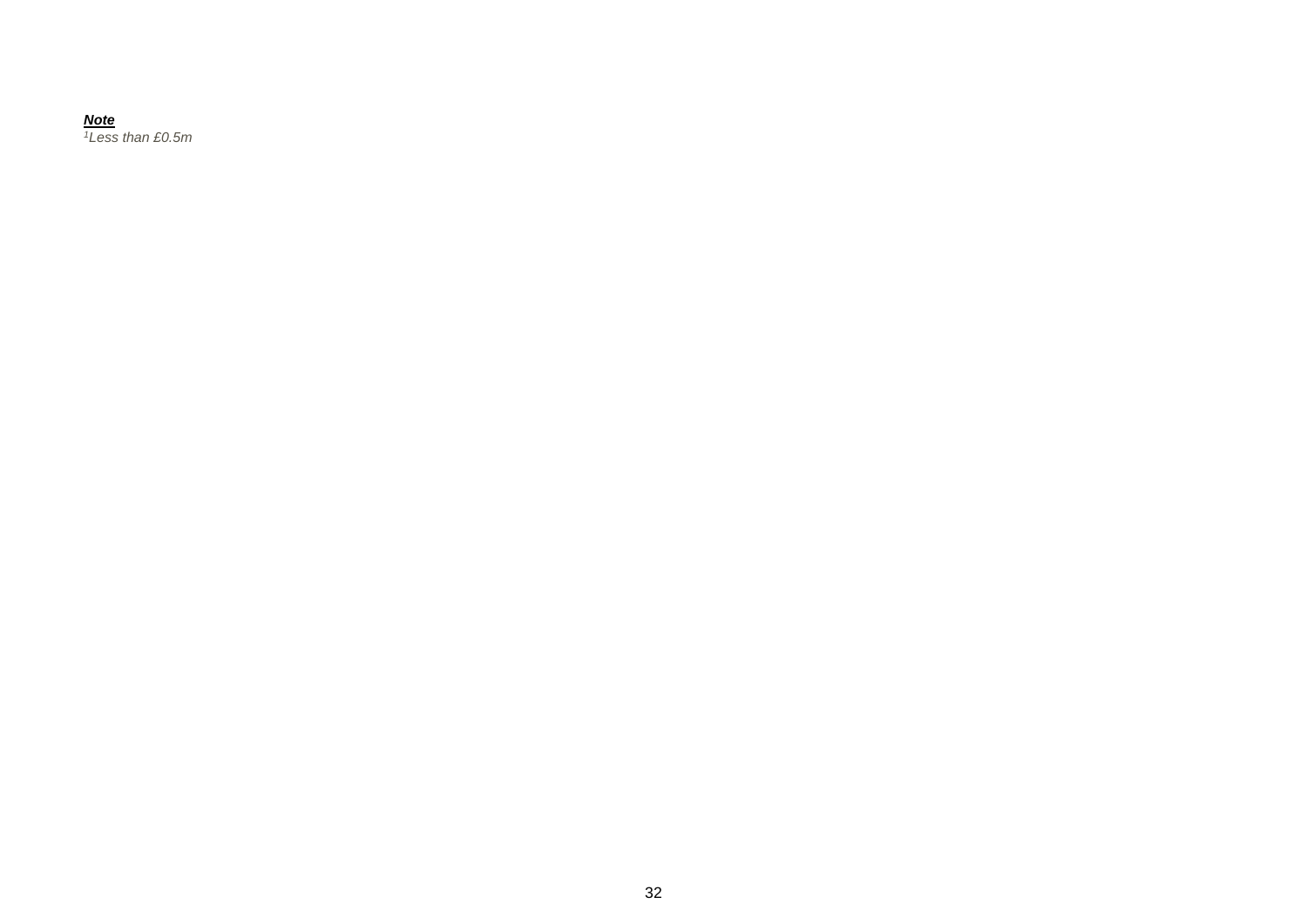# **CONDENSED CONSOLIDATED STATEMENT OF CASH FLOWS**

for the year ended 31 March 2021

|                                                          |              | 2021<br>£'m                       | 2020<br>£'m |
|----------------------------------------------------------|--------------|-----------------------------------|-------------|
|                                                          | <b>Notes</b> | Inflow/(outflow) Inflow/(outflow) |             |
| <b>CASH FLOW FROM OPERATING ACTIVITIES</b>               |              |                                   |             |
| Cash generated from operations                           |              | 330                               | 589         |
| Interest received                                        |              | 4                                 | 9           |
| Interest paid                                            |              | (70)                              | (83)        |
| Tax paid                                                 |              | (29)                              | (59)        |
| Net cash generated from operating activities             |              | 235                               | 456         |
| <b>CASH FLOW FROM INVESTMENT ACTIVITIES</b>              |              | (137)                             | (182)       |
| Investment to maintain operations                        |              | (56)                              | (81)        |
| Investment to expand operations                          |              | (80)                              | (102)       |
| Acquisition of subsidiaries                              | 12           | (2)                               | (12)        |
| Disposal of subsidiaries                                 |              | 4                                 | 9           |
| Acquisition of investment in associate                   | 6            | (1)                               | (1)         |
| Dividends received from equity accounted investment      |              |                                   | 5           |
| Proceeds from other investments and loans                |              | 1                                 |             |
| Increase in other investments and loans                  |              | (4)                               | (2)         |
| Proceeds from insurance claim                            |              | 1                                 |             |
| Proceeds on disposal of property, equipment and vehicles |              |                                   |             |
| Net cash generated before financing activities           |              | 98                                | 274         |
| <b>CASH FLOW FROM FINANCING ACTIVITIES</b>               |              | (130)                             | (207)       |
| Distributions to non-controlling interests               |              | (8)                               | (15)        |
| Distributions to shareholders                            | 14           |                                   | (59)        |
| Transaction with non-controlling interest                |              | 1                                 | (1)         |
| Proceeds from borrowings                                 |              | 115                               | 15          |
| Repayment of borrowings                                  |              | (196)                             | (101)       |
| Refinancing transaction costs                            |              | (3)                               | (1)         |
| Repayment of lease liabilities                           |              | (39)                              | (45)        |
| Net increase in cash and cash equivalents                |              | (32)                              | 67          |
| Opening balance of cash and cash equivalents             |              | 329                               | 265         |
| Exchange rate fluctuations on foreign cash               |              | (3)                               | (3)         |
| Closing balance of cash and cash equivalents             |              | 294                               | 329         |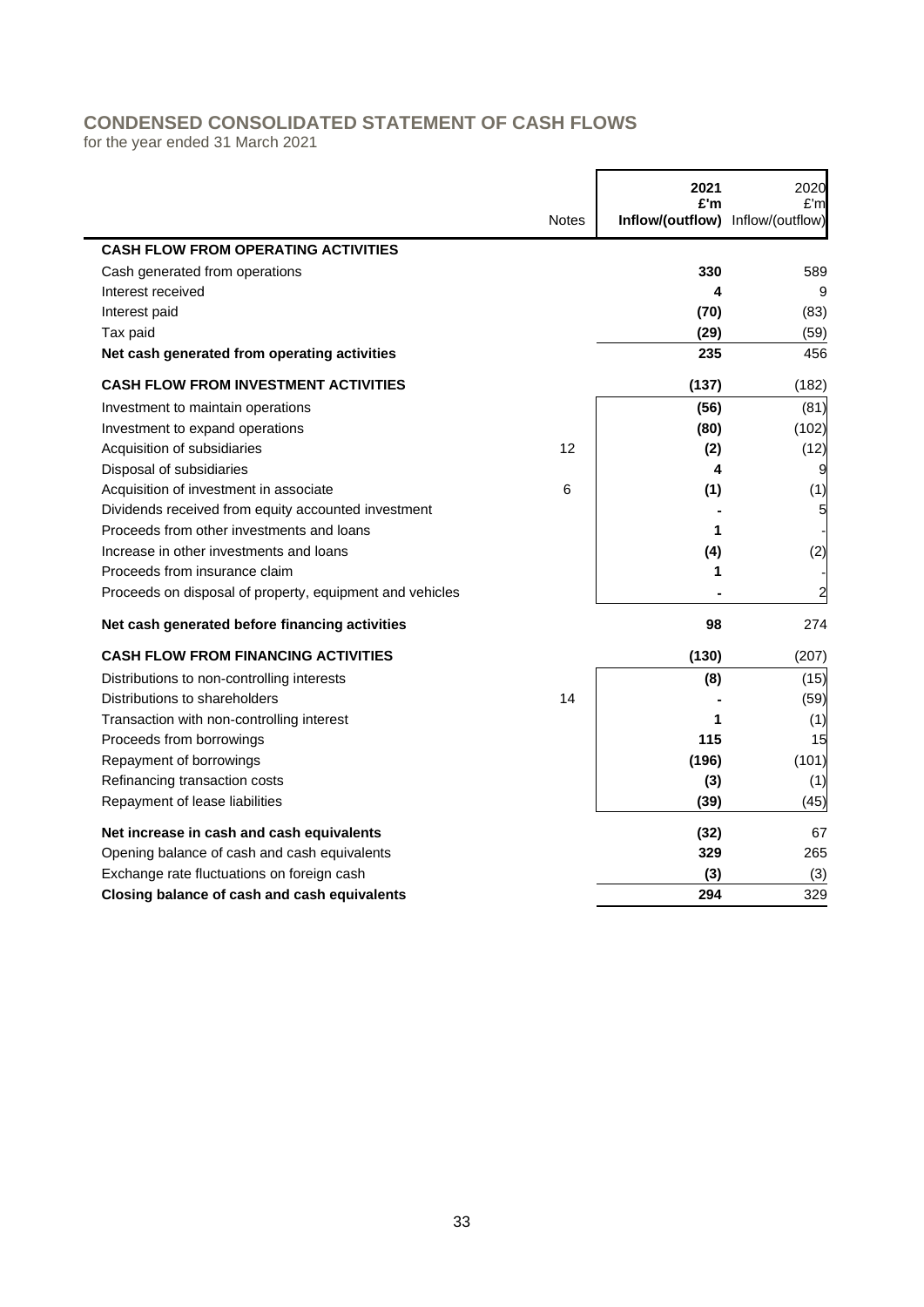#### **1. GENERAL INFORMATION**

Mediclinic is an international private hospital group with operations in Switzerland, Southern Africa (South Africa and Namibia) and the United Arab Emirates. Its core purpose is to enhance the quality of life by providing value-based healthcare services. Mediclinic also holds a 29.9% interest in Spire Healthcare Group plc, a LSE listed and UK-based private hospital group.

The Company is a public limited company, with a primary listing on the London Stock Exchange and secondary listings on the JSE Ltd and the Namibian Stock Exchange and incorporated and domiciled in the UK (registered number: 08338604). The address of its registered office is 6<sup>th</sup> Floor, 65 Gresham Street, London, EC2V 7NQ, United Kingdom.

The condensed consolidated financial statements for the year ended 31 March 2021 was approved by the Board on 25 May 2021.

#### **2. BASIS OF PREPARATION**

The condensed consolidated financial statements included in this results announcement have been extracted from the full consolidated financial statements for the year ended 31 March 2021 included in the Annual Report which was approved by the Board of Directors on 25 May 2021. The condensed consolidated financial statements are prepared in accordance with international accounting standards in conformity with the requirements of the Companies Act 2006 ('IFRS') and the applicable legal requirements of the Companies Act 2006. In addition to complying with international accounting standards in conformity with the requirements of the Companies Act 2006, the consolidated financial statements also comply with international financial reporting standards adopted pursuant to Regulation (EC) No 1606/2002 as it applies in the European Union.

The auditor's report on those full consolidated financial statements was unqualified, did not draw attention to any matters by way of emphasis without qualifying their report, and did not contain statements under section 498(2) or 498(3) of the Companies Act 2006. This results announcement does not constitute statutory accounts of the Group within the meaning of sections 434(3) and 435(3) of the Companies Act 2006. The Annual Report for the year ended 31 March 2020 has been delivered to the Registrar of Companies and the Annual Report for 31 March 2021 will be delivered following the Company's annual general meeting to be held on Tuesday, 27 July 2021.

The Group has prepared the condensed consolidated financial statements on a going concern basis. The condensed consolidated financial statements have been prepared in accordance with the Disclosure Guidance and Transparency Rules of the Financial Conduct Authority. They do not include all the information required for full annual financial statements and should be read in conjunction with information contained in the Group's Annual Report and Financial Statements for the year ended 31 March 2021.

This results announcement has been prepared applying consistent accounting policies to those applied by the Group in the comparative period. The condensed consolidated financial statements included in this results announcement do not itself contain sufficient information to comply with IFRS. The Company will publish full financial statements that comply with IFRS in June 2021.

#### **Functional and presentation currency**

The condensed consolidated financial statements are presented in pounds sterling, rounded to the nearest million. The functional currencies of the majority of the Group's entities, and the currencies of the primary economic environments in which they operate, is the Swiss franc, South African rand and United Arab Emirates dirham. The United Arab Emirates dirham is pegged against the United States dollar at a rate of 3.6725 per US Dollar.

#### **Income statement reclassification**

During the period under review, the Group changed the presentation of its operating expenses in the Consolidated Income Statement from an analysis by function to an analysis by nature. Comparatives have been changed to conform to the new presentation. The rationale for the change is to align the presentation of expenses with that of the internal management reports and to provide a more robust disaggregation of the Group's activities that better reflects the nature of the business. The Group believes that the change in presentation of expenses results in more relevant information for the users and enhanced disclosure on the face of the income statement. The prior period expenses of £3 271m for the year ended 31 March 2020 previously classified as 'Cost of sales' (£1 960m) and 'Administration and other operating expenses' (£1 311m) have been reclassified by nature of expense as set out in the table below.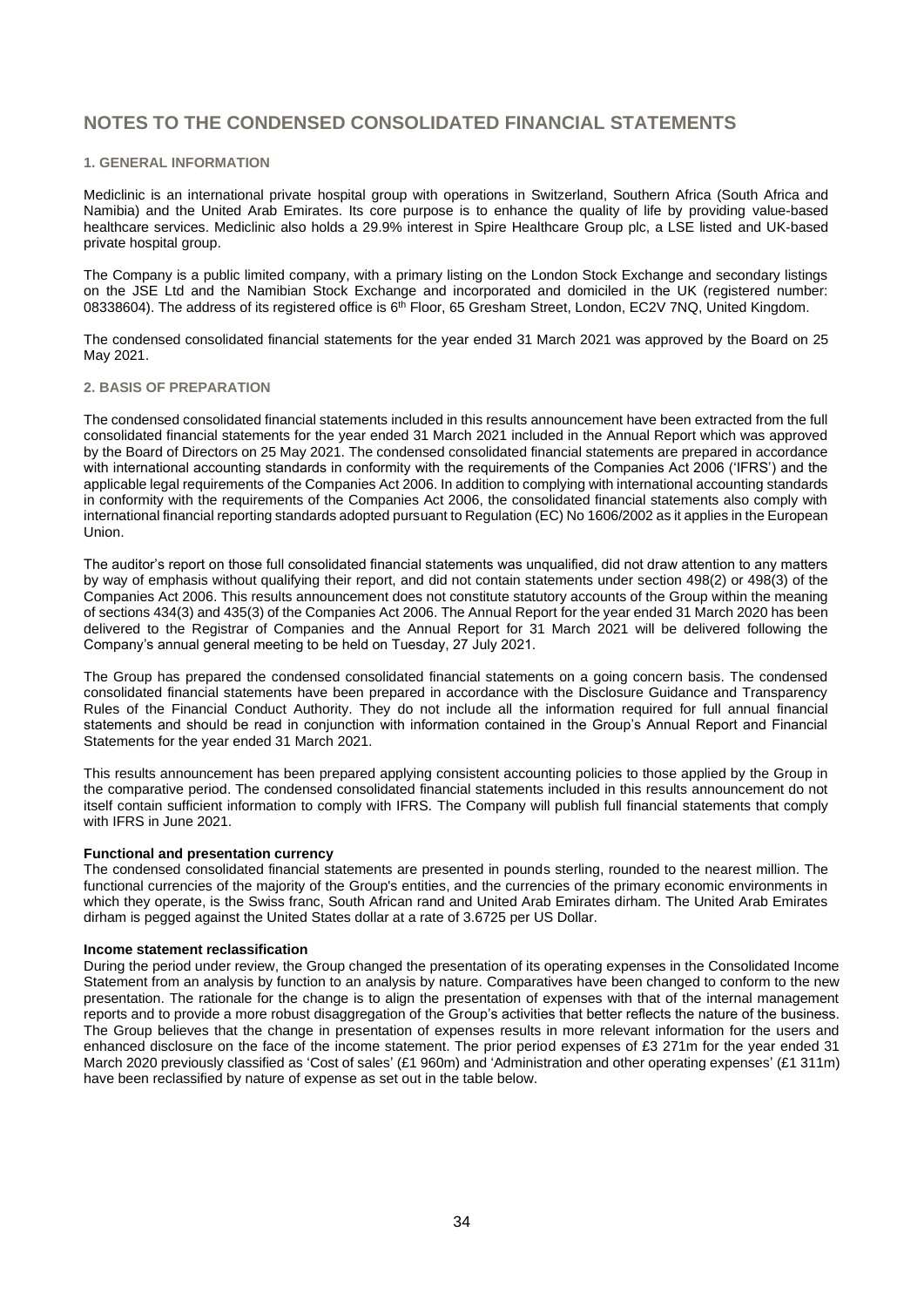# **Income statement reclassification (continued)**

| Category                              | <b>Description</b>                                                                                                                                                                                            |
|---------------------------------------|---------------------------------------------------------------------------------------------------------------------------------------------------------------------------------------------------------------|
| Employee benefit and contractor costs | Includes employee benefit expenses for all staff, contractor costs and other<br>employee related costs.                                                                                                       |
| Consumables and supplies              | Includes the cost of all inventories, including obsolete stock, which have<br>been expensed during the year.                                                                                                  |
| Care-related costs                    | Includes costs closely linked to providing a service or care to patients and<br>enhancing patient experience, and includes catering, laundry, cleaning,<br>security services and other patient-related costs. |
| Infrastructure-related costs          | Includes repairs and maintenance, rates and taxes, utilities, rent expensed<br>in terms of IFRS 16 and other infrastructure-related costs.                                                                    |
| Service costs                         | Includes all other administrative and operating expenses and non-specific<br>service costs rendered, including, but not limited to, consulting, marketing,<br>travel and audits.                              |
| Provision for expected credit losses  | Consists of the movement in the allowance for expected credit losses<br>recognised in terms of IFRS 9.                                                                                                        |
| Depreciation and amortisation         | Includes depreciation on property, equipment, vehicles and right-of-use<br>assets, as well as amortisation of intangible assets.                                                                              |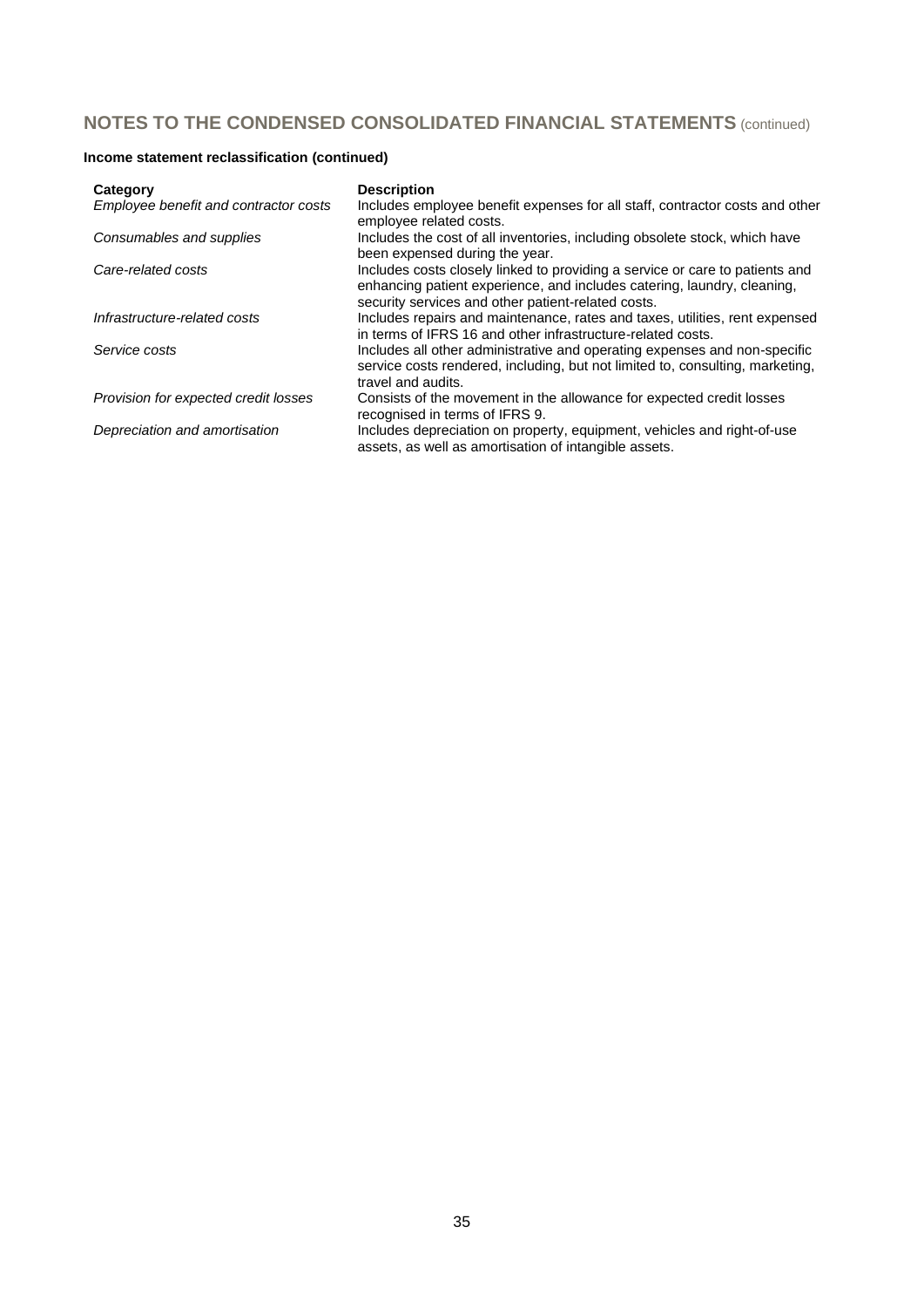#### **3. SEGMENTAL REPORT**

The reportable operating segments are identified as follows: Switzerland, Southern Africa, Middle East and additional segments are shown for the United Kingdom and Corporate.

|                                                            |              | <b>Reportable operating segments</b> |                        |                           | <b>Other</b>                    |                  |
|------------------------------------------------------------|--------------|--------------------------------------|------------------------|---------------------------|---------------------------------|------------------|
| Year ended 31 March 2021                                   | Total<br>£'m | Switzerland<br>£'m                   | <b>Southern</b><br>£'m | Africa Middle East<br>£'m | <b>United</b><br>Kingdom<br>£'m | Corporate<br>£'m |
| Revenue                                                    | 2995         | 1478                                 | 734                    | 781                       |                                 | 2                |
| <b>EBITDA</b>                                              | 428          | 225                                  | 108                    | 102                       |                                 | (7)              |
| EBITDA before management fee                               | 428          | 231                                  | 114                    | 105                       |                                 | (22)             |
| Group Services fees included in<br>EBITDA**                |              | (6)                                  | (6)                    | (3)                       |                                 | 15               |
| Other gains and losses                                     | $\mathbf{2}$ |                                      | 1                      | 1                         |                                 |                  |
| Depreciation and amortisation                              | (217)        | (128)                                | (36)                   | (52)                      |                                 | (1)              |
| Impairment of property, equipment and<br>vehicles          | (3)          |                                      | (3)                    |                           |                                 |                  |
| Impairment of intangible assets                            | (1)          |                                      | (1)                    |                           |                                 |                  |
| Operating profit/(loss)                                    | 209          | 97                                   | 69                     | 51                        |                                 | (8)              |
| Loss from associate                                        | (70)         |                                      |                        |                           | (70)                            |                  |
| Reversal of impairment of associate                        | 60           |                                      |                        |                           | 60                              |                  |
| Finance income                                             | 4            |                                      | 3                      |                           |                                 | 1                |
| Finance cost (excluding intersegment<br>loan interest)     | (99)         | (54)                                 | (29)                   | (16)                      |                                 |                  |
| Total finance cost                                         | (99)         | (72)                                 | (29)                   | (16)                      |                                 | 18               |
| Elimination of intersegment loan<br>interest**             |              | 18                                   |                        |                           |                                 | (18)             |
| Taxation                                                   | (25)         | (11)                                 | (14)                   |                           |                                 |                  |
| Segment result                                             | 79           | 32                                   | 29                     | 35                        | (10)                            | (7)              |
| <b>At 31 March 2021</b>                                    |              |                                      |                        |                           |                                 |                  |
| Investments in associates                                  | 167          | 3                                    | 2                      | 5                         | 157                             |                  |
| Investments in joint ventures                              | 4            |                                      | 4                      |                           |                                 |                  |
| Capital expenditure for the year*                          | 126          | 67                                   | 33                     | 26                        |                                 |                  |
| Total segment assets                                       | 6672         | 3972                                 | 740                    | 1701                      | 157                             | 102              |
| Total segment liabilities (excluding<br>intersegment loan) | 3705         | 2470                                 | 602                    | 624                       |                                 | 9                |
| Total liabilities from reportable segment                  | 4635         | 3 4 0 0                              | 602                    | 624                       |                                 | 9                |
| Elimination of intersegment loan                           | (930)        | (930)                                | $\blacksquare$         |                           |                                 |                  |

### **Notes**

*\*Relates to additions to non-current assets other than financial instruments, deferred tax assets and net defined benefit assets.*

*\*\*Pricing of intersegment transactions is determined at an arm's length basis.*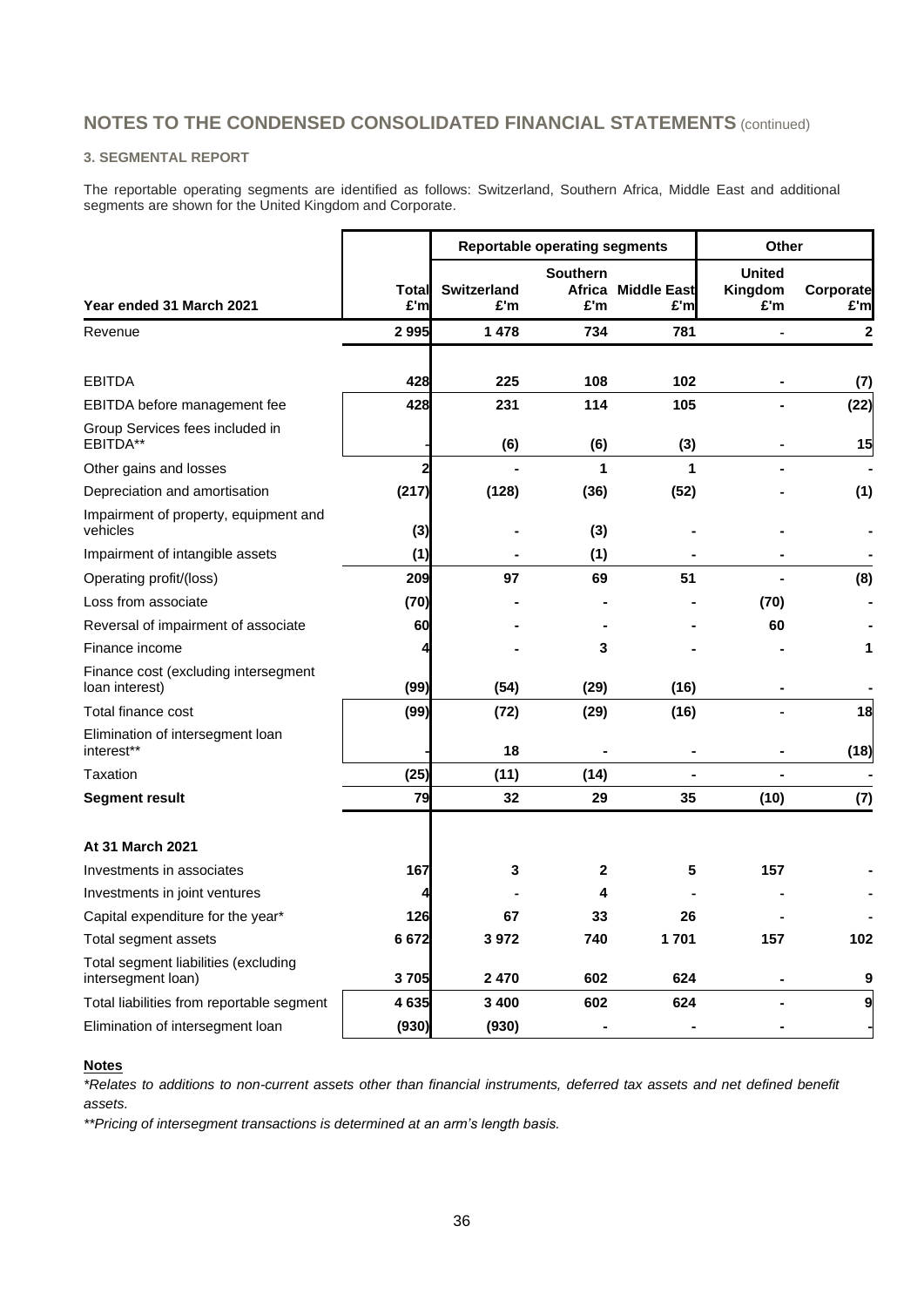**3. SEGMENTAL REPORT** (continued)

|                                                            |                     |                           | <b>Reportable operating segments</b> | Other                             |                                 |                           |
|------------------------------------------------------------|---------------------|---------------------------|--------------------------------------|-----------------------------------|---------------------------------|---------------------------|
| Year ended 31 March 2020                                   | <b>Total</b><br>£'m | <b>Switzerland</b><br>£'m | <b>Southern</b><br>£'m               | <b>Africa Middle East</b><br>£'ml | <b>United</b><br>Kingdom<br>£'m | Corporate<br>£'m          |
| Revenue                                                    | 3 0 8 3             | 1438                      | 907                                  | 737                               |                                 | 1                         |
| <b>EBITDA</b>                                              | 541                 | 245                       | 188                                  | 110                               |                                 | (2)                       |
| EBITDA before management fee                               | 541                 | 251                       | 194                                  | 113                               |                                 | (17)                      |
| Group Services fees included in<br>EBITDA**                |                     | (6)                       | (6)                                  | (3)                               |                                 | 15                        |
| Other gains and losses                                     | 4                   |                           |                                      | 1                                 |                                 | 3                         |
| Depreciation and amortisation                              | (217)               | (126)                     | (37)                                 | (53)                              |                                 | (1)                       |
| Reversal of impairment of property                         | 4                   | 4                         |                                      |                                   |                                 |                           |
| Impairment of property, equipment and<br>vehicles          | (34)                | (33)                      | (1)                                  |                                   |                                 |                           |
| Impairment of intangible assets                            | (482)               |                           | (1)                                  | (481)                             |                                 |                           |
| Operating profit/(loss)                                    | (184)               | 90                        | 149                                  | (423)                             |                                 |                           |
| Income from associate                                      | $\overline{c}$      |                           |                                      |                                   | 2                               |                           |
| Impairment of associate                                    | (10)                |                           |                                      |                                   | (10)                            |                           |
| Finance income                                             | 9                   |                           | 8                                    | 1                                 |                                 |                           |
| Finance cost (excluding intersegment<br>loan interest)     | (92)                | (35)                      | (37)                                 | (20)                              |                                 |                           |
| Total finance cost                                         | (92)                | (52)                      | (37)                                 | (20)                              |                                 | 17                        |
| Elimination of intersegment loan<br>interest**             |                     | 17                        |                                      |                                   |                                 | (17)                      |
| Taxation                                                   | (24)                | 13                        | (36)                                 |                                   |                                 | (1)                       |
| <b>Segment result</b>                                      | (299)               | 68                        | 84                                   | (442)                             | (8)                             | (1)                       |
| At 31 March 2020                                           |                     |                           |                                      |                                   |                                 |                           |
| Investments in associates                                  | 177                 | $\overline{2}$            | 2                                    | 5                                 | 168                             |                           |
| Investments in joint ventures                              | 4                   |                           | 4                                    |                                   |                                 |                           |
| Capital expenditure for the year*                          | 192                 | 75                        | 69                                   | 47                                |                                 | 1                         |
| Total segment assets                                       | 6954                | 4 1 9 2                   | 680                                  | 1846                              | 169                             | 67                        |
| Total segment liabilities (excluding<br>intersegment loan) | 3 9 5 1             | 2701                      | 564                                  | 683                               |                                 | 3                         |
| Total liabilities from reportable segment                  | 4 9 4 2             | 3692                      | 564                                  | 683                               | $\blacksquare$                  | $\ensuremath{\mathsf{3}}$ |
| Elimination of intersegment loan                           | (991)               | (991)                     |                                      |                                   |                                 |                           |

### **Notes**

*\*Relates to additions to non-current assets other than financial instruments, deferred tax assets and net defined benefit assets.*

*\*\*Pricing of intersegment transactions is determined at an arm's length basis.*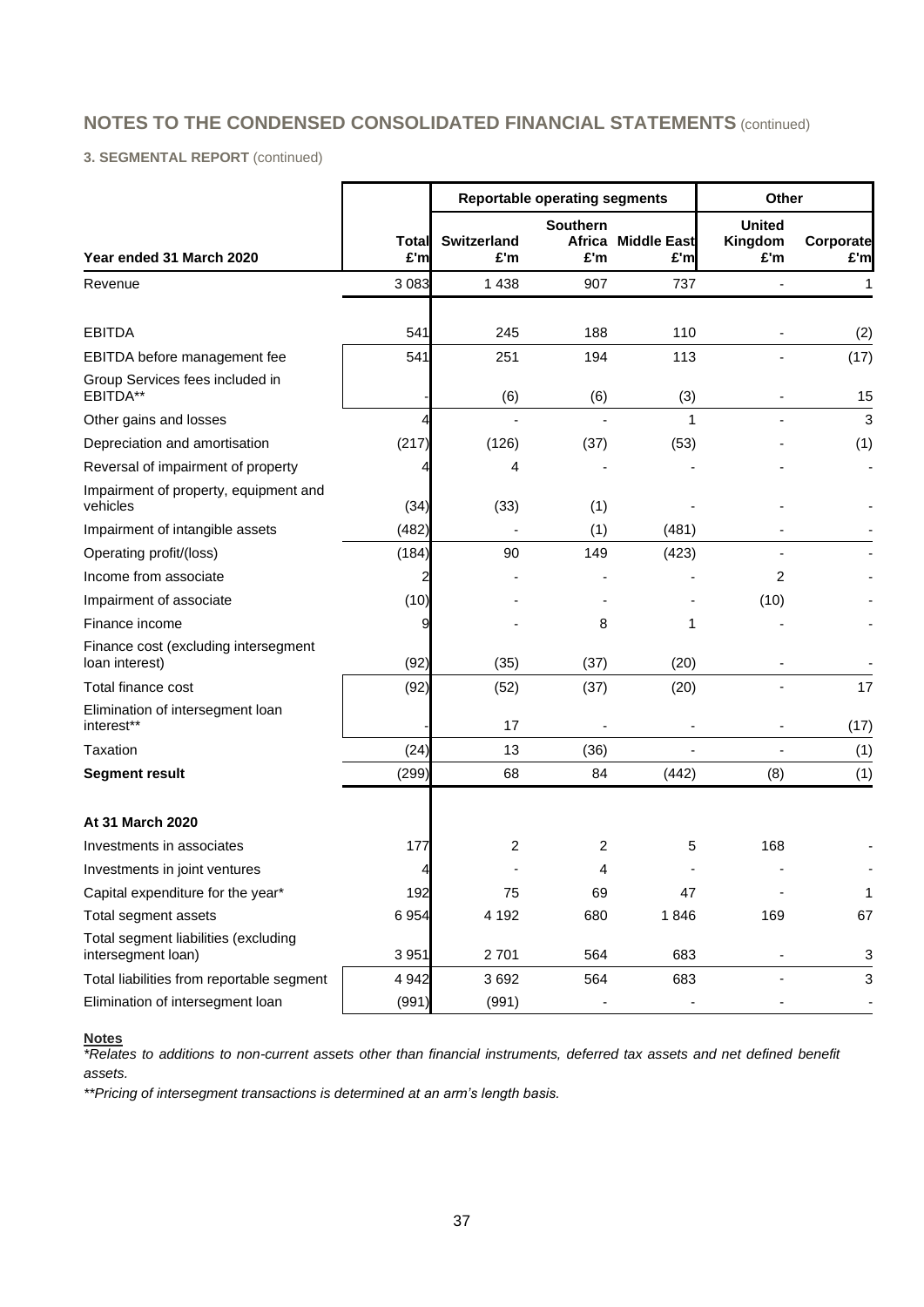### **4. PROPERTY, EQUIPMENT AND VEHICLES**

|                                             | buildings<br>£'m | Capital<br>Land and expenditure Right-of-use<br>in progress<br>£'m | assets<br>£'m | <b>Equipment</b><br>£'m | <b>Furniture</b><br>and<br>vehicles<br>£'m | <b>Total</b><br>£'m |
|---------------------------------------------|------------------|--------------------------------------------------------------------|---------------|-------------------------|--------------------------------------------|---------------------|
| Net book value at 1 April 2019              | 3 0 8 8          | 90                                                                 |               | 299                     | 47                                         | 3524                |
| IFRS 16 transition adjustment               |                  |                                                                    | 641           | (1)                     |                                            | 640                 |
| Additions                                   | 34               | 62                                                                 | 52            | 57                      | 16                                         | 221                 |
| Disposals                                   | (1)              |                                                                    | (5)           |                         |                                            | (6)                 |
| Depreciation                                | (51)             |                                                                    | (46)          | (82)                    | (18)                                       | (197)               |
| <b>Business combinations</b>                | 8                |                                                                    |               |                         |                                            | 8                   |
| Transfer between asset classes              | 17               | (25)                                                               |               | 7                       | 1                                          |                     |
| Prior year capital expenditure<br>completed | 41               | (44)                                                               |               | 3                       |                                            |                     |
| Disposal of subsidiaries                    | (9)              |                                                                    | (1)           |                         |                                            | (10)                |
| Impairment                                  | (13)             |                                                                    |               | (19)                    | (2)                                        | (34)                |
| Reversal of impairment                      | 4                |                                                                    |               |                         |                                            | 4                   |
| Transfer to assets held for sale            | (4)              |                                                                    | (3)           |                         |                                            | (7)                 |
| Borrowing cost capitalised                  |                  | 3                                                                  |               |                         |                                            | 3                   |
| Exchange differences                        | 181              | (5)                                                                | 37            |                         | (1)                                        | 212                 |
| Net book value at 31 March<br>2020          | 3 2 9 5          | 81                                                                 | 675           | 264                     | 43                                         | 4 3 5 8             |
| <b>Additions</b>                            | 13               | 49                                                                 | 59            | 35                      | 8                                          | 164                 |
| Disposals                                   |                  |                                                                    | (1)           |                         |                                            | (1)                 |
| Depreciation                                | (60)             |                                                                    | (49)          | (72)                    | (15)                                       | (196)               |
| Transfer between asset classes              | 4                |                                                                    | (12)          | 7                       | 1                                          | ÷,                  |
| Prior year capital expenditure<br>completed | 34               | (44)                                                               |               | 9                       | 1                                          |                     |
| Impairment                                  | (3)              |                                                                    |               |                         |                                            | (3)                 |
| Borrowing cost capitalised                  | 1                |                                                                    |               |                         |                                            | 1                   |
| Lease remeasurements                        |                  |                                                                    | 8             |                         |                                            | 8                   |
| Exchange differences                        | (217)            | (1)                                                                | (55)          | (6)                     |                                            | (279)               |
| Net book value at 31 March<br>2021          | 3 0 6 7          | 85                                                                 | 625           | 237                     | 38                                         | 4 0 5 2             |

The right-of-use assets were recognised during the prior year with the adoption of IFRS 16 *Leases*. Refer to note 8 for further information on leases.

#### **Cash generating unit (CGU) impairment indicators**

Property, equipment and vehicles are considered for impairment if impairment indicators are identified at an individual CGU level. A CGU is the smallest identifiable group of assets that generates cash inflows that are largely independent of the cash inflows from other assets or groups of assets. The Group defines CGUs as combined inter-dependent hospitals and/or clinics or as individual hospitals depending on the geographical location or the degree of integration. The impairment assessment is performed at CGU level and any impairment charge that arises would be allocated to the CGU's goodwill first, followed by other assets (such as property, equipment and vehicles and other intangible assets).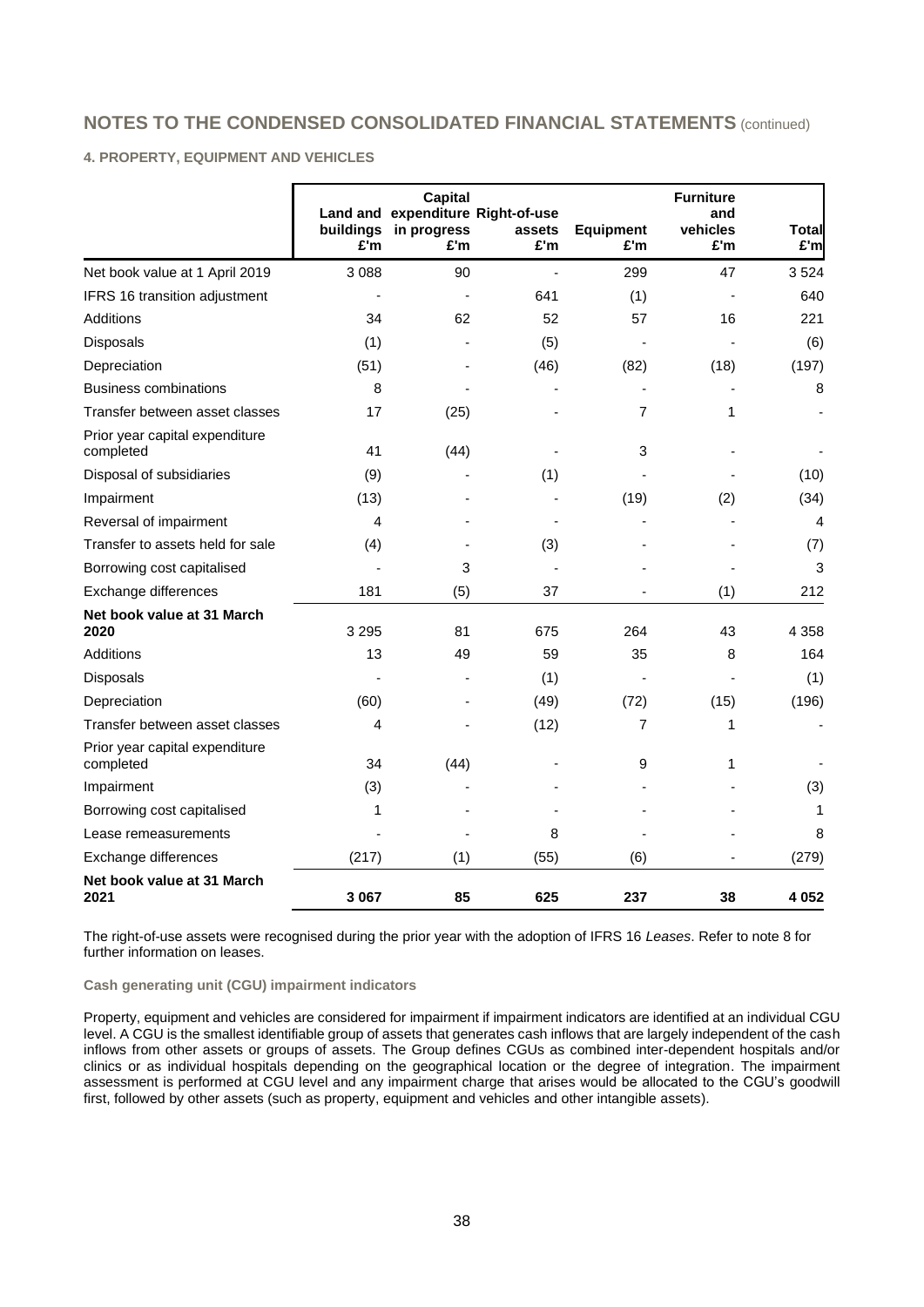#### **4. PROPERTY, EQUIPMENT AND VEHICLES (continued)**

#### **Impairment assessment**

Due to the significant impact the COVID-19 pandemic had on the Southern Africa segment, CGUs were assessed for impairment at 31 March 2021. The recoverable amounts of the CGUs tested for impairment were based on fair-value-lesscost-to-sell calculations. The determination of fair-value-less-cost-to-sell calculations uses level 3 valuation techniques. In determining the fair-value-less-cost-to-sell for the CGUs, the cash flows were discounted at a rate of 12.7%. Beyond five years a growth rate of 4.5% was used. The recoverable amount of three CGUs (£5m in total) were determined to be lower than their individual carrying values and as a result an impairment charge of £3m (2020: £nil) was recognised in the income statement relating to property, equipment and vehicles. The recoverable amount of 43 CGUs were higher than their carrying values and had sufficient headroom. After recognition of the impairment charges, the carrying amounts of the CGUs are not sensitive to reasonably possible changes in the discount rate and the terminal growth rate.

No impairment indicators were identified for the Swiss and Middle East CGUs at 31 March 2021. In the prior year, the carrying value of one Swiss CGU was determined to be higher than its recoverable amount and as a result an impairment charge of £33m was recognised in the income statement relating to property, equipment and vehicles.

Some CGUs within Hirslanden remain sensitive to reasonably possible changes in key assumptions in the fair-value-lesscost-to-sell calculations. As a result, any increase in the discount rate or decreases in the short-term cash flow projections or long-term growth rates could give rise to further material impairment charges in future periods. In determining the fairvalue-less-cost-to-sell for the CGUs, the cash flows were discounted at rates between 4.9% and 5.2% (2020: 4.8% and 5.1%). An increase in the discount rate of 0.7% would lead to an impairment charge of approximately £19m and a decrease of 7% in the cash flow projections would result in an impairment charge of approximately £1m. A decrease of the terminal year growth rate to 0% would not result in impairment.

Any impairment determined at a CGU level under IAS 36 will include an assessment of the recoverable amount of Hirslanden's owned properties, which are subject to a third-party valuation at least annually. This valuation applies a consistent methodology across key assumptions to determine the rental charges based on appropriate and market-related metrics, which are discounted using a market-related discount rate to determine the value of the properties. Therefore, there is a risk that this valuation could materially change in future periods.

#### **Reversal of impairment**

During the year ending 31 March 2020, Klinik Belair was sold and a reversal of previously recognised impairment charges in respect of properties of £4m was recognised.

#### **Change in accounting estimate**

During the year, an expansion project, which will include the construction of new hospital wings at a hospital in Hirslanden, was approved. The existing hospital wings will be dismantled at the end of the financial year ending 31 March 2023 and will be replaced by a new construction as part of the expansion project. As a result, the estimated useful life of the existing hospital wings has been reduced and the depreciation of these assets' carrying value accelerated. For the year ended 31 March 2021, the accelerated depreciation included in the depreciation charge amounts to £10m. The accelerated depreciation in FY2022 and FY2023 will amount to £19m each year.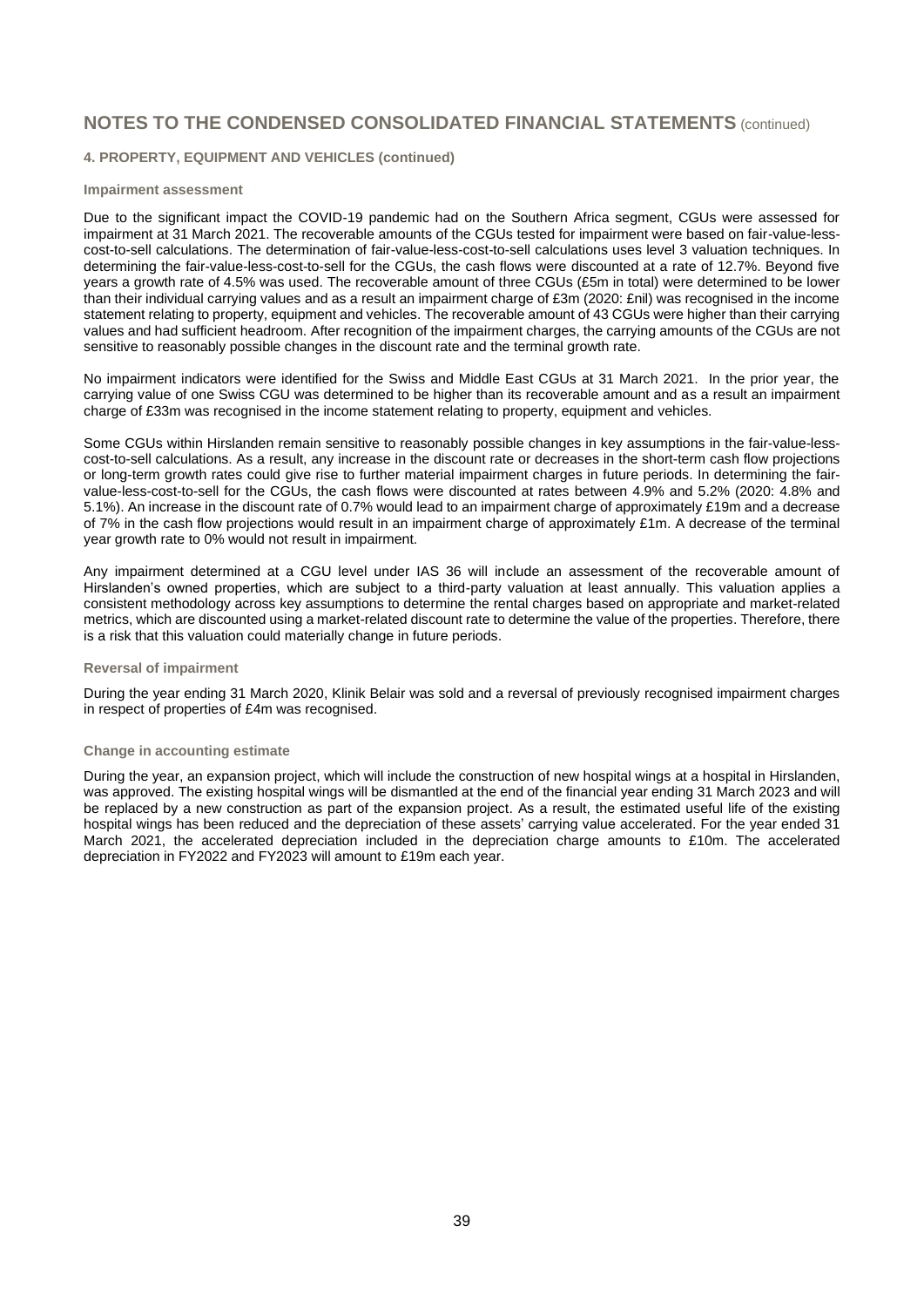### **5. INTANGIBLE ASSETS**

|                                 | <b>Goodwill Trade names</b><br>£'m | £'m | <b>Computer</b><br>software<br>£'m | Leases*<br>£'m | <b>Total</b><br>£'m |
|---------------------------------|------------------------------------|-----|------------------------------------|----------------|---------------------|
| Net book value at 1 April 2019  | 1 4 5 0                            | 53  | 60                                 | 23             | 1586                |
| IFRS 16 transition adjustment   |                                    |     |                                    | (23)           | (23)                |
| Additions                       |                                    |     | 23                                 |                | 23                  |
| Amortisation                    |                                    | (4) | (16)                               |                | (20)                |
| <b>Business combinations</b>    | 4                                  |     |                                    |                | 4                   |
| Impairment                      | (482)                              |     |                                    |                | (482)               |
| Exchange differences            | 75                                 | 5   | 3                                  |                | 83                  |
| Net book value at 31 March 2020 | 1 0 4 7                            | 54  | 70                                 |                | 1 1 7 1             |
| Additions                       |                                    |     | 21                                 |                | 21                  |
| Amortisation                    |                                    | (4) | (17)                               |                | (21)                |
| <b>Business combinations</b>    | 3                                  |     |                                    |                | 3                   |
| Impairment                      | (1)                                |     |                                    |                | (1)                 |
| Exchange differences            | (103)                              | (5) | (4)                                |                | (112)               |
| Net book value at 31 March 2021 | 946                                | 45  | 70                                 |                | 1 0 6 1             |

### *Note*

*\* Relates to favourable lease contracts on buildings. The leases are characterised by fixed annual rent with no annual rent escalations for majority of the contract. This was reclassified on 1 April 2019 on adoption of IFRS 16 to right-of-use assets within property, equipment and vehicles.*

#### **Impairment testing of significant goodwill balances**

The Group tests goodwill for impairment on an annual basis or more frequently if there are indications that these assets may be impaired. The annual impairment assessment is performed at year-end when the annual financial planning process is finalised. The Group's impairment assessment compares the carrying value of the group of CGUs with its recoverable amount.

The recoverable amount of a group of CGUs is determined by its fair-value-less-cost-to-sell, regarded as the more appropriate reflection of the value of the business, which is derived from discounted cash flow calculations. The key inputs to its calculations are described below.

### **Forecasts**

As part of the annual financial planning process, the Group's divisions are required to submit budgets for the next financial year and forecasts for the following four years, which are approved by the Board. Future earnings in the fair-value-less-costto-sell calculation are based on these budgets and forecasts that are calculated on a per hospital basis and consider both internal and external market information. These budgets and forecasts represent management's best view of future revenues and cash flows and encompass a best estimate of the short- and long-term impact of the COVID-19 pandemic. The cash flow forecast includes the purchase of environmentally friendly equipment.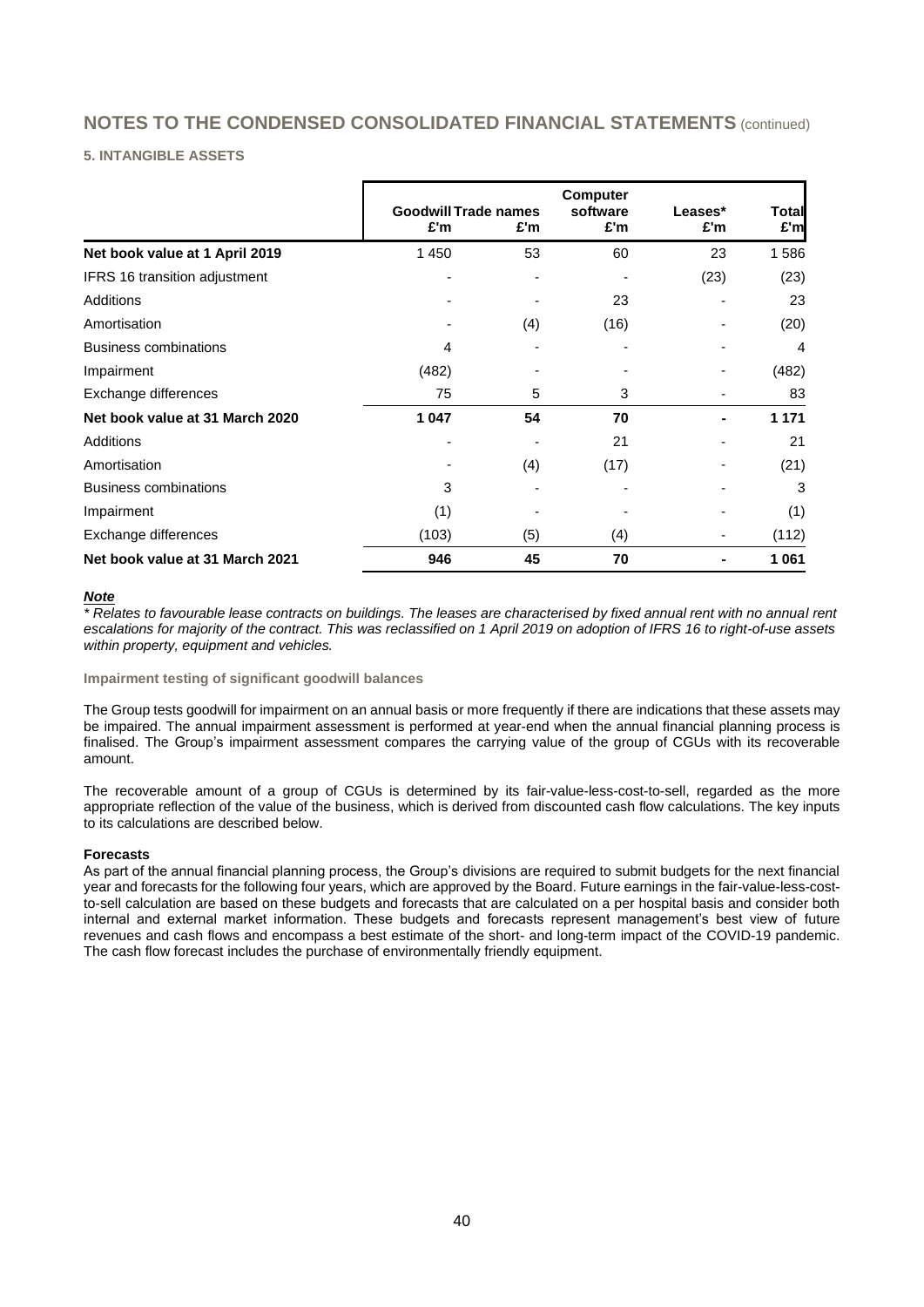#### **5. INTANGIBLE ASSETS** (continued)

**Impairment testing of significant goodwill balances (continued)**

#### **Growth rates**

Growth rates are determined from budgeted and forecast revenue. Terminal year growth rates are country specific and determined based on the forecast market growth rates, and considering long-term medical inflation. The regulatory environment and impact on tariffs are considered. Growth rates have been benchmarked against external data for the relevant markets.

#### **Discount rates**

The weighted average cost of capital ('**WACC**') was determined by considering the respective debt and equity costs and ratios. The discount rate is based on the risk-free rate for government bonds adjusted for a risk premium to reflect the increased risk of investing in equities. Discount rates are lower for the divisions which operate in more mature markets with low inflation and higher for those operating in markets with a higher inflation. Discount rates reflect the time value and the risks associated with the segmental or divisional cash flows. The assumptions used in the calculation of the discount rate are benchmarked to externally available data.

#### **Impairment testing of Mediclinic Middle East goodwill**

The Mediclinic Middle East goodwill with a carrying amount of £834m (2020: £928m) originated mainly from the Al Noor business combination, with a portion originating from other UAE business combinations. Key assumptions used for the fairvalue-less-cost-to-sell calculations for the annual impairment testing were as follows:

- *Discount rates* – The discount rate applied to cash flow projections is 8.7% (2020: 8.8%).

- *Growth rates* – The terminal growth rate beyond five years is 3.0% (2020: 3.0%).

- *Forecasts* – Represents management's best view of future revenues and cash flows over a five-year period and is comparable with the forecast used in the prior year.

The recoverable amount was determined to be higher than the carrying value and consequently no impairment was recognised against goodwill during the year under review. In the prior year, an impairment of £481m was recognised against goodwill.

#### Sensitivity analysis

An increase in the discount rate by 0.6% combined with a decrease in the terminal growth rate by 0.5% would reduce the headroom to £nil. A decrease in forecast cash flows by 9% would also reduce headroom to £nil. These changes are not considered reasonably possible to occur within the next 12 months.

#### **Impairment testing of Hirslanden goodwill**

Hirslanden goodwill with a carrying amount of £100m that originated from the business combination of Hirslanden OPERA Zumikon AG in the current year and Clinique des Grangettes in previous years has been tested for impairment.

The recoverable amount has been determined based on fair-value-less-cost-to-sell discounted cash flow calculations.

*- Discount rates* – The discount rate applied to cash flow projections was 5.1% (2020: 5.0%).

*- Growth rates* – The terminal growth rate beyond five years was 1.6% (2020: 1.6%) growth rate.

*- Forecasts* – Represents management's best view of future revenues and cash flows over a five-year period and is comparable with the forecast used in the prior year.

#### Sensitivity analysis

An increase in the discount rate by 2.7% (2020: 1.2%) combined with a decrease in the terminal growth rate by 1.6% (2020:1.2%) would reduce the headroom to £nil.

These changes are not considered reasonably possible to occur within the next 12 months.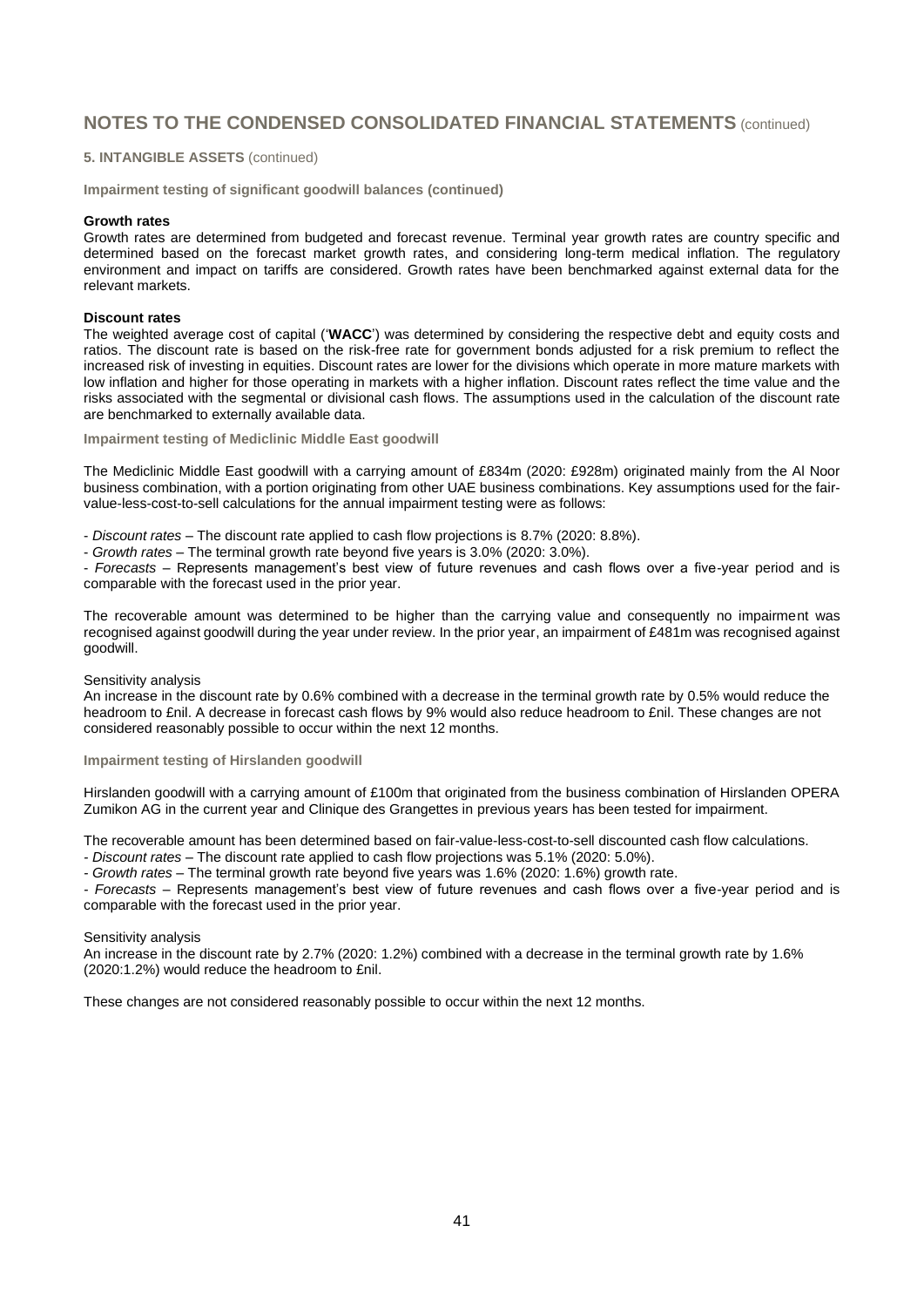### **5. INTANGIBLE ASSETS** (continued)

#### **Impairment testing of Southern Africa goodwill**

Southern Africa goodwill with a carrying amount of £14m has been tested for impairment. The recoverable amount has been determined based on fair-value-less-cost-to-sell discounted cash flow calculations by applying a discount rate of 12.7% and a terminal year growth rate beyond five years of 4.5%. As a result, the carrying amount of the goodwill of five CGUs was determined to be higher than its recoverable amount and an impairment of £1m was recognised against goodwill.

### **6. EQUITY-ACCOUNTED INVESTMENTS**

|                             | 2021<br>£'m | 2020<br>E'm |
|-----------------------------|-------------|-------------|
| Investment in associates    | 167         | 177         |
| Investment in joint venture | 4           | 4           |
|                             | 171         | 181         |

### **6.1 Investment in associates**

|                                                                       | 2021<br>£'m | 2020<br>E'm |
|-----------------------------------------------------------------------|-------------|-------------|
| Listed investment                                                     | 157         | 168         |
| Unlisted investments                                                  | 10          | 9           |
|                                                                       | 167         | 177         |
| Reconciliation of carrying value at the beginning and end of the year |             |             |
| Opening balance                                                       | 177         | 189         |
| Additional investment in unlisted associate                           | 1           | 1           |
| Share of net profit of associated companies                           | (70)        | 2           |
| Reversal of impairment/(impairment) of listed associate               | 60          | (10)        |
| Dividends received from associated companies                          |             | (5)         |
| Exchange differences                                                  | (1)         |             |
|                                                                       | 167         | 177         |

Set out below are details of the associate which is material to the Group:

|                                    | Country of incorporation and place of<br>business | % ownership |
|------------------------------------|---------------------------------------------------|-------------|
| Spire Healthcare Group plc (Spire) | <b>United Kingdom</b>                             | 29.9%       |

Spire is listed on the LSE. It does not issue publicly available quarterly financial information at a detailed level and has a December year-end. The investment in associate was equity accounted for the 12 months to 31 December 2020 (2020: 31 December 2019). No significant events occurred between 1 January 2021 and the reporting date.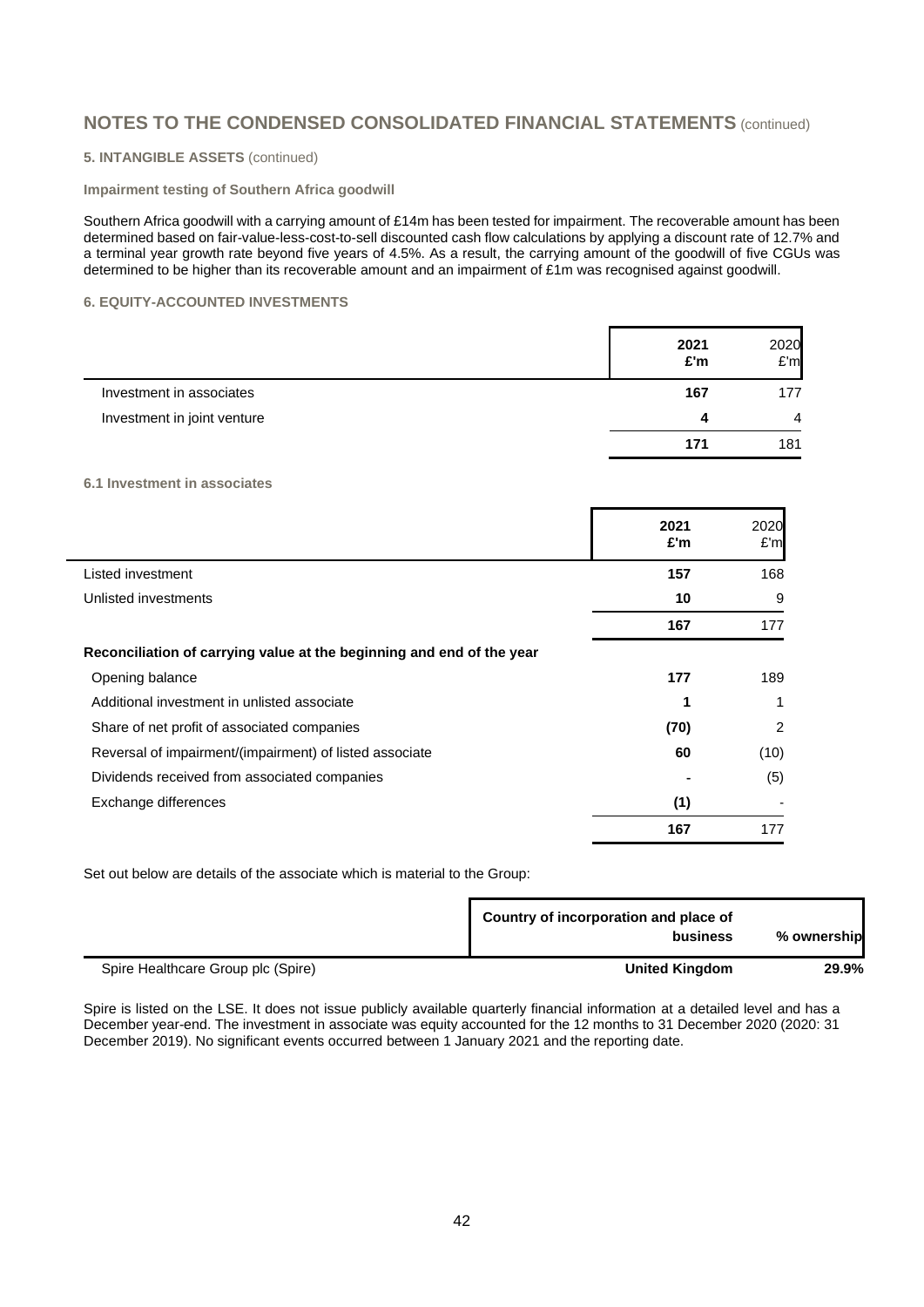#### **6. EQUITY-ACCOUNTED INVESTMENTS (continued)**

The Group assesses whether equity-accounted investments have suffered any impairment when indicators of impairment are identified, in this case the significant and prolonged decline in the market value of the investment below its carrying value.

Spire's loss for the period under review included a goodwill impairment charge of £200m. The equity-accounted portion of this impairment amounts to £60m. Accumulated impairment charges recognised by the Group in prior periods amount to £283m. Following Spire's goodwill impairment charge, the Group's interest in the net asset value of Spire was higher than its carrying value of the equity investment at 30 September 2020. As a result an impairment reversal equal to the Group's share of the goodwill impairment of £60m was recognised and reported in the Group's interim financial statements.

At 31 March 2021, the market value of the investment in Spire was £201m, which was higher than the carrying value of £157m. The Group considers the assessment of impairment reversal in the context of the financial performance of Spire, volatility of the share price during the period and the ongoing impact of the COVID-19 pandemic, amongst other factors. No further impairment reversal has been recorded.

The following key assumptions were used in the calculation in the prior year:

- *Discount rates* a discount rate of 6.9% was applied to cash flow projections
- *Growth rates* a terminal growth rate of 2.0% was applied in the calculation.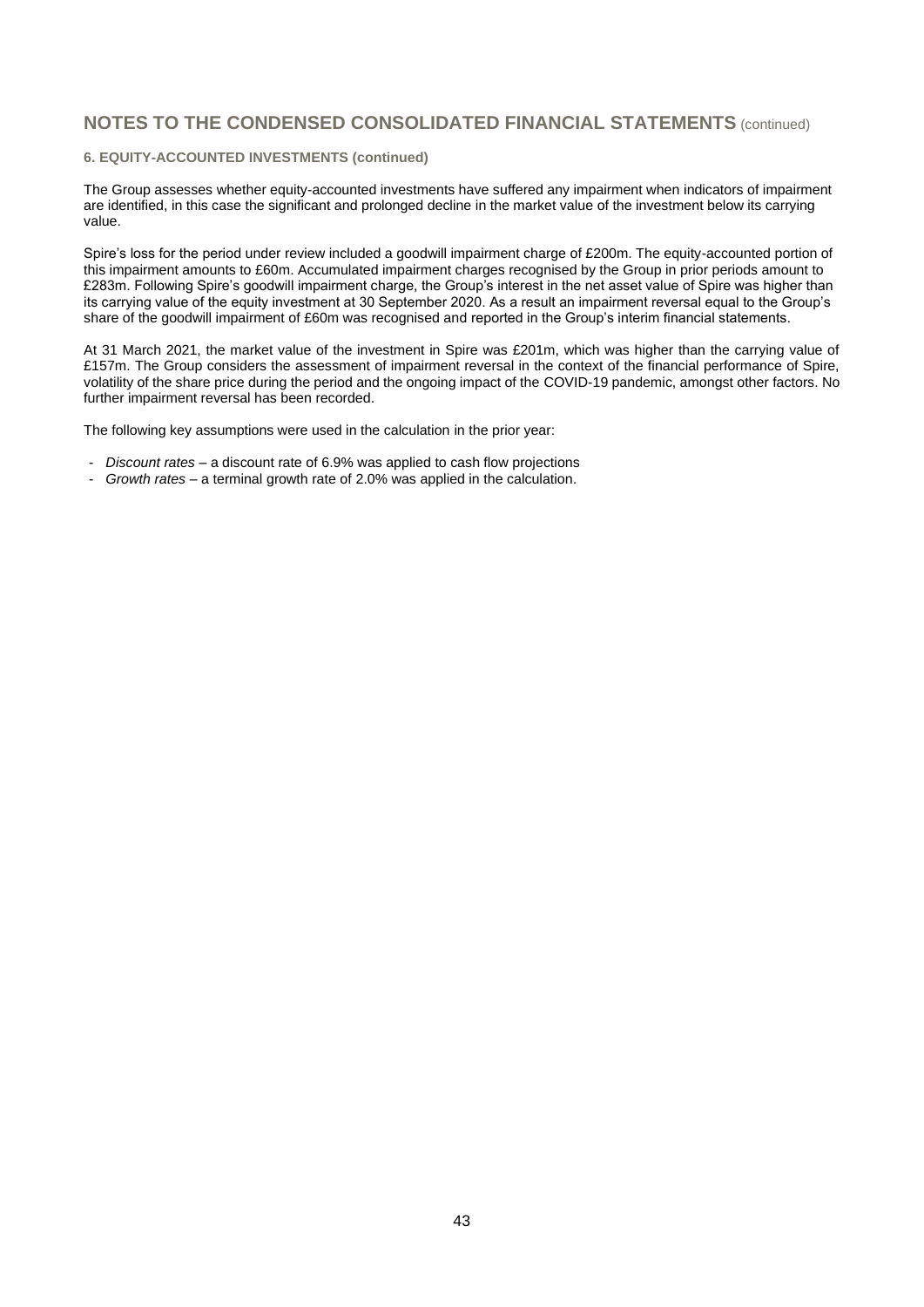### **7. BORROWINGS**

|                         | 2021<br>£'m | 2020<br>E'm |
|-------------------------|-------------|-------------|
| Bank loans              | 1 507       | 1673        |
| Preference shares       | 89          | 82          |
| Listed bonds            | 181         | 196         |
|                         | 1 7 7 7     | 1951        |
| Non-current borrowings  | 1686        | 1787        |
| Current borrowings      | 91          | 164         |
| <b>Total borrowings</b> | 1 7 7 7     | 1951        |

|                             |                                                                                                                                                                                                                                                                                                                                                                                                                                                                                                                                                                                           | 2021<br>£'m<br><b>Non-current</b> | 2021<br>£'m<br><b>Current</b> | 2020<br>E'm<br>Non-current | 2020<br>E'm<br>Current |
|-----------------------------|-------------------------------------------------------------------------------------------------------------------------------------------------------------------------------------------------------------------------------------------------------------------------------------------------------------------------------------------------------------------------------------------------------------------------------------------------------------------------------------------------------------------------------------------------------------------------------------------|-----------------------------------|-------------------------------|----------------------------|------------------------|
|                             | <b>Swiss operations</b><br>(denominated in Swiss franc)                                                                                                                                                                                                                                                                                                                                                                                                                                                                                                                                   |                                   |                               |                            |                        |
| Secured<br>bank loan<br>one | This loan bears interest at variable rates<br>linked to the 3M LIBOR plus 1.25%. With<br>reference to the Facility agreement, there<br>will be a change in the calculation of the<br>variable interest rate from LIBOR to<br>SARON. CHF50m is redeemable annually<br>on 30 September with the final outstanding<br>balance redeemable on 30 September<br>2026. The repayment on 30 September<br>2020 was suspended, but management<br>decided to make a voluntary repayment in<br>November 2020. The non-current portion<br>includes capitalised financing costs of £13m<br>(2020: £13m). | 986                               | 38                            | 1 156                      |                        |
| Secured<br>bank loan<br>two | These loans were acquired as part of the<br>Linde acquisition and bear interest at a<br>fixed rate of 1.12%. CHF0.5m is repayable                                                                                                                                                                                                                                                                                                                                                                                                                                                         |                                   |                               |                            |                        |

|                               | <b>Balance carried forward</b>                                                                                                                                                                                                                                                                                                | 1 1 8 8 | 39 | 1 2 5 4 | 122 |
|-------------------------------|-------------------------------------------------------------------------------------------------------------------------------------------------------------------------------------------------------------------------------------------------------------------------------------------------------------------------------|---------|----|---------|-----|
|                               | Listed bonds The listed bonds consist of CHF90m at<br>2.00% and CHF145m at 1.25% Swiss franc<br>bonds. The bonds are repayable on 25<br>February 2025 and 25 February 2026<br>respectively. In February 2021, one of the<br>existing bonds was repaid (CHF145m at<br>1.63%) and a new bond of CHF145m at<br>1.25% was issued. | 181     |    | 75      | 121 |
| Secured<br>bank loan<br>three | This fixed interest mortgage loan was<br>acquired as part of the Linde acquisition<br>and bears interest at 0.90% compounded<br>quarterly. The loan is repayable by<br>December 2023.                                                                                                                                         | 8       |    | 8       |     |
|                               | $11100$ . The $11111000$ is the state of $100000$ and $100000$<br>on 30 June and 31 December every year.<br>The remaining balances are repayable<br>during May 2023.                                                                                                                                                          | 13      |    | 15      |     |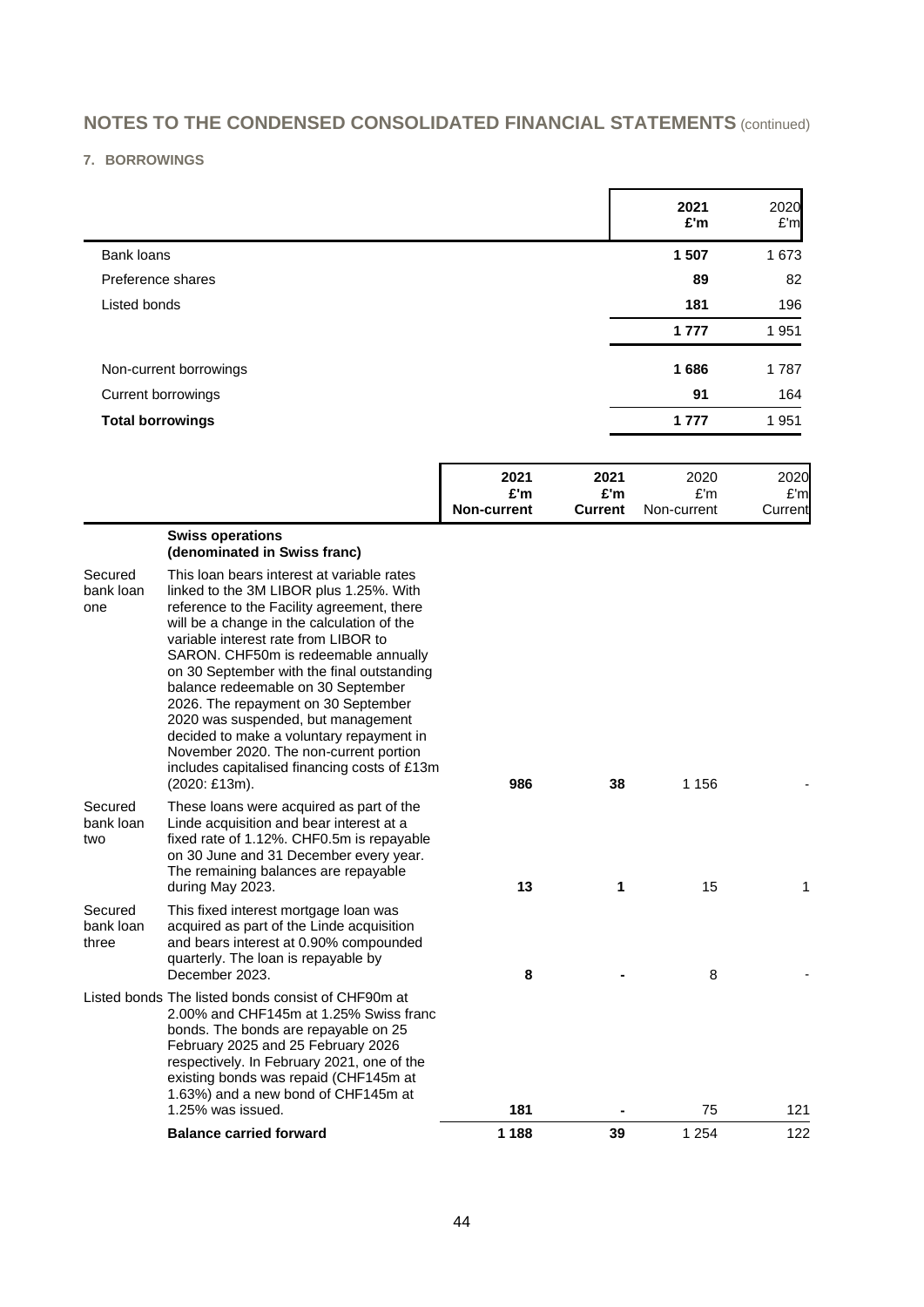### **7. BORROWINGS (continued)**

|                               |                                                                                                                                                                                                                        | 2021<br>£'m        | 2021<br>£'m    | 2020<br>E'm | 2020           |
|-------------------------------|------------------------------------------------------------------------------------------------------------------------------------------------------------------------------------------------------------------------|--------------------|----------------|-------------|----------------|
|                               |                                                                                                                                                                                                                        | <b>Non-current</b> | <b>Current</b> | Non-current | £'m<br>Current |
|                               | <b>Balance carried forward</b>                                                                                                                                                                                         | 1 1 8 8            | 39             | 1 2 5 4     | 122            |
|                               | <b>Southern African operations</b><br>(denominated in South African rand)                                                                                                                                              |                    |                |             |                |
| Secured<br>bank loan<br>one   | The loan bears interest at the 3M JIBAR<br>variable rate plus a margin of 1.71% (2020:<br>1.49%) compounded quarterly and is<br>repayable on 26 September 2022. £20m<br>(2020: £18m) of the loan has been hedged.      | 126                | 1              | 116         | 1              |
| Secured<br>bank loan<br>two   | The loan bears interest at the 3M JIBAR<br>variable rate plus a margin of 1.81% (2020:<br>1.59%) compounded quarterly and is<br>repayable on 26 September 2023. £175m<br>(2020: £162m) of the loan has been<br>hedged. | 176                | 1              | 162         | 1              |
| Secured<br>bank loan<br>three | These loans bear interest at variable rates<br>linked to the prime overdraft rate and are<br>repayable in periods ranging between one<br>and 12 years.                                                                 | 3                  | 1              | 3           | 1              |
| Preference<br>shares          | Dividends are payable monthly at a rate of<br>72% of 3M JIBAR plus a margin of 1.77%<br>(2020: 1.65%). The outstanding balance will<br>be redeemed on 26 September 2022.                                               | 89                 |                | 82          |                |
| Bank<br>overdraft             |                                                                                                                                                                                                                        |                    |                |             | 13             |
|                               | <b>Middle East operations</b><br>(denominated in US dollar)                                                                                                                                                            |                    |                |             |                |
| Secured<br>bank loan<br>one   | The loan bears interest at variable rates<br>linked to the 3M LIBOR and a margin of<br>1.85% with five-year amortising terms,<br>expiring in August 2023. £51m (2020:                                                  |                    |                |             |                |
|                               | £65m) of the loan has been hedged.                                                                                                                                                                                     | 104<br>1686        | 49<br>91       | 170<br>1787 | 26<br>164      |
|                               |                                                                                                                                                                                                                        |                    |                |             |                |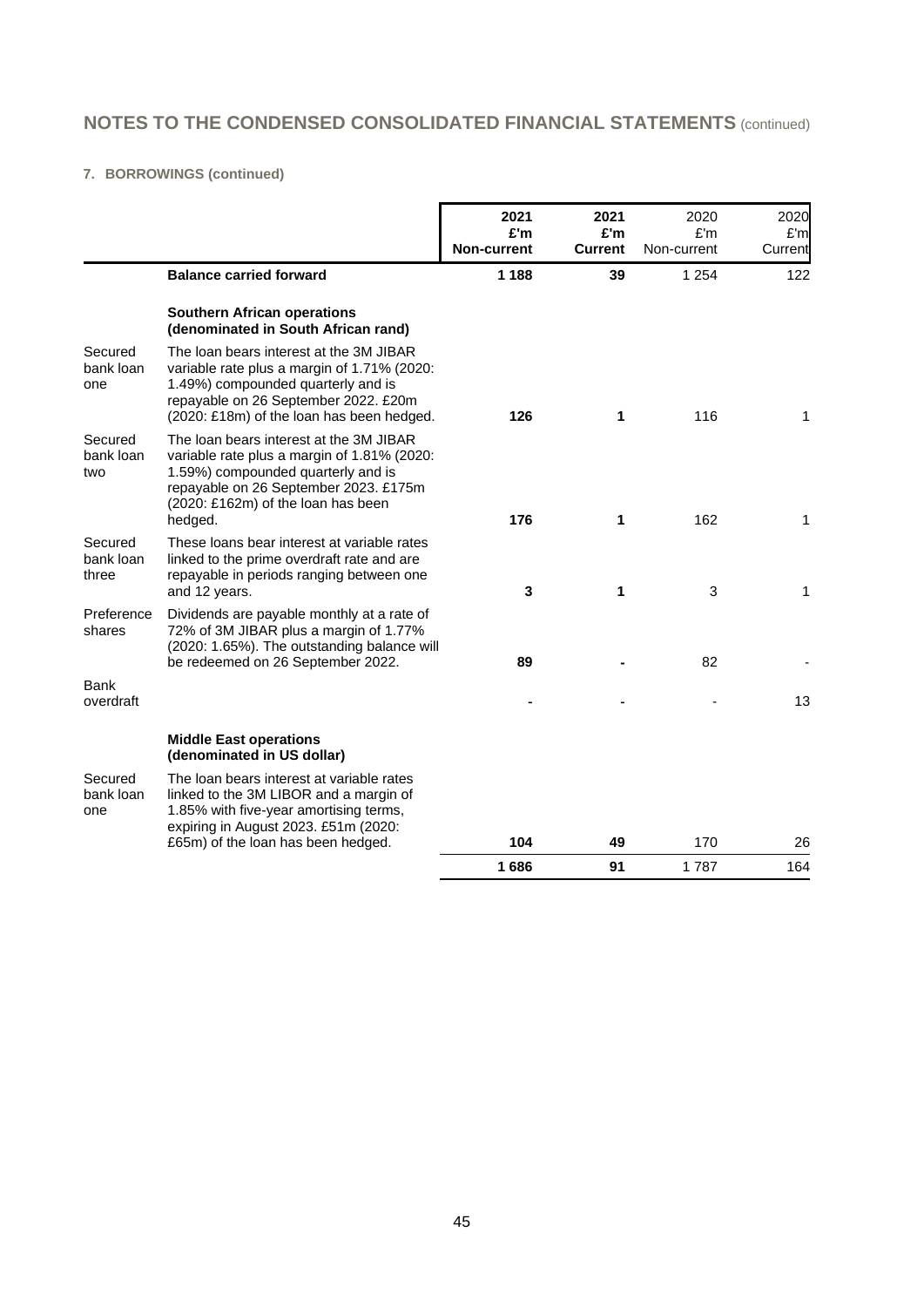### **8. LEASES**

**Amounts recognised in the statement of financial position**

The statement of financial position shows the following amounts relating to leases:

|                                             | 2021<br>£'m | 2020<br>£'m |
|---------------------------------------------|-------------|-------------|
| Right-of-use assets                         |             |             |
| <b>Buildings</b>                            | 621         | 672         |
| Equipment                                   | 4           | 3           |
|                                             | 625         | 675         |
| Right-of-use assets per geographical market |             |             |
| Switzerland                                 | 390         | 414         |
| Southern Africa                             | 27          | 29          |
| The United Arab Emirates                    | 208         | 232         |
|                                             | 625         | 675         |
|                                             | 2021<br>£'m | 2020<br>£'m |
| <b>Lease liabilities</b>                    |             |             |
| Switzerland                                 | 408         | 416         |
| Southern Africa                             | 38          | 38          |
| The United Arab Emirates                    | 230         | 249         |
|                                             | 676         | 703         |
| Of which are:                               |             |             |
| - Non-current lease liabilities             | 621         | 654         |
| - Current lease liabilities                 | 55          | 49          |
|                                             | 676         | 703         |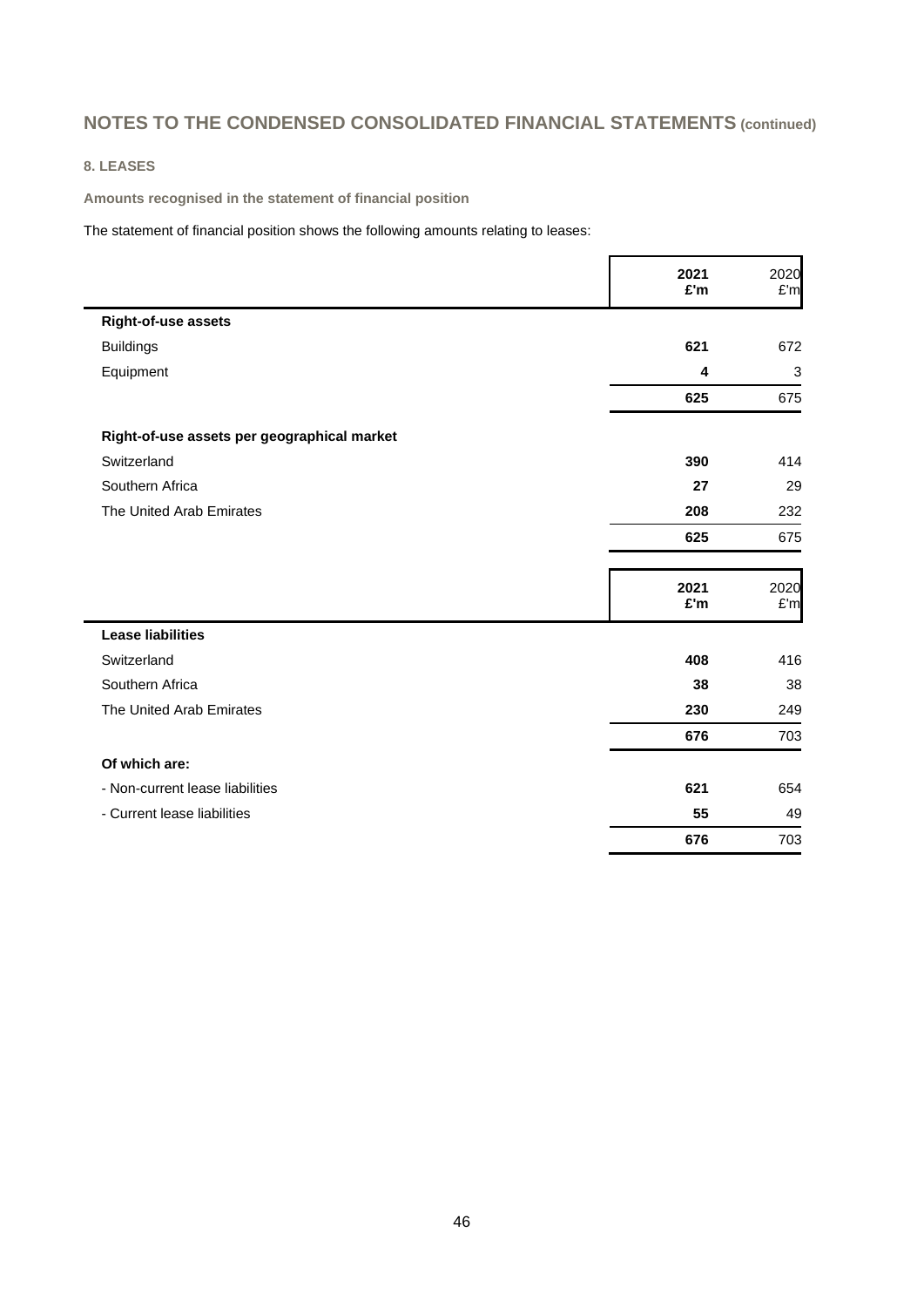**8. LEASES** (continued)

**Amounts recognised in the income statement**

The income statement shows the following amounts relating to leases:

|                                                                      | 2021<br>£'m | 2020<br>E'm |
|----------------------------------------------------------------------|-------------|-------------|
| Depreciation charge of right-of-use assets                           |             |             |
| <b>Buildings</b>                                                     | 48          | 45          |
| Equipment                                                            |             |             |
|                                                                      | 49          | 46          |
| Interest expense (included in finance cost)                          | 20          | 21          |
| Expense relating to short-term leases and leases of low-value assets | 8           | 12          |
| COVID-19-related rent concessions                                    | (1)         |             |

The total cash outflow for leases was £56m (2020: £63m).

The Group negotiated rent concessions with its landlords at a number of buildings in the Middle East as a result of the severe impact of the COVID-19 pandemic during the year. The Group applied the practical expedient for COVID-19-related rent concessions consistently to eligible rent concessions. The amount recognised in profit or loss of £1m (2020: £nil) reflects changes in lease payments arising from rent concessions to which the Group has applied the practical expedient for COVID-19-related rent concessions.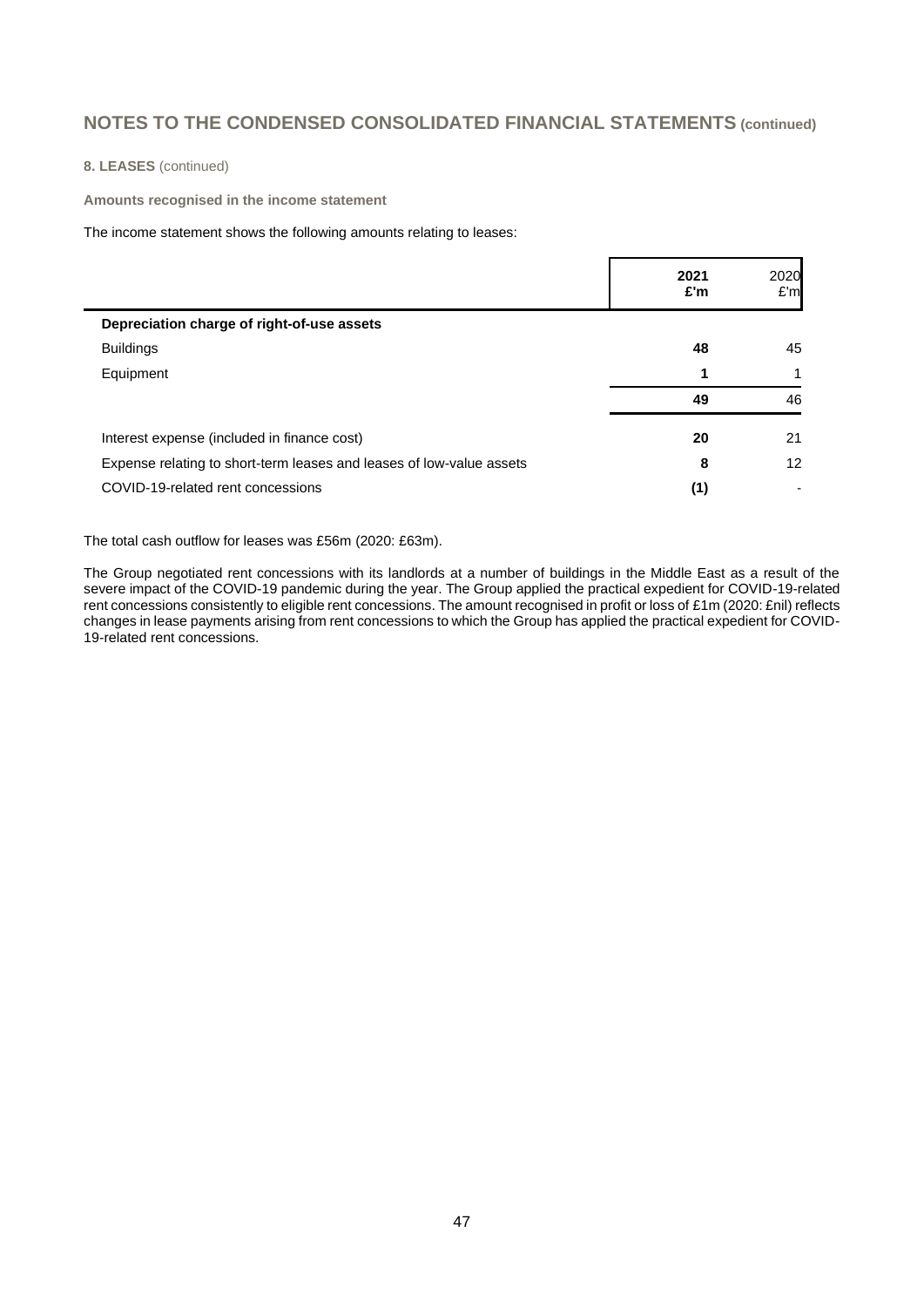## **9. FINANCE COSTS**

|                                                            | 2021<br>£'m | 2020<br>£'m |
|------------------------------------------------------------|-------------|-------------|
| Interest expense on financial liabilities not at FVPL      | 42          | 57          |
| Interest on lease liabilities                              | 20          | 21          |
| Interest rate swaps                                        |             |             |
| Amortisation of capitalised financing costs                | 3           | 3           |
| Remeasurement of redemption liability (written put option) | 23          | 5           |
| Unwinding of discount on redemption liability              |             | 1           |
| Preference share dividend                                  | 4           | 7           |
| Less: amounts included in cost of qualifying assets        | (1)         | (3)         |
|                                                            | 99          | 92          |

### **10. INCOME TAX EXPENSE**

|                                      | 2021<br>£'m | 2020<br>E'm |
|--------------------------------------|-------------|-------------|
| Current tax                          |             |             |
| Current year                         | 31          | 54          |
| Deferred tax credit                  | (6)         | (30)        |
| <b>Taxation per income statement</b> | 25          | 24          |
| <b>Composition</b>                   |             |             |
| UK tax                               | ۰           | ۰           |
| Foreign tax                          | 25          | 24          |
|                                      | 25          | 24          |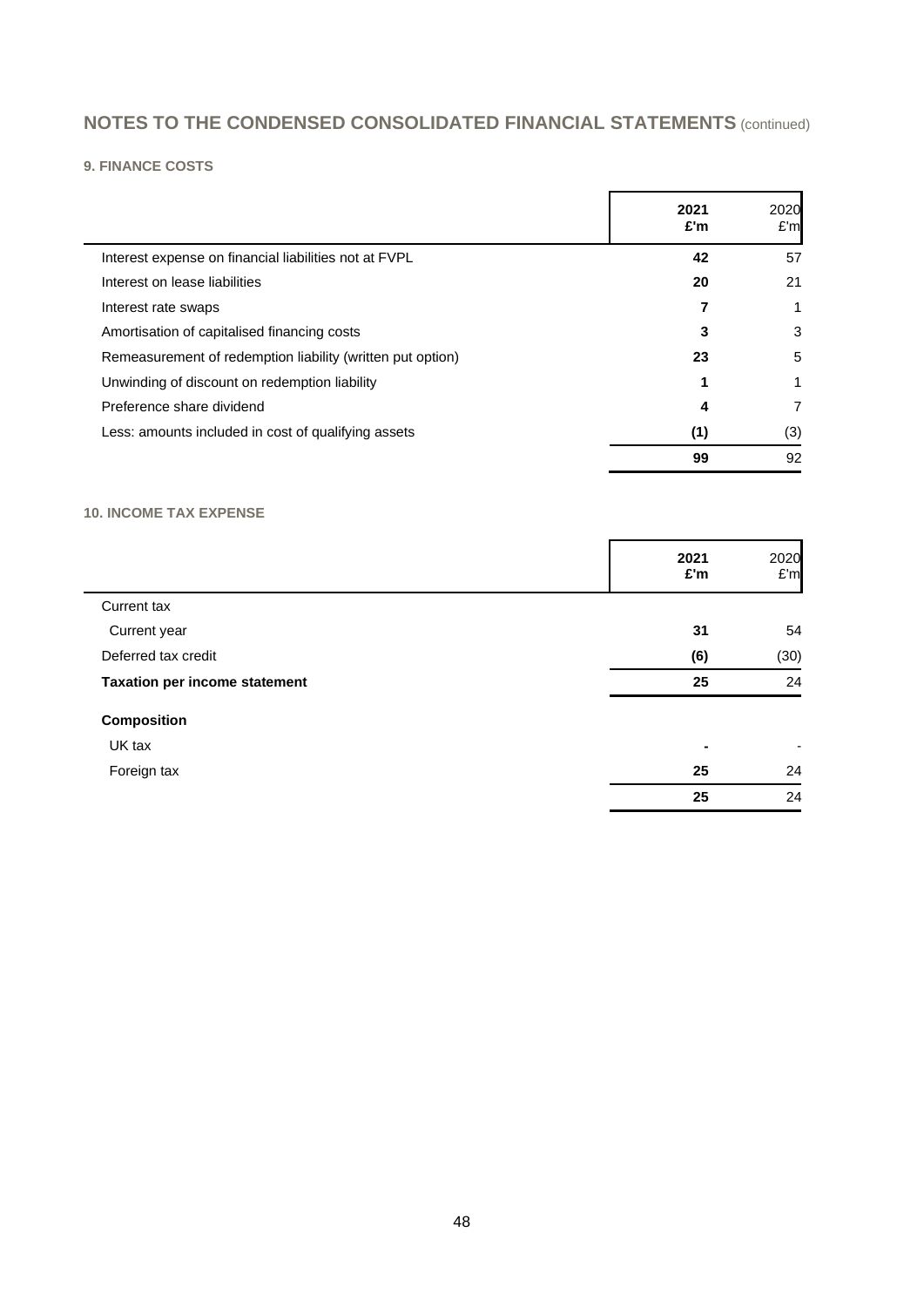**10. INCOME TAX EXPENSE** (continued)

|                                                       | 2021<br>% | 2020<br>% |
|-------------------------------------------------------|-----------|-----------|
| Reconciliation of rate of taxation:                   |           |           |
| UK statutory rate of taxation                         | 19.0%     | 19.0%     |
| Adjusted for:                                         |           |           |
| Benefit of tax incentives                             | (0.8)%    | 0.2%      |
| Share of net profit of equity-accounted investments   | 2.0%      | 0.2%      |
| Non-deductible expenses <sup>1</sup>                  | 9.0%      | (35.9)%   |
| Non-controlling interests' share of profit before tax | (0.9)%    | 0.4%      |
| Effect of different tax rates <sup>2</sup>            | $(9.0)\%$ | (0.1)%    |
| Income tax rate changes <sup>3</sup>                  | (1.5)%    | 10.2%     |
| Non-recognition of tax losses in current year         | 6.6%      | (1.1)%    |
| Derecognition of tax losses relating to prior years   |           | (0.7)%    |
| Recognition of tax losses relating to prior years     | (1.1)%    |           |
| Utilisation of previously unrecognised tax losses     | (0.1)%    | (0.1)%    |
| Withholding taxes                                     | 0.1%      | (0.1)%    |
| Prior year adjustment                                 | 1.1%      | (0.6)%    |
| Effective tax rate <sup>4</sup>                       | 24.4%     | $(8.6)$ % |

### *Notes*

- *1 The remeasurement of the redemption liability of £23m is not deductible for tax purposes. The tax effect amounted to £4m (impact of 4.2% in effective tax rate). In the prior year, the impairment of the listed associate of £10m and the impairment of goodwill of £482m were not deductible for tax purposes. The tax effect amounted to £93m (impact of 34.0% in effective tax rate).*
- *2 Since the tax reconciliation is based on a UK statutory tax rate of 19.0%, a reconciling item results due to profit from Southern Africa which is subject to an income tax rate of 28.0%, reduced by profit from the UAE which is not subject to income tax and profit from Hirslanden which is subject to an expected income tax rate of 16.5% (2020: 17.9%).*
- *3 In the prior year, corporate tax reforms in Switzerland led to the reduction in deferred tax liabilities amounting to £29m and a corresponding reduction to the tax rate charge.*
- *4 If adjusting items and their related tax effect, as explained in the Group Chief Financial Officer's Report, are excluded from the effective tax rate calculation, the adjusted effective tax rate would be 19.3% (2020: 22.3%). Comparing the adjusted effective tax rate with the prior year, the decrease is mainly due to a higher contribution of non-taxable income from Mediclinic Middle East compared to the prior year. This was partly offset with an increase in the effective tax rate due to the recognition of non-deductible equity-accounted losses from the investment in Spire, as well as the non-recognition of deferred tax assets on current year tax losses in the Switzerland segment.*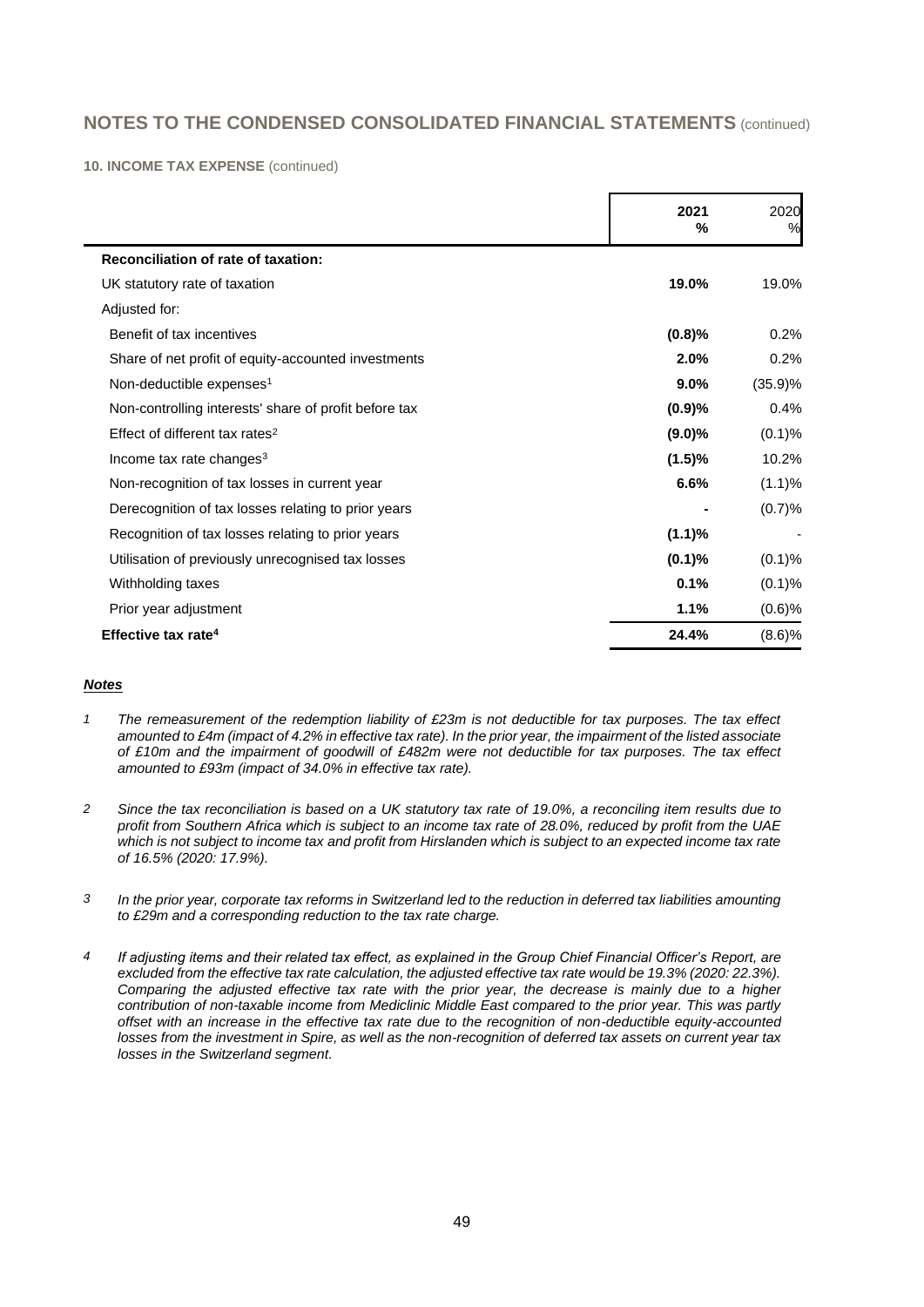### **11. EARNINGS PER ORDINARY SHARE**

|                                                                       | 2021<br>£'m | 2020<br>£'m |
|-----------------------------------------------------------------------|-------------|-------------|
| Earnings/(loss) per ordinary share (pence)                            |             |             |
| Basic (pence)                                                         | 9.2         | (43.4)      |
| Diluted (pence)                                                       | 9.2         | (43.4)      |
| <b>Earnings reconciliation</b>                                        |             |             |
| Earnings/(loss) attributable to equity holders of the Company         | 68          | (320)       |
| Adjusted for:                                                         |             |             |
| No adjustments                                                        |             |             |
| Earnings/(loss) for basic and diluted EPS                             | 68          | (320)       |
|                                                                       |             |             |
|                                                                       | 2021<br>£'m | 2020<br>£'m |
| Headline earnings per share                                           |             |             |
| Earnings/(loss) for basic and diluted EPS                             | 68          | (320)       |
| <b>Adjustments</b>                                                    |             |             |
| (Reversal of impairment)/impairment of equity-accounted investment    | (60)        | 10          |
| Impairment of properties, equipment and intangible assets, net of tax | 4           | 509         |
| Insurance proceeds for impaired equipment, net of tax                 | (1)         |             |
| Associate's impairment of goodwill                                    | 60          |             |
| Associate's reversal of impairment of property, plant and equipment   |             | (1)         |
| <b>Headline earnings</b>                                              | 71          | 198         |
| HEPS (pence)                                                          | 9.6         | 26.9        |
| Diluted HEPS (pence)                                                  | 9.6         | 26.9        |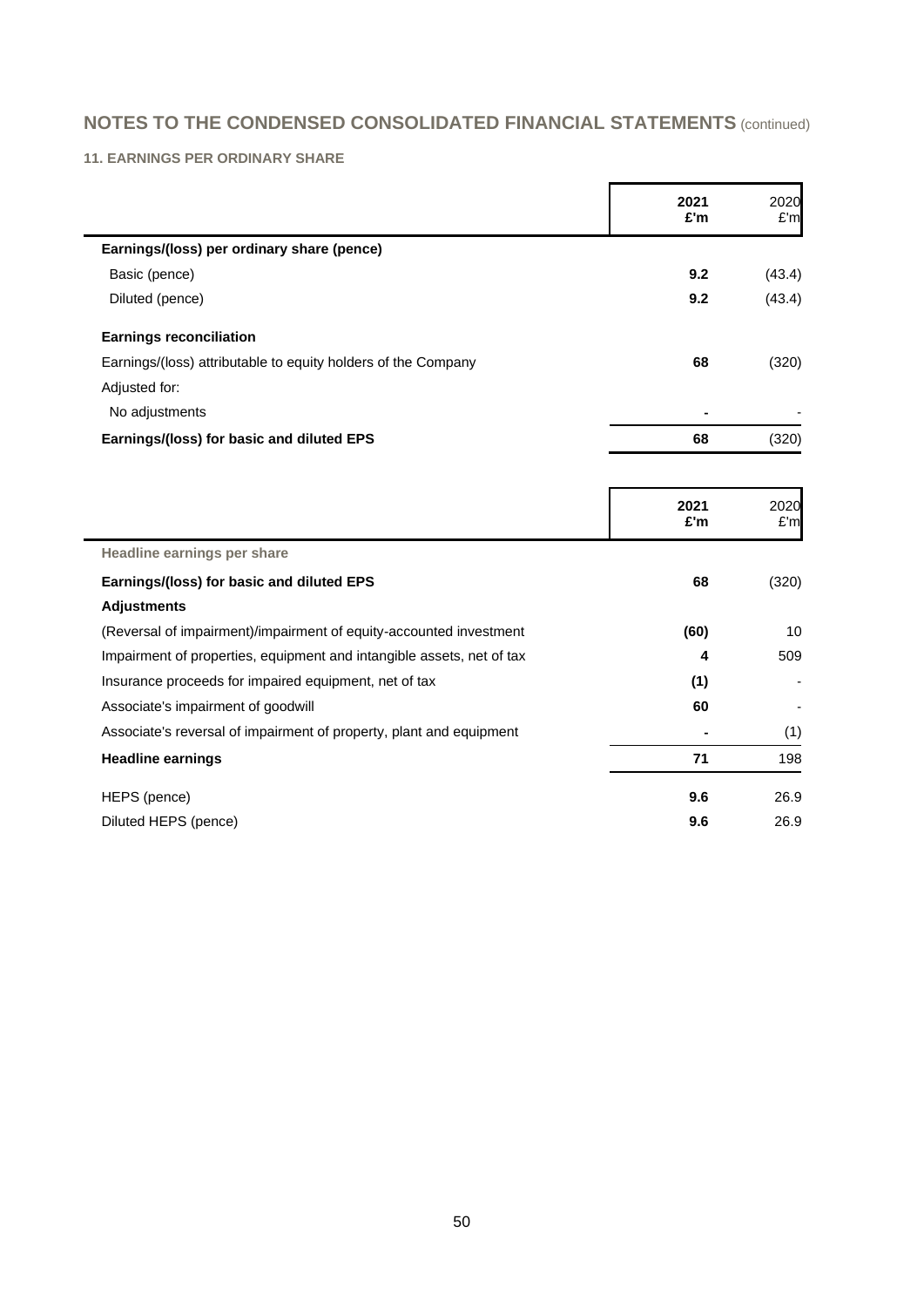### **12. BUSINESS COMBINATIONS**

The following business combinations occurred during the year:

|                                        | 2021<br>£'m    | 2020<br>E'm |
|----------------------------------------|----------------|-------------|
| Cash flow on acquisition:              |                |             |
| OPERA Zumikon                          | (2)            |             |
| Denmar Specialist Psychiatric Hospital | $\blacksquare$ | (12)        |
|                                        | (2)            | (12)        |

#### **OPERA Zumikon**

Effective on 1 April 2020, Hirslanden AG acquired 100% of the shares of the day case clinic, OPERA Zumikon for £3m. The total identifiable net assets acquired of £0m comprised cash and cash equivalents of £1m and retirement benefit obligations of £1m. Considering the cash and cash equivalents acquired of £1m, the net cash flow on acquisition was £2m.

OPERA specialises in outpatient surgery. The goodwill of £3m arising from the acquisition is attributable to the acquired workforce and economies of scale expected from the business combination. None of the goodwill recognised is expected to be deductible for income tax purposes.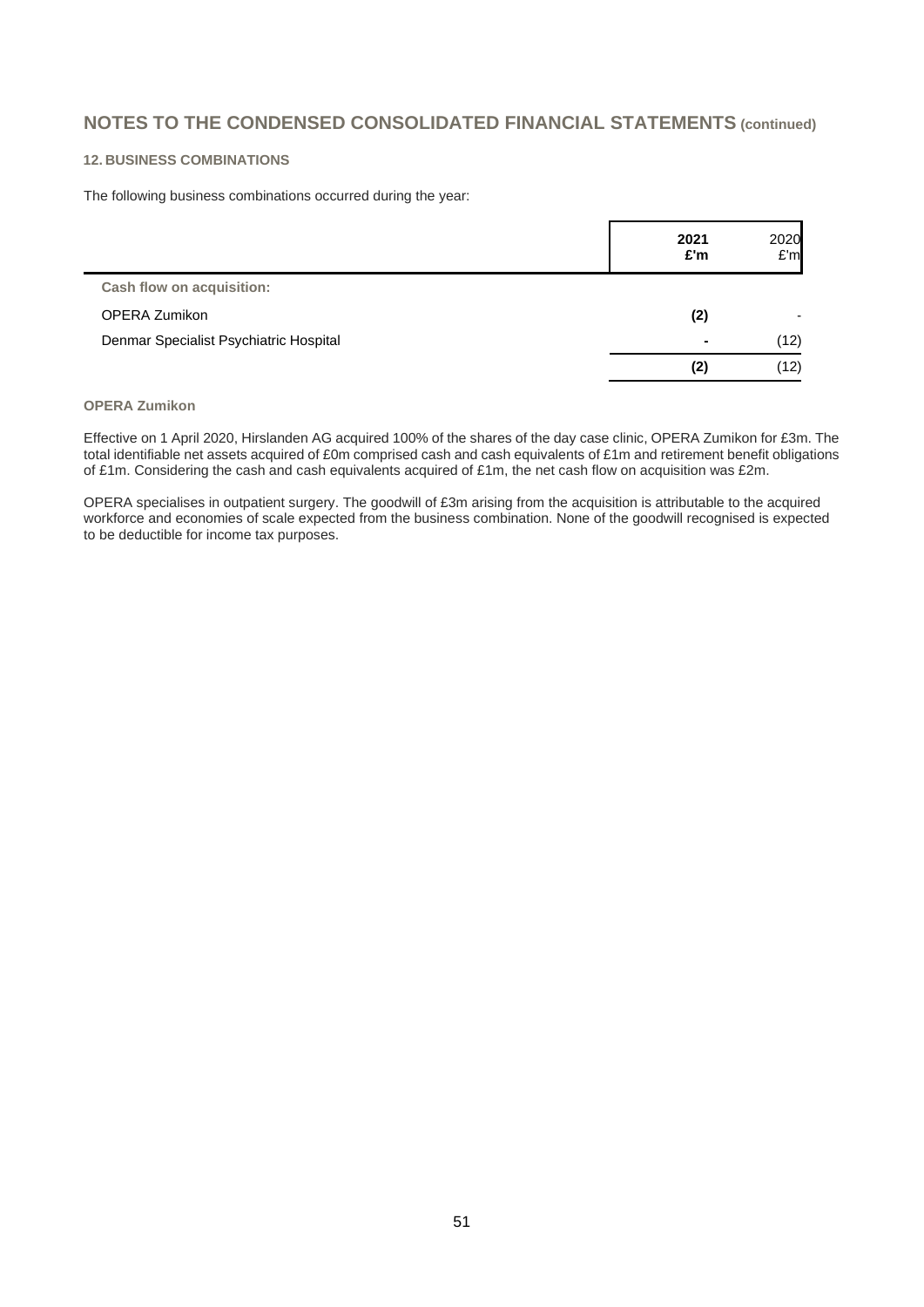### **13. COMMITMENTS**

 $\overline{\phantom{0}}$ 

|                                                                                 | 2021<br>£'m | 2020<br>£'m    |
|---------------------------------------------------------------------------------|-------------|----------------|
| <b>Capital commitments</b>                                                      |             |                |
| Incomplete capital expenditure contracts                                        | 190         | 114            |
| Switzerland                                                                     | 125         | 30             |
| Southern Africa                                                                 | 55          | 70             |
| Middle East                                                                     | 10          | 14             |
| Capital expenses authorised by the Board of Directors but not yet<br>contracted | 77          | 123            |
| Switzerland                                                                     | 12          | $\overline{a}$ |
| Southern Africa                                                                 | 39          | 96             |
| Middle East                                                                     | 26          | 25             |
|                                                                                 | 267         | 237            |

These commitments will be financed from Group cash flow and borrowed funds.

### **14. DIVIDENDS**

|                                | Date paid/payable | Dividend per<br>share (pence) | 2021<br>£'m              | 2020<br>E'm |
|--------------------------------|-------------------|-------------------------------|--------------------------|-------------|
| <b>Dividends declared</b>      |                   |                               |                          |             |
| Year ended 31 March 2021       |                   |                               |                          |             |
| Interim dividend               | n/a               |                               | $\overline{\phantom{0}}$ |             |
| Final dividend                 | n/a               |                               |                          |             |
| Year ended 31 March 2020       |                   |                               |                          |             |
| Interim dividend               | 17 December 2019  | 3.20                          |                          | 24          |
| Final dividend                 | n/a               |                               |                          |             |
|                                |                   | 3.20                          |                          | 24          |
| Dividends paid                 |                   |                               |                          |             |
| Dividends paid during the year |                   |                               |                          | 59          |

As part of the Group's broad response to maintaining its liquidity position through the COVID-19 pandemic, the Board has taken the decision to suspend the interim and final dividend.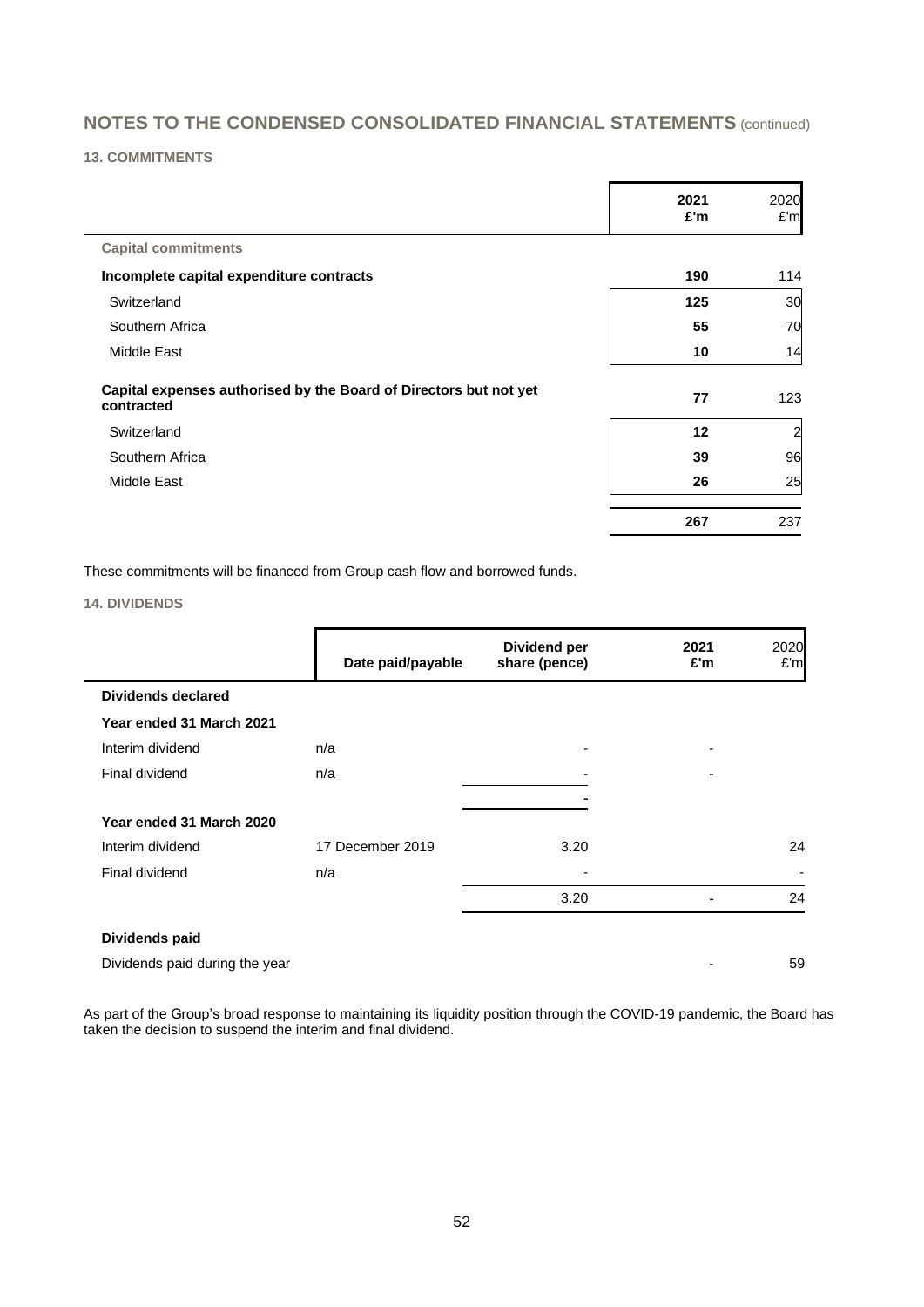#### **15. FINANCIAL INSTRUMENTS**

Financial instruments that are measured at fair value in the statement of financial position, are classified using a fair value hierarchy that reflects the significance of the inputs used in the valuation. The fair value hierarchy has the following levels:

- Level 1 Quoted prices (unadjusted) in active markets for identical assets and liabilities
- Level 2 Input (other than quoted prices included within Level 1) that is observable for the asset or liability, either directly (as prices) or indirectly (derived from prices)
- Level 3 Input for the asset or liability that is not based on observable market data (unobservable input).

Investments in money market funds and listed equity instruments classified as financial assets at FVPL (part of other investments and loans): The fair value of financial instruments traded in active markets is based on quoted market prices at the end of the reporting period. The quoted market price used for financial assets held by the group is the current bid price. These instruments are included in level 1.

Unlisted equity instruments at FVPL and FVOCI (part of other investments and loans): The fair value of these financial instruments are not based on observable market data. These assets are grouped as level 3.

Derivative financial instruments: These financial instruments consist of interest rate swaps, put/call agreements and forward contracts and are measured at the present value of estimated future cash flows and discounted based on the applicable yield curves derived from quoted interest rates. Based on the degree to which the fair value is observable, the interest rate swaps are grouped as level 2. Put/call agreements and forward contracts are grouped as level 3.

#### **16. RELATED PARTIES**

There are no significant changes to the related party transactions compared to those disclosed in note 35 of the Group's annual financial statements for the year ended 31 March 2020.

#### **17. SHARE-BASED PAYMENTS**

During the year ended 31 March 2021, the Group made further grants under its existing long-term incentive plan awards ("**LTIP**") as follows:

On 14 December 2020, the Group granted Ronnie van der Merwe and Jurgens Myburgh 390 661 and 216 411 phantom shares respectively. On the same date, 1 852 340 phantom shares were granted to other senior management. The vesting of these shares is subject to continued employment and is conditional upon achievement of performance targets, measured over a three-year period. The performance conditions for the year under review constitute a combination of absolute total shareholder return ("**TSR**") (25% weighting), adjusted earnings per share ('**EPS**') (40% weighting), return on invested capital ('**ROIC**') (25% weighting) and patient experience index (10% weighting).

For the year ended 31 March 2021, the total cost recognised in the income statement for the LTIP awards was a debit of £0.6m (2020: debit of £0.2m).

#### **18. EVENTS AFTER THE REPORTING DATE**

On 10 May 2021, a fire broke out at Klinik Hirslanden and caused significant damage to one of the building wings. Since the EC, ICU and operating theatres were not damaged by the fire, the hospital remains operational. Although the amount of damage caused by the fire has not been determined, insurance cover for the damage to the property, equipment and supplies are in place, including cover for the losses incurred due to business interruption.

The directors are not aware of any other matter or circumstance arising since the end of the financial year that would significantly affect the operations of the Group or the results of its operations.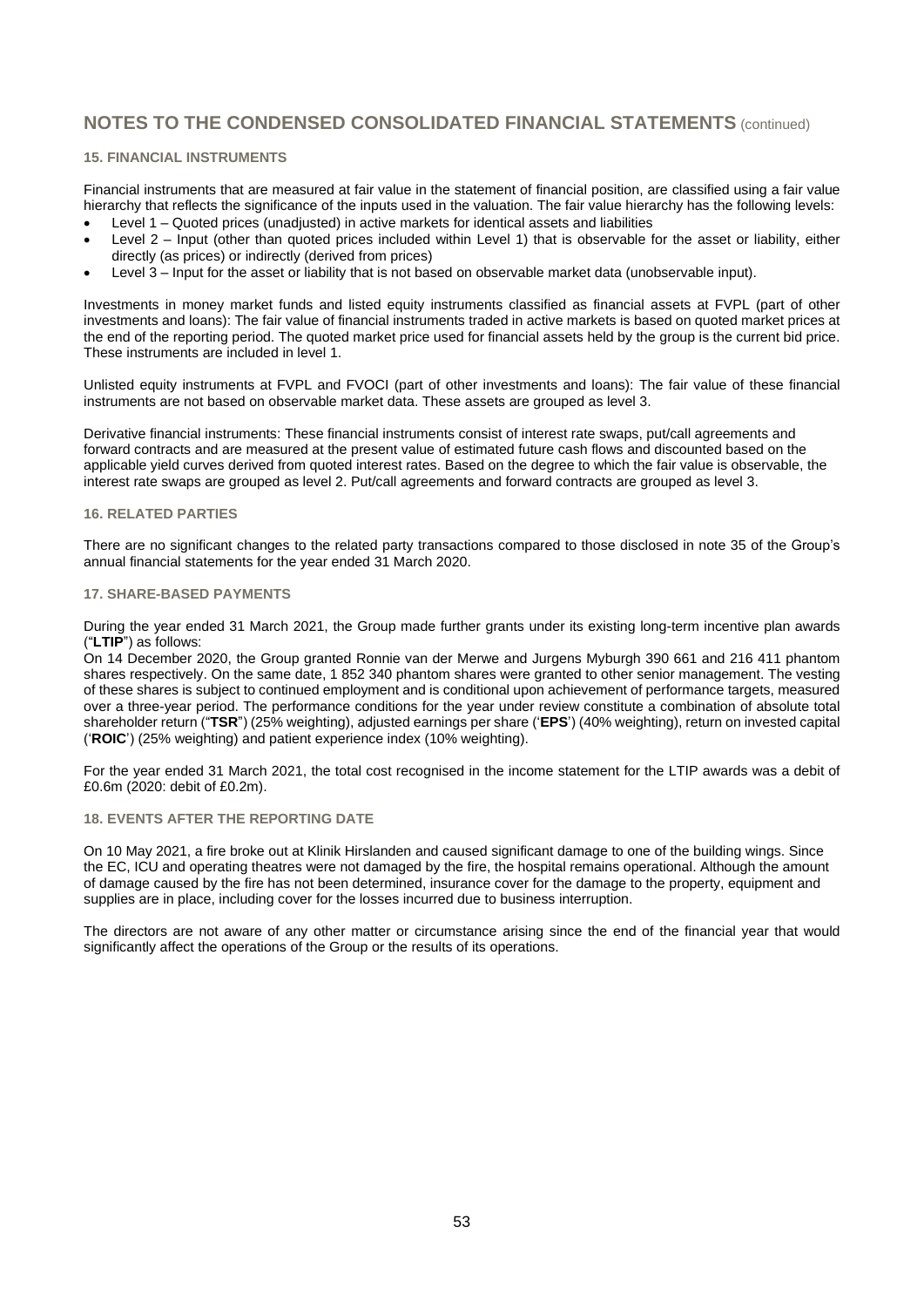# **ABOUT MEDICLINIC INTERNATIONAL PLC**

Mediclinic is a diversified international private healthcare services group, established in South Africa in 1983, with divisions in Switzerland, Southern Africa (South Africa and Namibia) and the UAE.

The Group's core purpose is to enhance the quality of life.

Its vision is to be the partner of choice that people trust for all their healthcare needs.

Mediclinic is focused on providing specialist-orientated, multi-disciplinary services across the continuum of care in such a way that the Group will be regarded as the most respected and trusted provider of healthcare services by patients, medical practitioners, funders and regulators of healthcare in each of its markets.

At 31 March 2021, Mediclinic comprised 74 hospitals, five sub-acute hospitals, two mental health facilities, 18 day case clinics and 18 outpatient clinics. Hirslanden operated 17 hospitals and four day case clinics in Switzerland with more than 1 900 inpatient beds; Mediclinic Southern Africa operations included 50 hospitals (three of which in Namibia), five sub-acute hospitals, two mental health facilities and 12 day case clinics (four of which operated by Intercare) across South Africa, and around 8 600 inpatient beds; and Mediclinic Middle East operated seven hospitals, two day case clinics and 18 outpatient clinics with more than 900 inpatient beds in the UAE. In addition, under management contracts, Mediclinic Middle East operates one hospital in Abu Dhabi and will open a 200-bed hospital in the Kingdom of Saudi Arabia in mid-2022.

The Company's primary listing is on the London Stock Exchange ("LSE") in the United Kingdom, with secondary listings on the JSE in South Africa and the Namibian Stock Exchange in Namibia.

Mediclinic also holds a 29.9% interest in Spire Healthcare Group plc, a leading private healthcare group based in the United Kingdom and listed on the LSE.

# **ZOOM WEBINAR AND CONFERENCE CALL DETAILS**

In conjunction with these results, Mediclinic is hosting a Zoom webinar and conference call. A replay facility will be available on the website shortly after the presentation.

### 09:00 BST/10:00 SAST

Register here: <https://www.mediclinic.com/en/live-stream/results-webinar.html>

#### Join via Zoom

Participants connecting via Zoom will be able to participate in the 'Questions and Answers' segment that follows the presentation of results.

- Click on the registration link above which will direct you to the registration page.
- Once registered, you will receive a confirmation email containing more detail and the link needed to join the webinar.

#### Join via telephone

Participants connecting via telephone will not be able to participate in the 'Questions and Answers' segment that follows the presentation of results.

- Click on the registration link above which will direct you to the registration page.
- Once registered, you will receive a confirmation email containing the dial-in details.
- Upon dialling-in, enter the webinar ID as well as the passcode as contained in the confirmation email.

#### Q&A

In Zoom, you will be able to ask your question via audio only; your video will be disabled.

- Click on 'Raise Hand' in your Zoom toolbar.
- The webinar facilitators will prompt you to unmute your microphone when the panel is ready to receive your question. Please unmute your microphone as requested, ask your question when prompted, and stay connected.
- Once your question has been answered, the webinar facilitators will mute your microphone and move on to the next question.

#### **Presentation**

The presentation will become available in the Results Centre of the Mediclinic Investor Relations website a few minutes prior to the webinar:<https://investor.mediclinic.com/results-centre/results-and-reports>